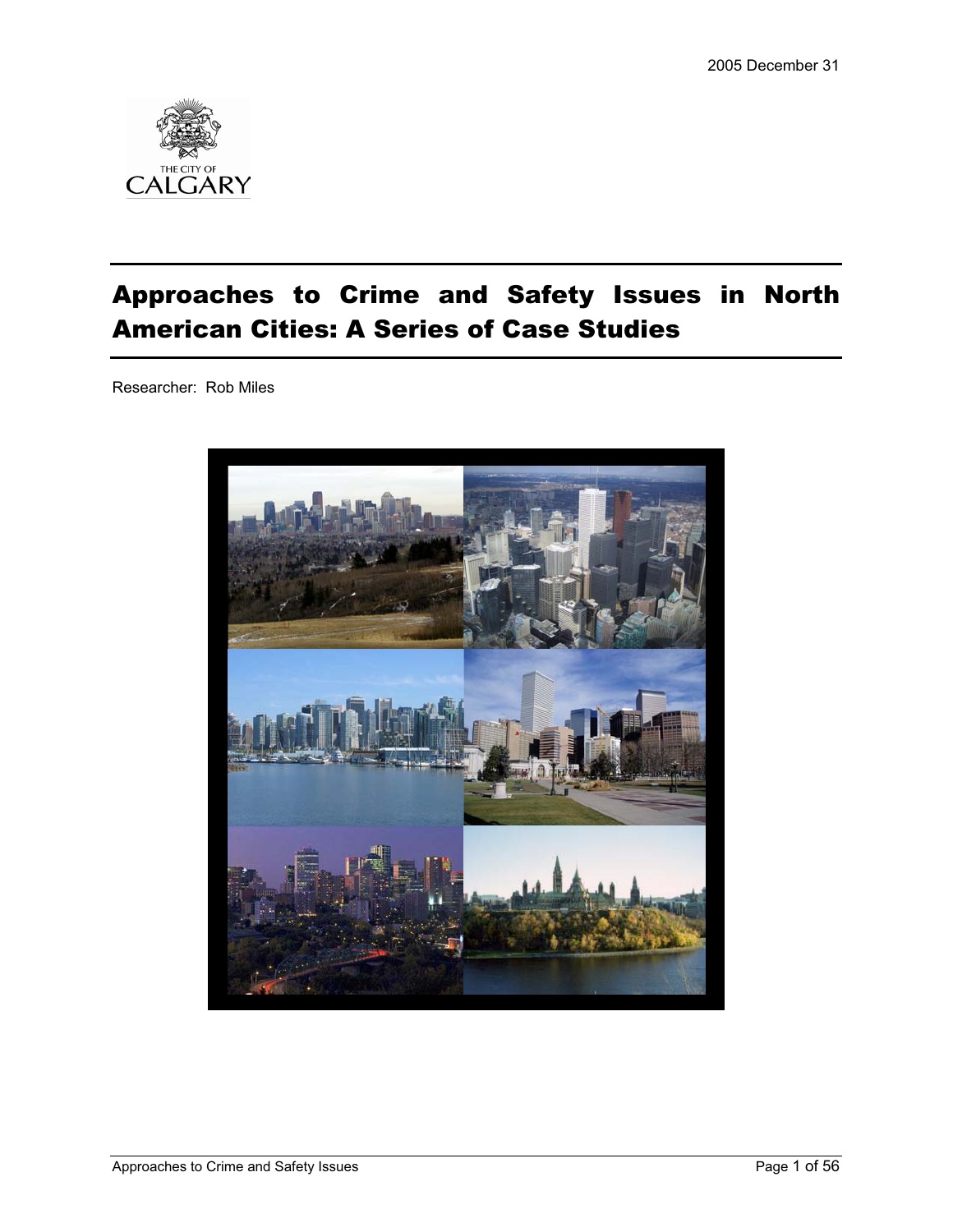# **Table of Contents**

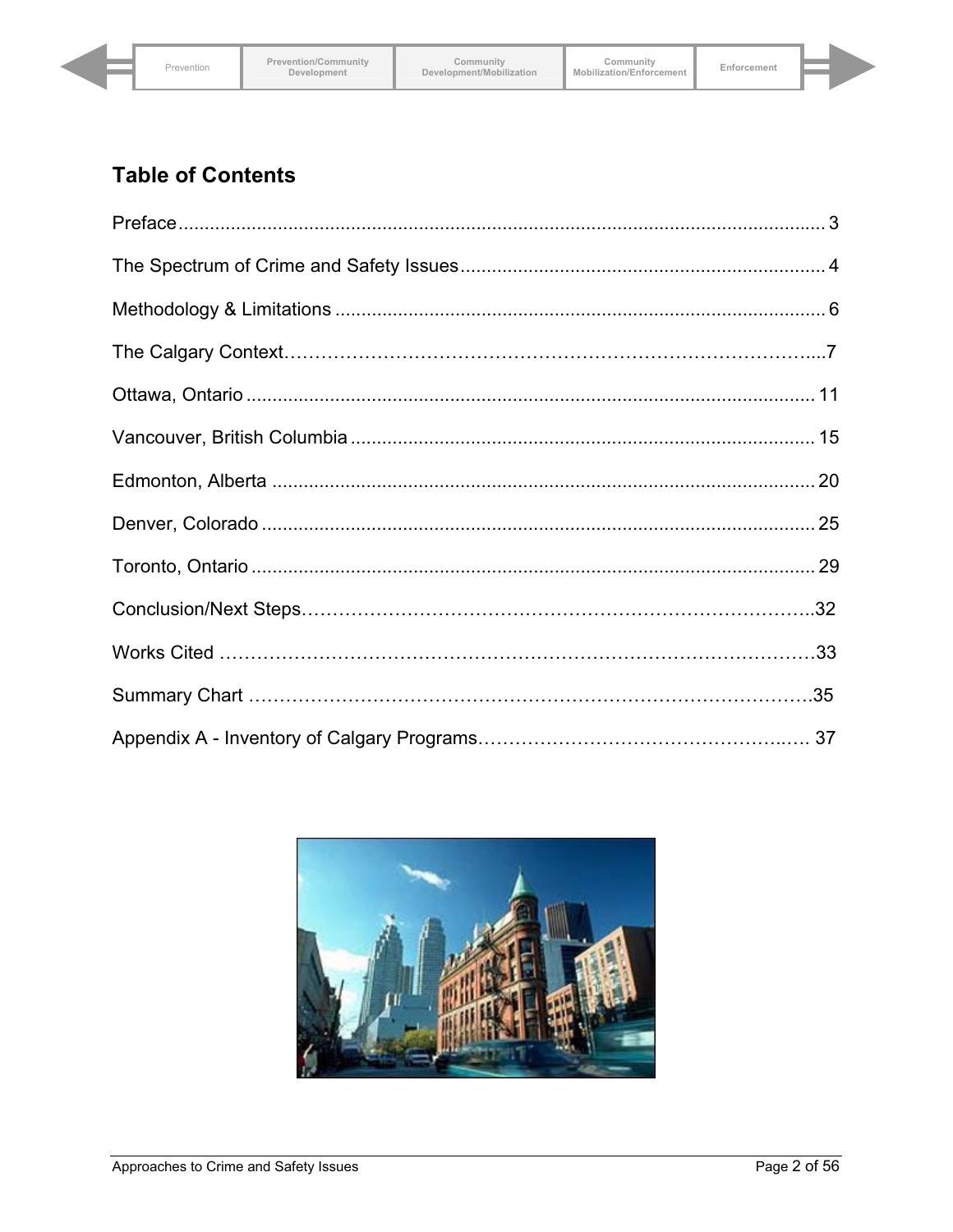# Preface

This research is the result of Calgary City Council's motion NM2005-17: A Vibrant and Safe Downtown, which directed Administration to examine cases of other cities and their successes in addressing downtown crime, while comparing them to Calgary's situation. The motion lists a number of specific activities that are of concern to Calgarians. They are:

- Camping and/or sleeping in the street or parks
- Sale and use of illegal drugs
- Prostitution
- Carrying visible weapons, such as knives
- Blocking or obstructing use of the sidewalk
- Loitering
- Fighting and other threatening behaviors
- Panhandling
- $\bullet$  Littering
- **•** Graffiti

The purpose of this study is to identify general approaches that local governments have taken to address crime and safety issues in their communities. The research focuses on approaches that different cities have taken in identifying crime and safety issues and ways that they have addressed those issues.

The main areas of focus will be:

- What is the underlying philosophy of each approach to crime and safety issues?
- What sort of goals have been set and is there anything innovative in the way that they were set?
- What initiatives were employed to address crime and safety issues?

This study will examine a number of case studies, each of which took a different approach to addressing the issues that they faced. The cases that will be examined will have focused on efforts to address the issues cited in Council's motion and will limit discussion on addressing other more serious criminal activities, such as homicide, for example.

It is also important to note that this study is intended to be a launching point for future research on addressing crime and safety issues. It is not intended to determine any specific course of action on its own, beyond the initiation of further, more in-depth analysis of these issues.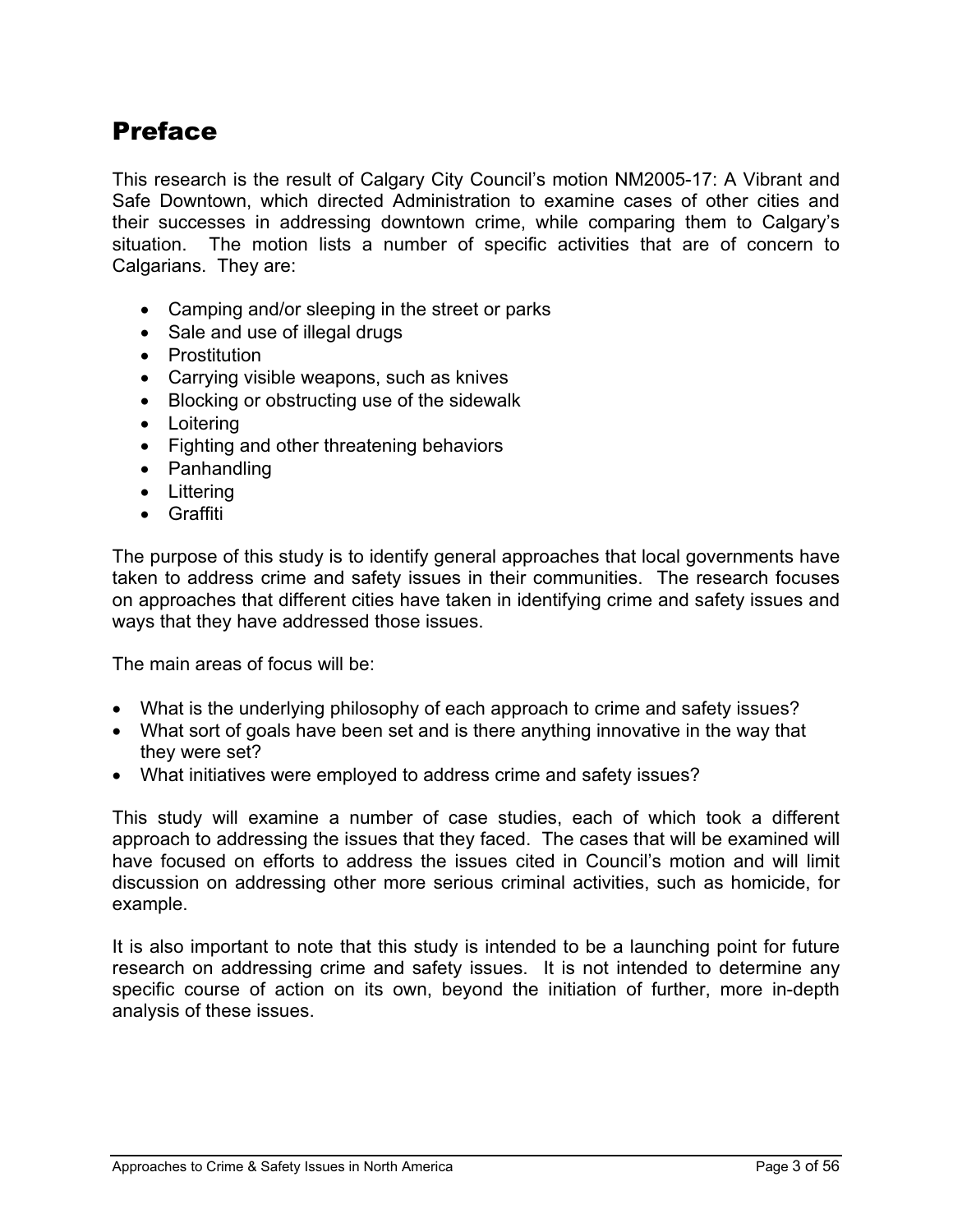# The Spectrum of Crime and Safety Issues

There are many different approaches to crime and safety issues in various cities, each of which is rooted in a different perception of the problem being addressed. Without an in-depth understanding of what the issues are that need to be addressed and a clear idea of what is to be achieved through the planned actions, it is not only very difficult to accomplish what was intended, but it also difficult to know if the issues addressed were the right ones to focus on in the first place.

The five case studies represent different ways of approaching crime and safety issues, and each of them is located in a different place in a spectrum of approaches. On one end are the prevention-based approaches while the other end of the spectrum is enforcement-based approaches. All of the initiatives in this study fall somewhere in this spectrum, with the prevention-based initiatives coming first in the cases and the more enforcement-based initiatives falling towards the end. The discussion of the Calgary context does not constitute a "case" and its placement in this document is not to reflect its position on the spectrum.

| Prevention | <b>Community Development</b> | <b>Community Mobilization</b> | nforcement |  |
|------------|------------------------------|-------------------------------|------------|--|

Moving right from *prevention* initiatives are *community development* initiatives that try to build capacity in the community to address crime and safety issues while providing services for those in need, in order to reduce crime later. These can include crime prevention through social development (CPSD) programs, which involve victim, offender and community focused initiatives (Stroick, 2002:4,5). *Community mobilization* initiatives also build capacity in the community, but focus somewhat more on initiatives that help a community keep criminal activities out of their neighbourhood with a lesser focus on services for those who may be committing the crimes or making people feel unsafe, such as target-hardening, for example (Stroick, 2002:4,5). *Enforcement* measures usually involve the creation of new laws to fight crime or stricter enforcement of existing laws.

None of the case studies presented in this study fit squarely into these categories, and, in fact, most of them fall somewhere in between two of them. In practice, no initiative is so rigid as to fall into any one category. Preventative measures acknowledge the role that enforcement plays, and enforcement-based initiatives often incorporate programs designed for the people that the initiative targets.

The cases were selected based on the example that they provided for the spectrum, for the level and quality of information available and their applicability to Calgary's physical, social, political and economic context.

The cases in this study are listed below: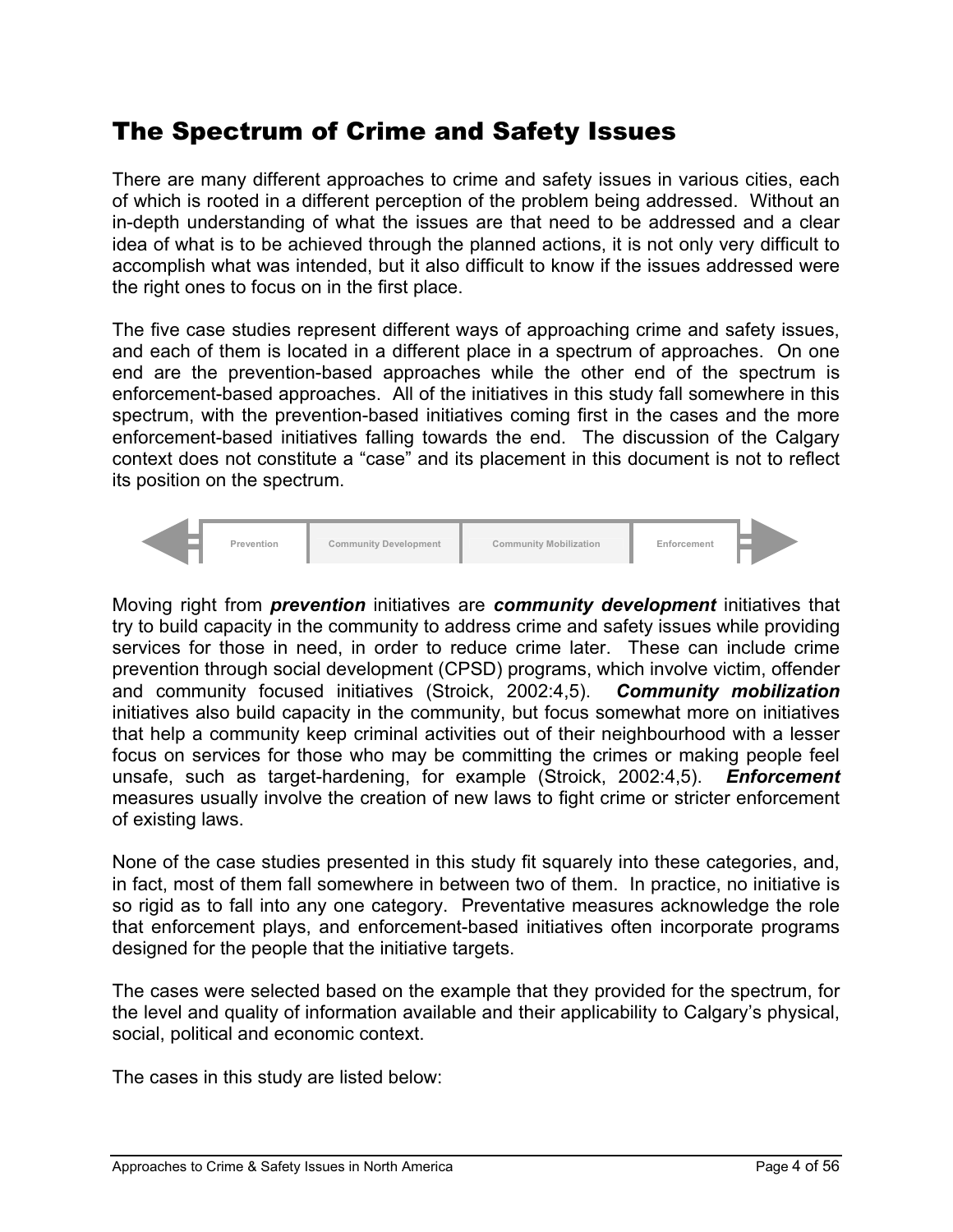## *Ottawa, Ontario: Investing for a Safer Ottawa*

• A preventative approach to crime and safety issues that focuses primarily on building strong support networks for all citizens to produce a long-term reduction in crime. This case also provides a valuable framework for coordinating crime prevention initiatives.

## *Vancouver, British Columbia: Downtown Eastside Crime Prevention/Community Development Project*

• A new approach to crime and safety issues that incorporates community development in Vancouver's Downtown Eastside while focusing much on prevention initiatives. Community development in this case includes programs for those that live in the community and those who are either at-risk or already engaging in criminal activities in the area.

## *Edmonton, Alberta: Safer Cities Initiative*

• An internationally recognized and award-winning program that takes a community development and mobilization approach to crime and safety issues in Edmonton's neighbourhoods. This includes programs mainly for neighbourhood residents, but some at-risk people and offenders. CPTED is a very large component of this initiative.

## *Denver, Colorado: Downtown Denver Safety Advocacy Strategy*

• A business-initiated plan to address the perception of crime in the Downtown that focuses on building awareness in the business and residential communities and greater presence of authority. This initiative focuses on community mobilization and enforcement.

## *Toronto, Ontario: Safe Streets Act*

• Employment of the enforcement-based "broken windows" approach through a partnership with Government of Ontario. The Safe Streets Act makes certain activities, such as aggressive panhandling, illegal and relies on the enforcement of those laws.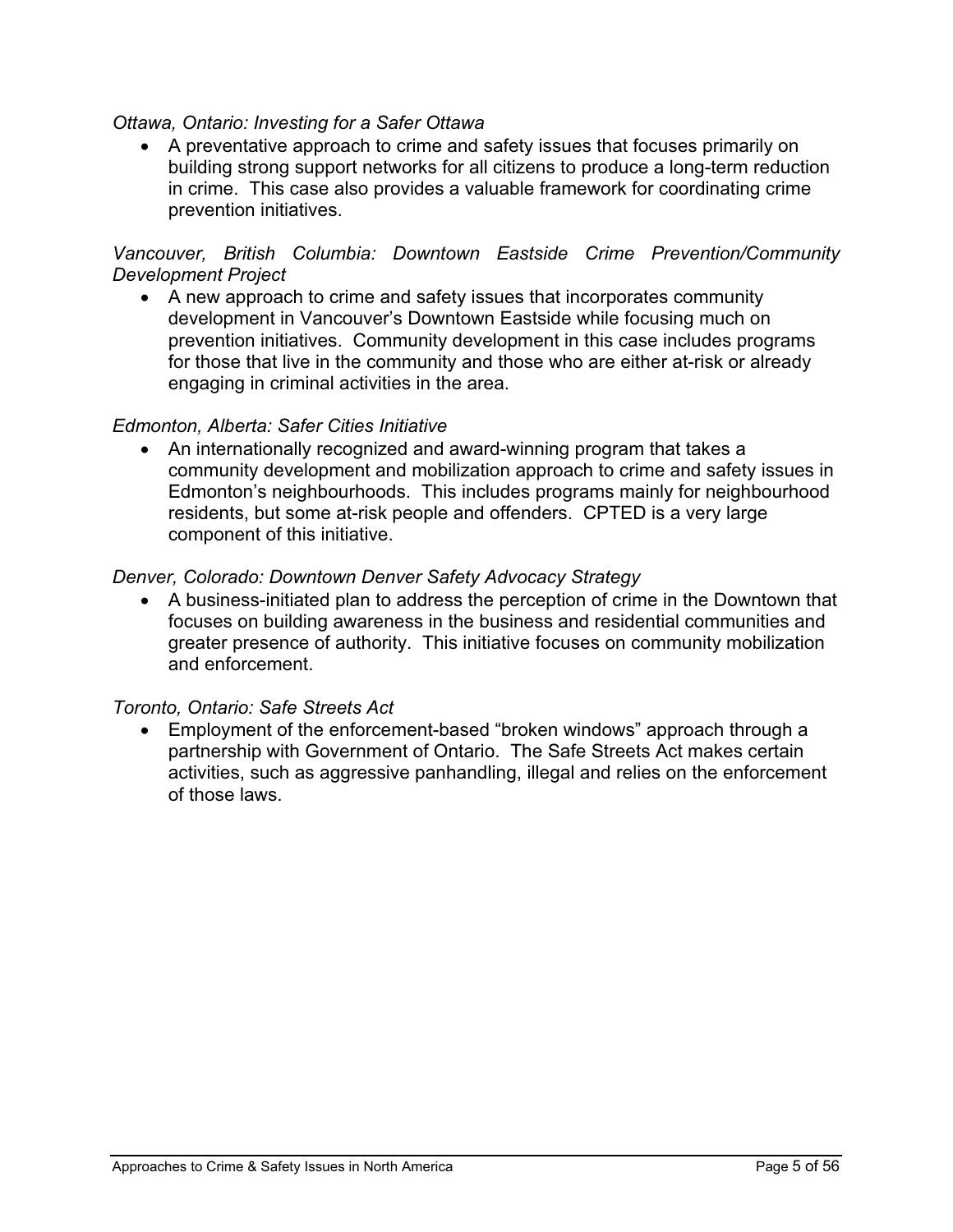## Methodology & Limitations

As a general overview of just some of the case studies in crime and safety issues, this study focused mainly on an environmental scan of sources online, as well as an extensive literature review on both specific cases and on crime and safety issues in as a whole. Direct contact was made with stakeholders in the case studies, who also provided information for this study. Calgary Police also provided information on crime and safety issues related specifically to Calgary.

Some of the sources included:

- Municipal sources
- Business Improvement Areas
- Academic journal articles
- Statistics Canada
- City of Calgary documents
- Calgary Police documents

Due to the timeframe available for this project, it was difficult to seek out other sources of information about the various cases beyond the provider of those services. Future studies of this sort should seek out a diversity of sources for a full evaluation of the success of these programs.

Many of the programs that are examined in this study are relatively new and have not been subjected to formal evaluations of their effectiveness. These programs should continue to be monitored, however.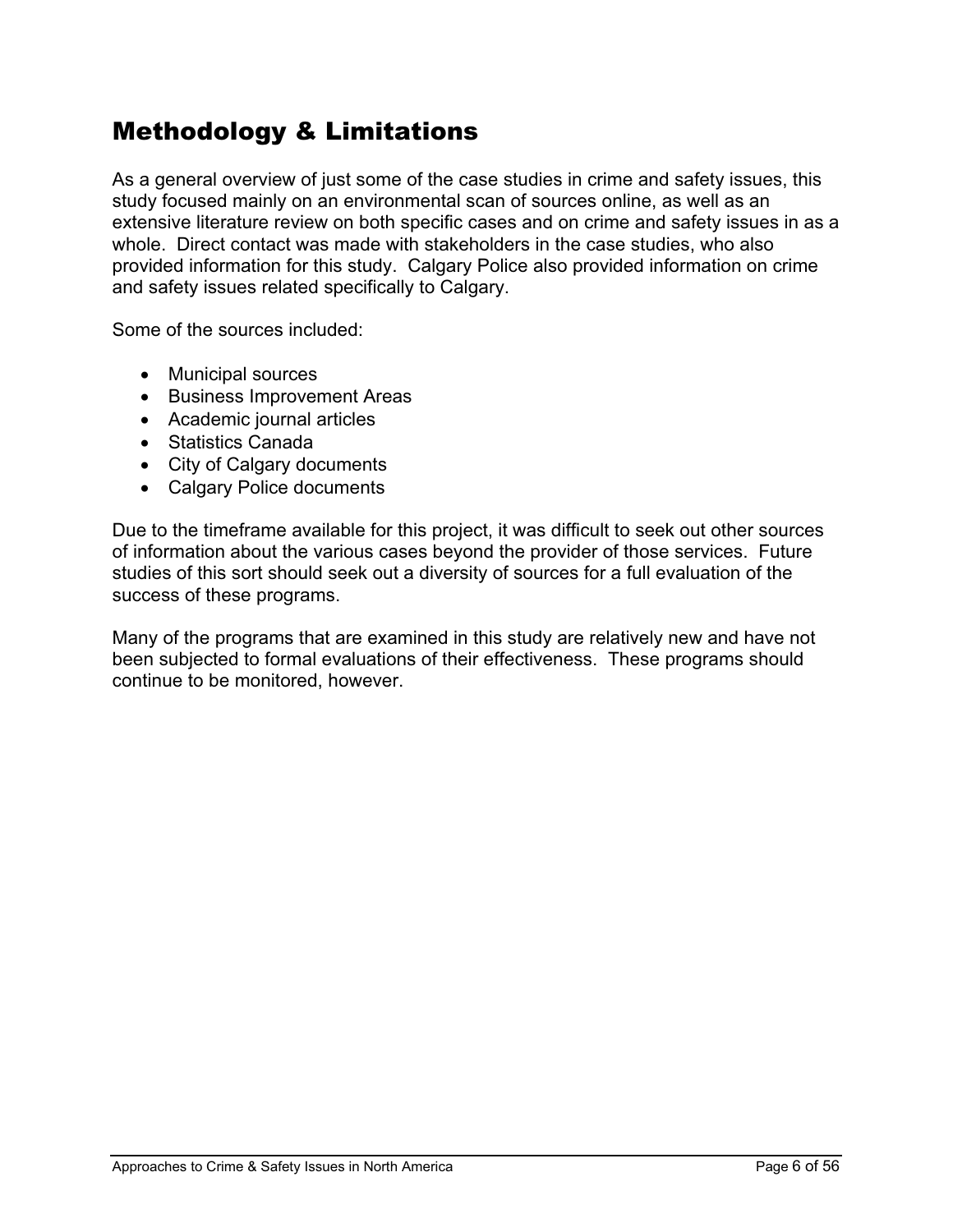# The Calgary Context

## **Crime in Calgary**

Calgary is one of the safer large cities in Canada, ranking exactly in the middle of the country's 28 largest urban areas in overall crime (Bunge, et al, 2005:59). While person crimes have fluctuated somewhat over the last ten years, property crime has declined steadily, reaching a 20-year low in 2004 (Calgary Police Service, 2005:3).



*Calgary's skyline at night* 

Nevertheless, there is a perception

that the Calgary's Downtown is unsafe, with activities taking place there that may not constitute serious crimes, but do contribute to a general feeling of unease among users of the Downtown. Downtown is one of the areas were a citizen is most likely to be the victim of a robbery (Calgary Police Service, 2005:17), and Downtown has the highest number of commercial break-ins (Calgary Police Service: 35). Neighbourhoods adjacent to Downtown, but part of the Centre City area, are among the neighbourhoods with the highest assaults in the city (Calgary Police Service, 2005:26, 41).

## **Crime and Safety Programs in Calgary:**

What follows is a sample of some of the more recent and comprehensive crime and safety programs available in Calgary. Further information on individual programs to address crime and safety in Calgary is contained in Appendix A – Inventory of Crime and Safety Programs in the City of Calgary and Calgary Police Service.

## **Crime Prevention Investment Plan**

The Crime Prevention Investment Plan was created by City Council in January 2005. The intent is to support collaborations and projects that have a direct impact on the citizens of Calgary. The projects address issues related to community safety by highlighting preventative interventions. A multi-year plan for the CPIP was developed in 2005. Guiding Principles for the CPIP are:

- 1. Build on existing partnerships.
- 2. Concentrate investments on sharply focused and concrete projects that involve multiple City services and community agencies.
- 3. Ensure that proposed projects support frontline policing and emergency response services.
- 4. Coordinate intergovernmental cooperation, participation and funding of Crime Prevention Investment Fund projects.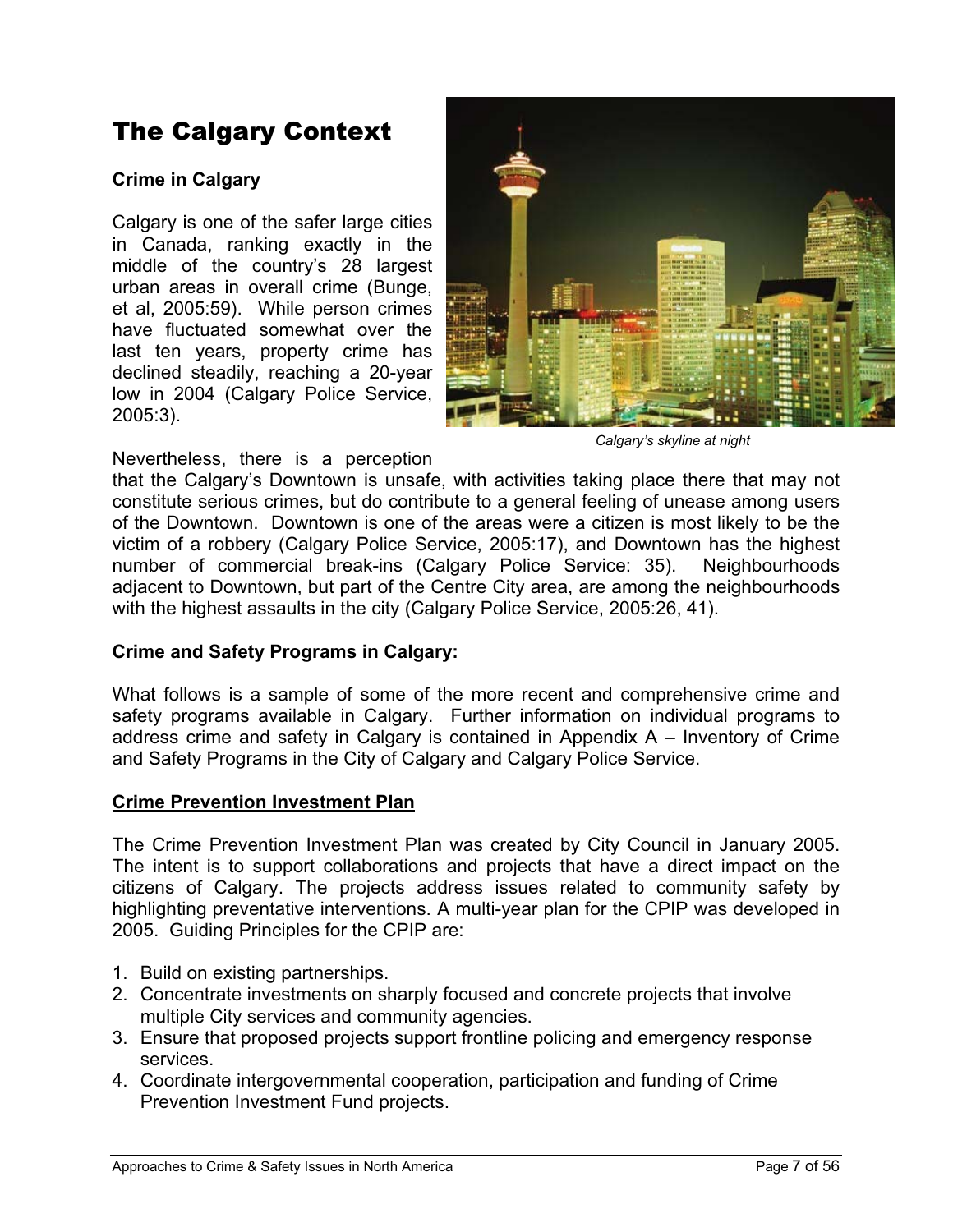5. Ensure that proposed projects are consistent with Council's municipal mandate.

Some individual initiatives to be funded by the Crime Prevention Investment Plan are:

## *Community Support Officers Program*

The Beltline and the East Village have been the focus of a new approach to crime and safety issues. The Community Support Officers (CSO) program in the Beltline employs bylaw officers to provide an official presence in a community and to focus their efforts on the non-criminal activities in the community and keep the Police aware of any criminal problems present in the community, supplementing the services that the Police already provide. In this way, minor incivilities and "broken windows" are dealt with before they create an atmosphere conducive to more serious crimes (Lyons Venini and Associates, 2005:13).

## 2006 Social and Community Development Conference

The City of Calgary is funding and providing human resources for a conference in April 2006, hosted by the Canada West Foundation and the Community Life Improvement Council (CLIC). The conference, entitled *Safe Streets – Safe Cities: Social and Community Development in Western Canada's Central Cities*, will focus on urban revitalization efforts, crime and social issues in both western Canadian and international cities. Specific areas of discussion will include homelessness, prostitution, addiction issues, Crime Prevention Through Environmental Design (CPTED), and other topics.

## *City of Calgary On-Line School Safety Project*

This project is a partnership with Calgary Board of Education, Calgary Police Service, Calgary Fire Department, Animal and Bylaw Services, Calgary Recreation, Emergency Medical Services and Community and Neighbourhood Services to provide consistent safety messages to elementary school students through a coordinated, innovative technological approach. Areas of focus include graffiti, fire safety and gang involvement.

## *Downtown Outreach Addictions Partnership (DOAP)*

A new initiative in Calgary is the Downtown Outreach Addictions Partnership, which is intended to align the various social service providers in active partnership with the

Calgary Police Service, in particular, the new downtown BEAT patrol and the Bylaw Community Support Officers (CSO). The purpose is to create better links between these groups so that clients can receive services that they need in a more effective manner. In addition, the DOAP team, made up of outreach workers from Alpha House and CUPS Community Health Centre, provides the uniform officers with an immediate response to social issues, thus freeing



*9th Ave looking towards Downtown*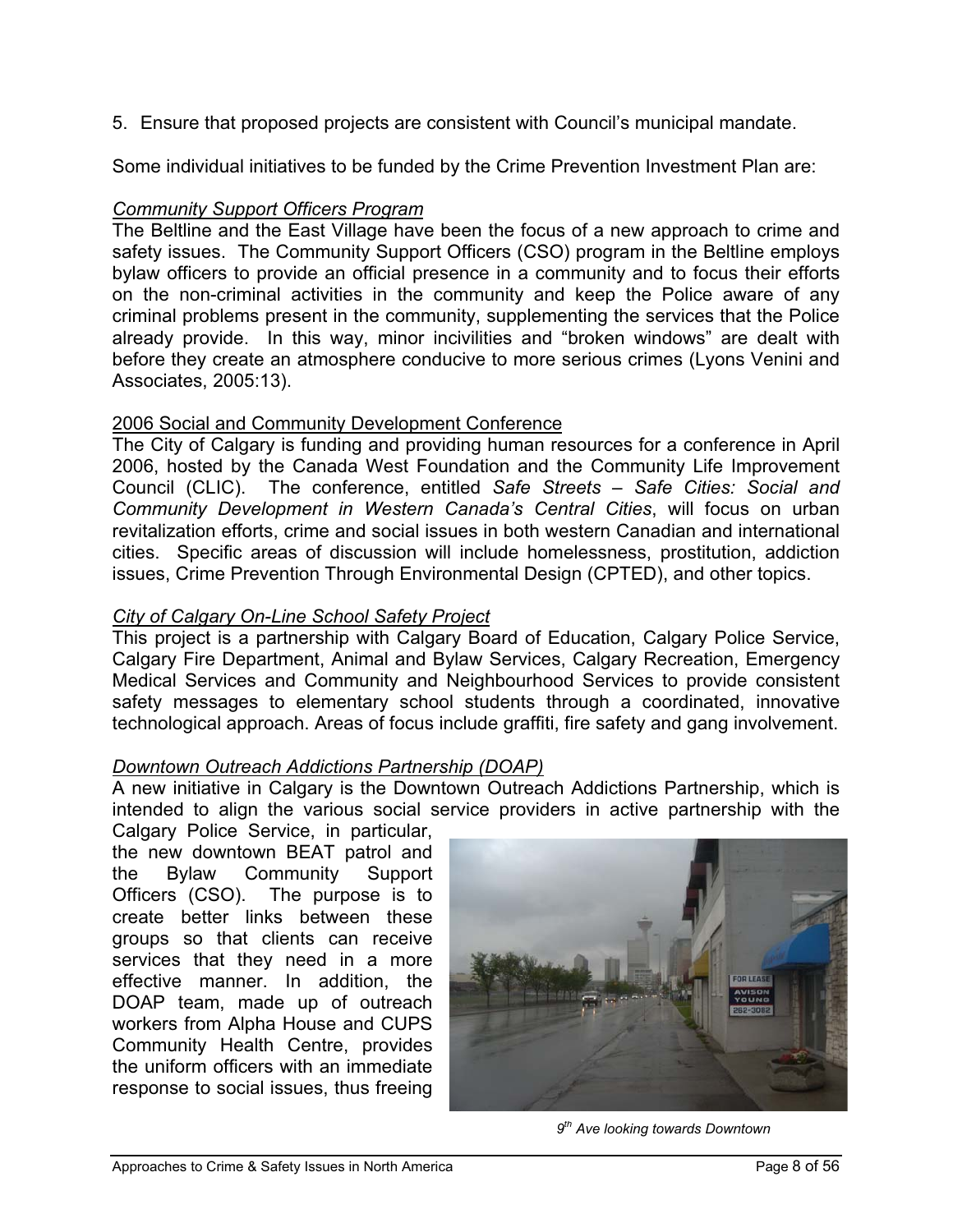the officers to respond to criminal matters.

#### *Gateway Initiative*

This program is a partnership between Community and Neighbourhood Services and the Calgary Police Service to provide frontline police officers with the connection between youth and social supports. Preventative measures assist the youth and their families and reduce future involvement in the Criminal Justice System. The Youth Criminal Justice Act, which replaced the Young Offenders Act in 2003, places greater emphasis on police to access alternatives to criminal charges for first and second time offenders involved in less serious incidents.

## *New Roads Expansion in South East Calgary*

This is an intensive 4 month therapeutic and recreation intervention for at-risk 7-11 year olds and their families. New Roads is a partnership of the Calgary Board of Education, Calgary Police Service, Calgary Fire Department, the City's Community and Neighbourhood Services, Hull Child and Family Services and the Calgary YMCA

#### *Calgary Community Conferencing*

Calgary Community Conferencing is a partnership with Calgary Board of Education, the City's Youth Probation Services, Mennonite Central Committee, Calgary John Howard Society and Calgary Family Services to provide a restorative response to high impact school-based incidents. CCC also works in the youth justice system.

#### *Chinatown Safety Project*

The purpose of the Chinatown Safety Project is to increase information and awareness surrounding crime and safety issues in Calgary's Chinatown in a culturally relevant manner. To accomplish this, a community worker was hired to develop relationships within Chinatown and with different organizations outside of Chinatown as well. The partners are the Calgary Chinese Community Service Association, Calgary Block Watch, Calgary Crime Stoppers, the Calgary Police Service and the City's Community and Neighbourhood Services.

#### *Calgary Block Watch Council*

112 of 140 Calgary communities participate in Block Watch. CPIP funds will contribute to expanding the collaborative efforts of Block Watch in the community.

#### *HomeFront Early Intervention and Outreach Program*

This initiative creates an outreach service to identify and address the needs of families in which domestic violence incidents have been reported but no charges have been laid. The emphasis is to address the needs of families before violence escalates and family members enter the justice system. This initiative will have the immediate impact of reducing the demands on frontline police officers. More importantly, intervening earlier and providing services sooner will reduce the likelihood of families experiencing further domestic violence.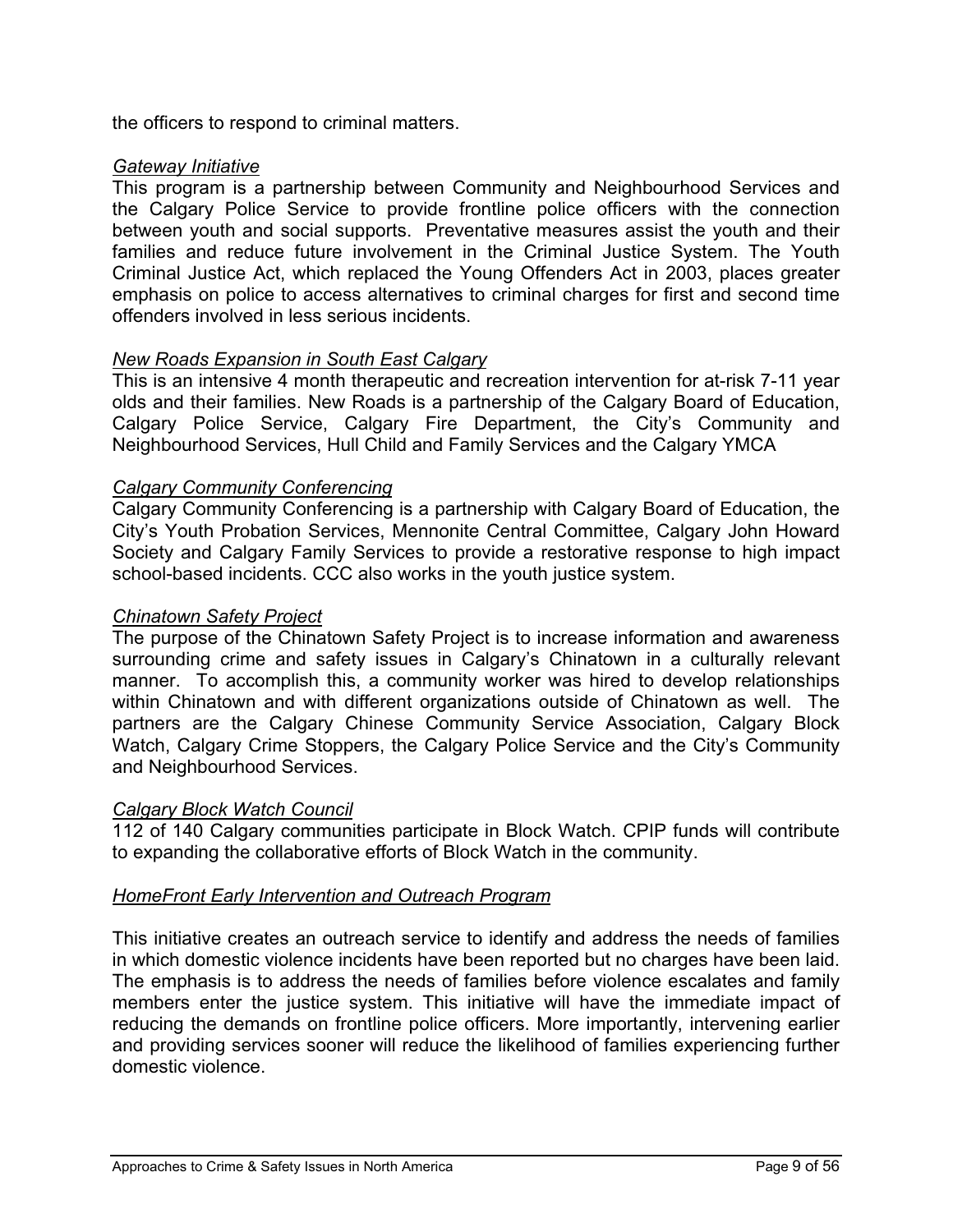## *A Study on the Extent of Youth Victimization, Crime and Delinquency in Calgary*

This study will replicate research conducted by the Canadian Research Institute for Law and the Family in 1995 and 1999. It will be updated to include current factors, such as internet victimization, gang involvement and bullying. In addition, this research will represent among the first large scale studies since the Youth Criminal Justice Act replaced the Young Offenders Act in 2003. This study is a partnership of The City of Calgary, the Calgary Police Service, the Calgary Board of Education and the Calgary Separate School Board.

## *People and Places Partnership*

The City of Calgary will team with the recently created *People in Places* course, a joint offering for undergraduate students in the faculties of Social Work and Environmental Design and the University of Calgary. Through the City's numerous services and departments, students will create a 'living laboratory' in which they will address specific issues of community concern within the context of their course study.

## **Safer Calgary Coalition**

Safer Calgary is a network of diverse organizations that share a common interest in promoting a coordinated approach towards making Calgary a safer city. It takes a comprehensive approach, which focuses around three key themes: injury prevention, violence prevention, and natural and built environment. Safer Calgary also spearheaded the effort to have Calgary formally recognized as a member of the international safe community network by the World Health Organization, and as a designated safe community by the national Safe Communities Foundation. Some specific initiatives that Safer Calgary has undertaken are:

- Developing public awareness through a Safety in the Community newsletter, and establishment of a website to consolidate and make accessible key safety information
- Monitoring emerging safety issues, awareness and perceptions in community, through surveys and other means ("Peoples' Perception of Safety in Calgary Report, 2004")
- Establishing, monitoring and reporting on measures of Calgary's performance as a safe community ("Safety in Numbers" – 2000, 2003)
- Participating in the annual Safety Expo and facilitating the Jim Gray Safer Calgary Awards program, to recognize contributions by organizations and individuals in the community towards achieving Safer Calgary's goals
- Participating in national and international safety conferences.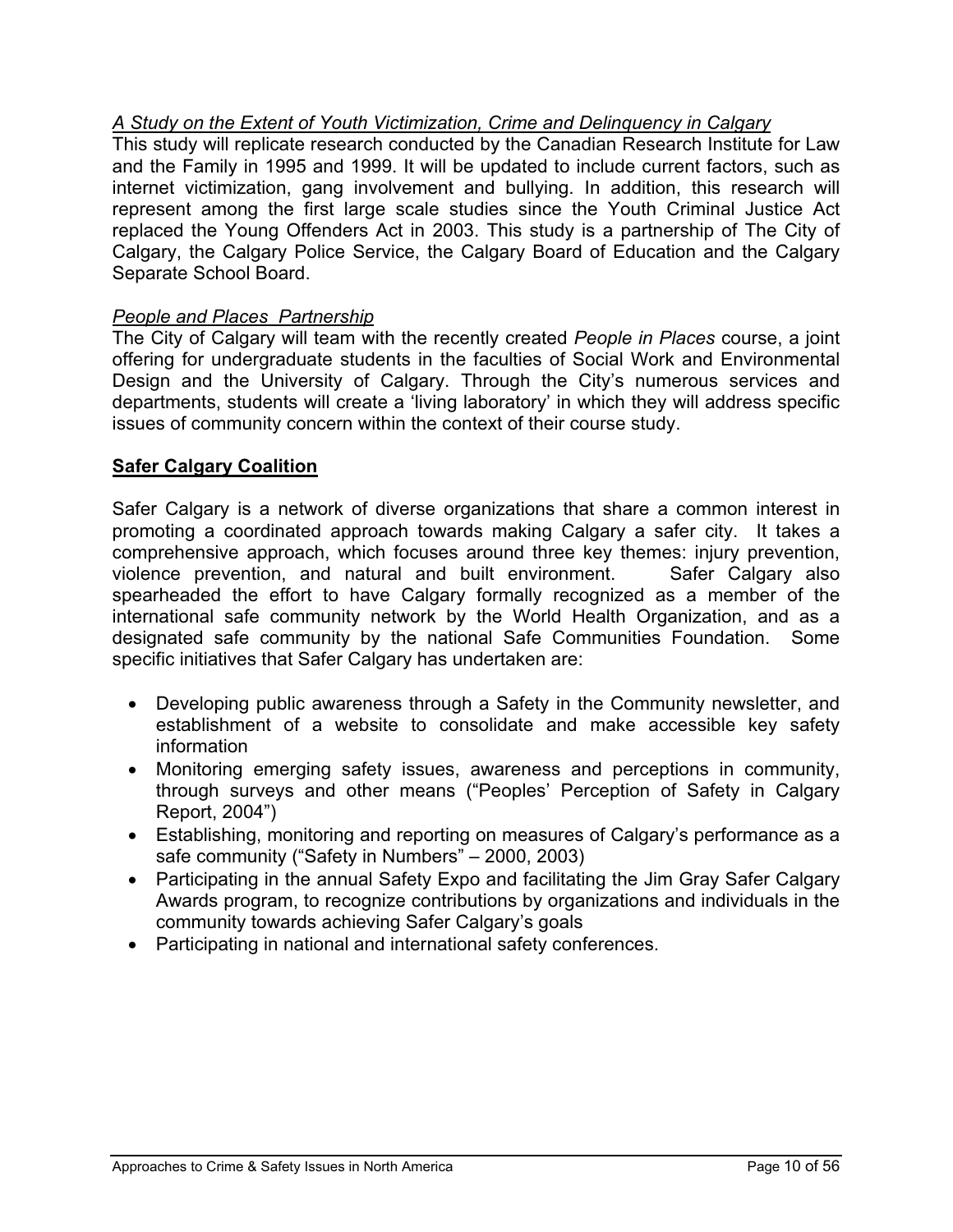**Prevention Prevention/Community Development**

# Ottawa, Ontario

#### **Investing for a Safer Ottawa**

The Ottawa-Hull metropolitan area encompasses a region of just over one million people and many municipalities in both Ontario and Quebec. In recent years, the city has experienced increases in its crime rate at a time when most large urban areas in Canada have experienced declines in their rates. While the overall crime rate in Ottawa is still quite low and, at 3%, the increase in the crime rate is



*Downtown Ottawa* 

small, decision-makers in Ottawa felt that it would be more effective to prevent further increases rather than to wait for the problem to get worse (Panel for Community Crime Prevention, 2004:9).

The challenge faced by Ottawa is that there are many players that engage in crime prevention strategies, throughout the city. This creates a situation where different agencies, including social service providers, city departments, for example, fight for dollars. This leads to a situation where crime prevention services are not effective as they could be. To remedy this, the City of Ottawa is developing a central coordinating body that would be responsible for coordinating the crime prevention initiatives in the City (Panel for Community Crime Prevention, 2004:3). This body is being called the Crime Prevention Centre in the interim as it is being developed.

## **Philosophy**



*Downtown Ottawa street* 

The philosophy behind this initiative focuses heavily on preventative measures as not only the most effective methods in addressing crime and safety issues, but also the methods that bear the least cost. According to the Investing in a Safer Ottawa plan, preventative approaches to crime prevention are "easier, cheaper and more compassionate" (Panel for Community Crime Prevention, 2004:6). The plan also cites numerous studies that indicate that there is a lack of reduction in criminal activity when funding for enforcement services is increased alone Ottawa's approach would address the "root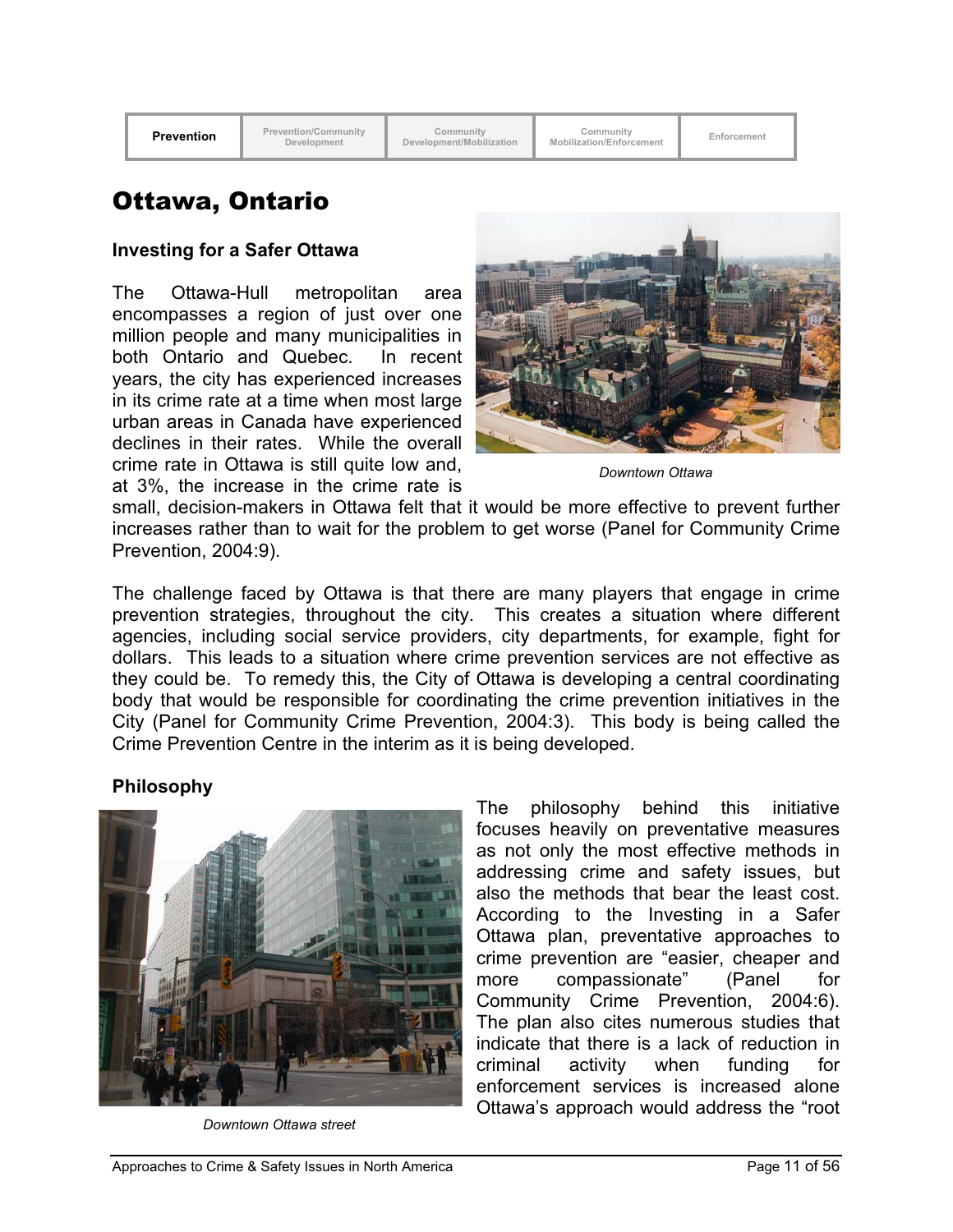causes" of crime, which fall into two categories:

- 1. Social factors: poverty, lack of parental supervision, family violence, dropping out of school
- 2. Situational factors: poor urban design, poor surveillance, etc

How this initiative would function practically is based on a structure whereby a central coordinating unit manages a series of looping stages (Panel for Community Crime Prevention, 2004:13):

- 1. The diagnosis of local crime problems and assessment of available data/info systems
- 2. An evidence-based action plan with clear priorities, targets, actions and resources
- 3. The coordination implementation of the plan, with clear support for key players
- 4. The evaluation of process and outcomes, with feedback from partners and the community



The Crime Prevention Centre would have two goals:

1. To strategically develop and implement a community-wide prevention plan to reduce crime and enhance community safety in Ottawa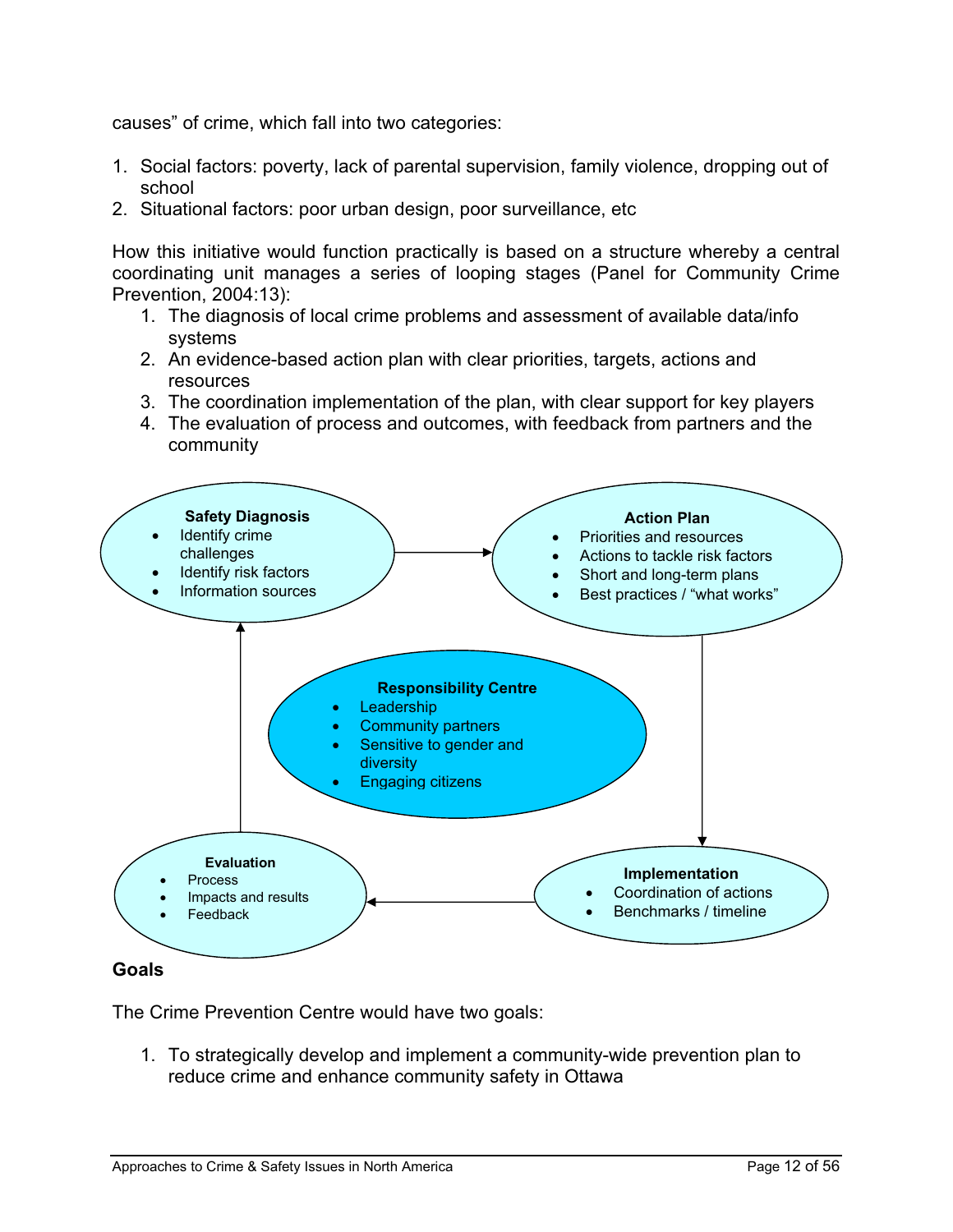2. To monitor and evaluate, on an ongoing basis, the process and impacts of plans and implementation (Panel for Community Crime Prevention, 2004:20)

There are also four broad objectives of the Crime Prevention Centre:

- 1. Safer homes
- 2. Safer streets
- 3. Safer schools
- 4. Safer workplaces

Each of these objectives have their own targets to be reached within 2-5 years of the program's initiation, including (Panel for Community Crime Prevention, 2004:17-19):

- Significantly reduce the incidence of domestic assault
- Increase co-operation between police and mental health services
- $\bullet$  Reduce child abuse and neglect by at least 50%
- $\bullet$  Reduce burglaries by at least 50%
- Reduce calls for service and arrests in high-risk social housing communities
- Safer streets
- Reduce youth arrest rates by at least 50%, including for property crime
- Reduce overall crime in neighbourhoods by 15-30%
- $\bullet$  Reduce violent crime by at least 20%

## **Approaches to the Issues**

The purpose of the Crime Prevention Centre would be to reduce crime and enhance community safety in Ottawa through evidence-based crime prevention. This system would see the Centre be a City-led initiative, which would allow local agencies, groups and services to:

- Work with a common purpose and focus, resulting in better use of resources
- Share information and other data on the nature and extent of local crime challenges
- Direct resources to areas with the greatest need to maximize impacts
- Ensure the early recognition of crime problems before they get too serious
- $\bullet$  Enjoy a continuity that is crucial to building long-term success
- Access provincial and federal resources otherwise off-limits to some (Panel for Community Crime Prevention, 2004:13,14)

To achieve these goals and the vision, *Heritage buildings in Ottawa* 

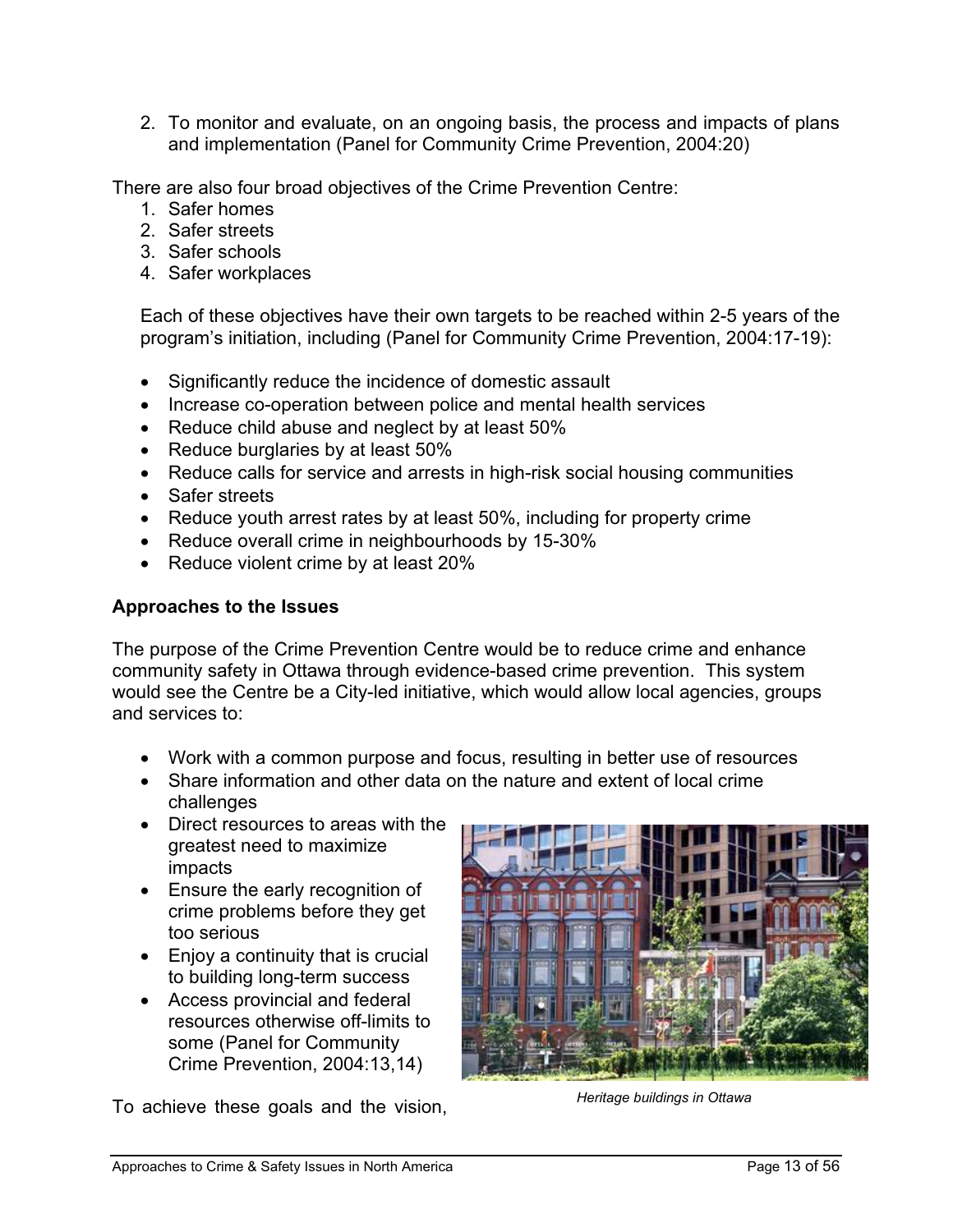the Centre would have the following tasks, as outline in its terms of reference:

- Coordinate and mobilize key players and resources
- Develop a clear mandate with specific priorities and targets
- Conduct strategic analysis of Ottawa crime and its causes
- Develop and implement an action plan
- Provide expertise, resources and capacity development
- Evaluate process and outcomes
- Get additional funds to make it happen:
	- o From other levels of government
		- o From key stakeholders
	- o From the private sector
- Improve the quality of Ottawa crime and victimization data and information
- Gain community involvement and conduct public consultations
- Develop a communication strategy for community awareness and education
- Report at least annually on activities and progress (Panel for Community Crime Prevention, 2004:21)

The Board of Directors would be composed of two political City representatives, such as the Mayor or a City Councilor, for example, a high-level representative from the administrative side of the City and a representative each from the School Board and the Ottawa Police. (Panel for Community Crime Prevention, 2004:19).To be determined at this stage is the composition of the rest of the board, who would represent such organizations as (Panel for Community Crime Prevention, 2004:19-20):

- Housing, social services and public health
- Federal and provincial agencies
- Community agencies for families, children, youth and well-being
- Victim services
- Community groups
- Business sector
- Academics
- $\bullet$  Media
- Community members
- Immigrant groups
- Women's groups

The total number of members on the Board of Directors would be 12, who would report to the City of Ottawa's Health, Recreation & Social Services (HRSS) Committee, which ultimately reports to City Council. Two staff members, an executive director and a community development officer, would be seconded from Community and Protective Services (CPS). Each position would be a two year term with a possibility of renewal. Salaries for the employees would come from Ottawa's Community Protective Services (Panel for Community Crime Prevention, 2004:20).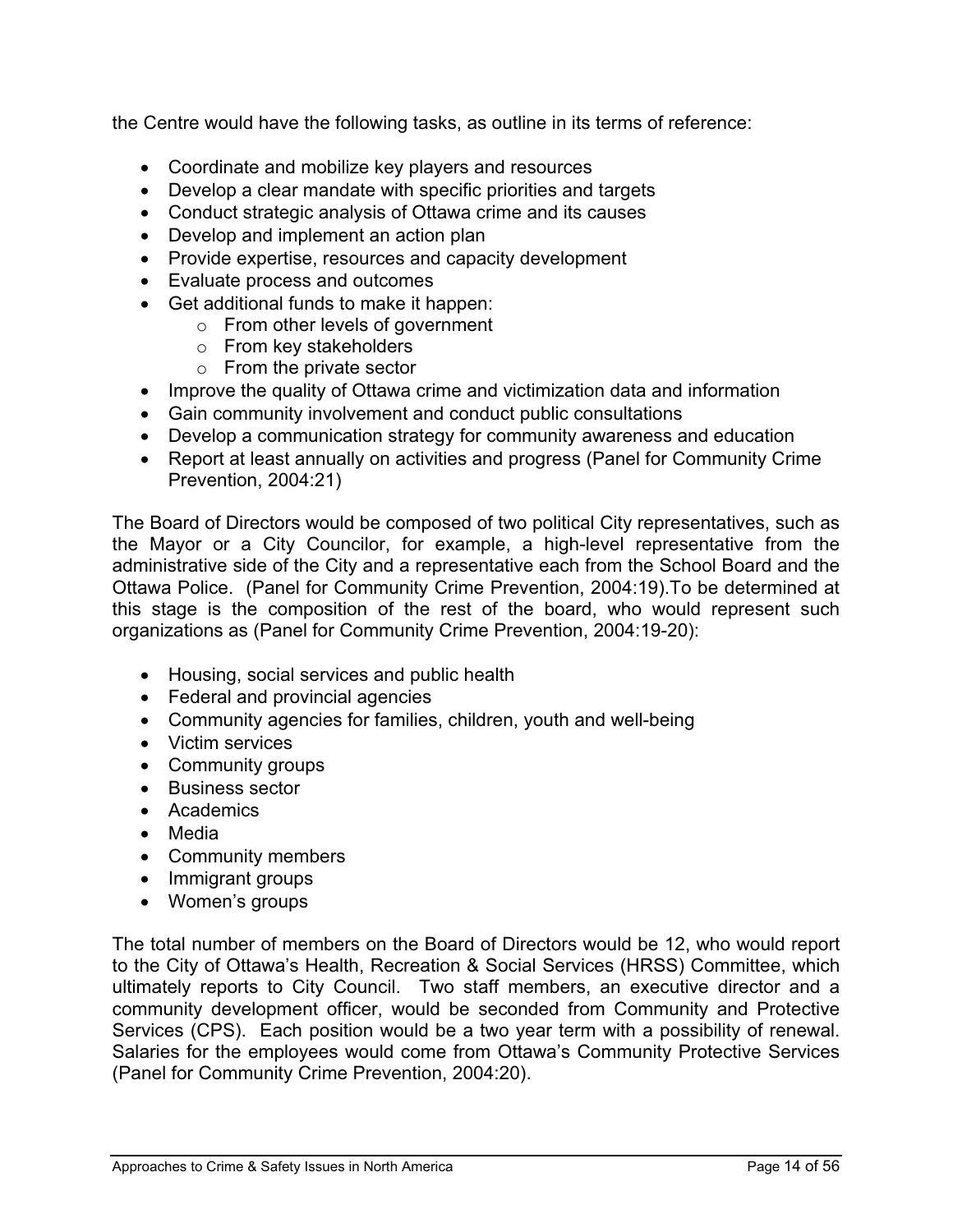# Vancouver, British Columbia

**The Downtown Eastside Crime Prevention / Community Development Project** 

Greater Vancouver is home to over two million people and is the largest metropolitan area in Western Canada. Vancouver's Downtown Eastside is widely known as one of the poorest urban neighbourhoods in Canada, and the area struggles with many crime and safety issues. During the 1990's, the Downtown Eastside suffered with HIV/AIDS and Hepatitis C epidemics linked to intravenous drug use, increasing homelessness, missing sex trade



*Vancouver's Metropolitan Core* 

workers and very high rates of death due to drug overdoses. During the same time, investment in the area declined as the community became known as a haven for criminal activity and people stopped coming (City of Vancouver, 2005).

In 1998, the City of Vancouver made an application to the National Crime Prevention Centre for a demonstration project that would employ Crime Prevention through Social Development (CPSD), which focuses on community building as a preventative measure. *The Downtown Eastside Community Development Project* was a five-year pilot project, ending in March 2004, that was intended to address crime and safety in that community (City of Vancouver, 2004).

## **Philosophy**

Vancouver's initiative views the acts of crime prevention and community development as so interdependent that they need to be addressed as part of the same strategy. It also views the community as being composed of everyone, from the victims to the offenders. The project operates under the premise that a mobilized community with the capacity to tackle the root causes of crime would be in a better position to see these issues addressed now and in the future.

## **Goals**

Goal #1: Strengthen the participation of residents, agencies, and businesses in community decision-making.

Objectives:

- Develop an inclusive resident-based planning process
- Support the development of a community-based structure that facilitates the involvement of the low-income community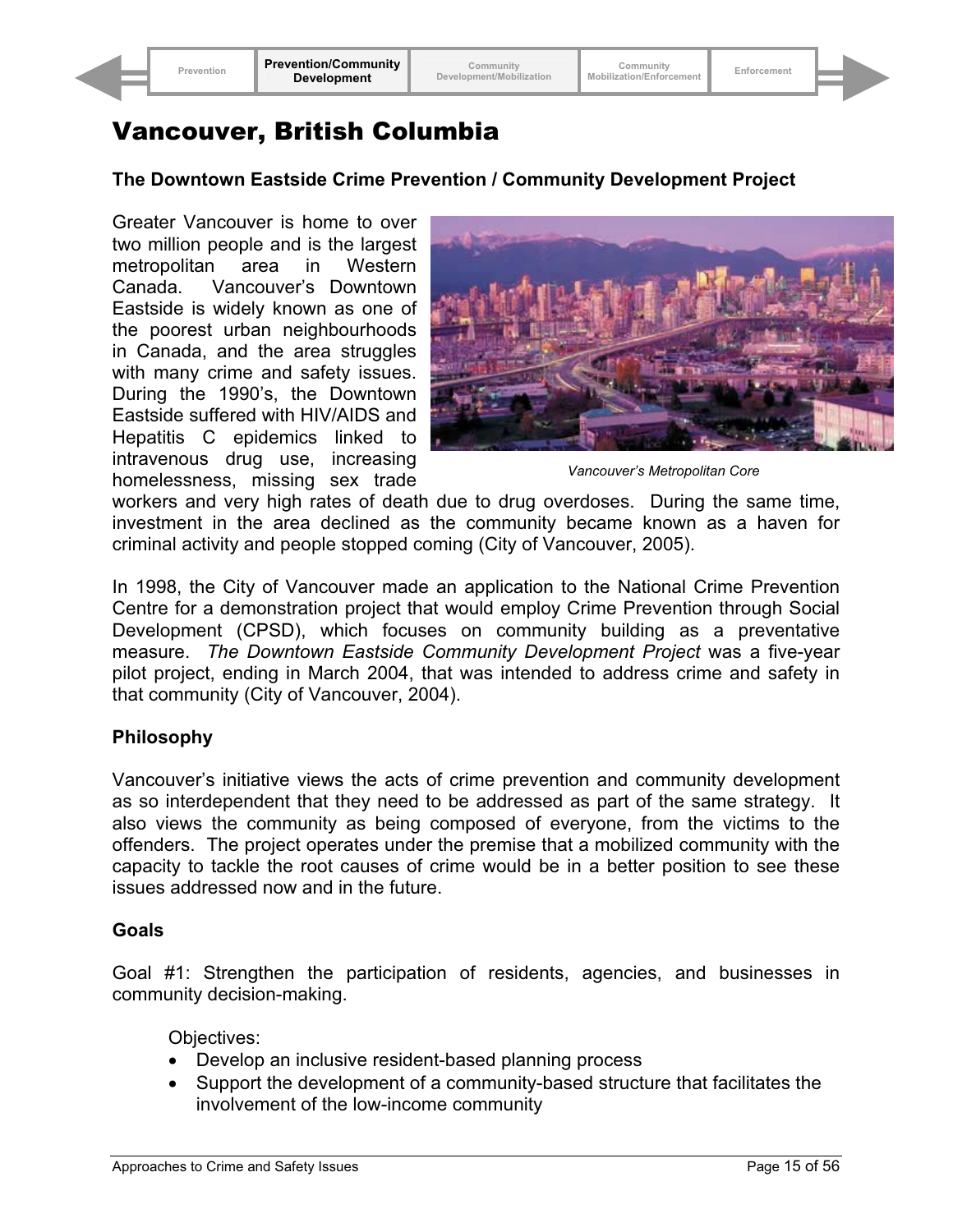- Address barriers to participation of low-income residents, including language and cultural groups in the community
- Promote involvement of service providers including health, education, culture, social and recreation groups
- Promote the involvement of the business community

Goal #2: Build community leadership

Objectives:

- Adopt an assets approach supporting the involvement of low-income and/or marginalized residents
- Support skill development as identified by community residents
- Support research required for capacity building and planning

Goal #3: Promote community cohesion

Objectives:

- Promote communication amongst groups with divergent views
- Enhance community spirit through special events and festivals
- Build trust and ability to resolve conflict within community and government
- Support public education to foster community-wide understanding of community issues and initiatives
- Improve public space and general community appearance

Goal #4: Improve socio-economic conditions

Objectives:

- Support the establishment of community-based priorities and a comprehensive plan
- Design and implement community-based projects based on community assets, needs and priorities
- Plan for ongoing sustainability of projects initiated under the Revitalization Project into the longterm

Goal #5: Influence the implementation of public policy that addresses risk factors associated with crime and victimization

Objectives:

- Promote communication between all levels of government
- Coordinate with other city of Vancouver Strategic Actions



*Carnegie Community Centre in the Downtown Eastside*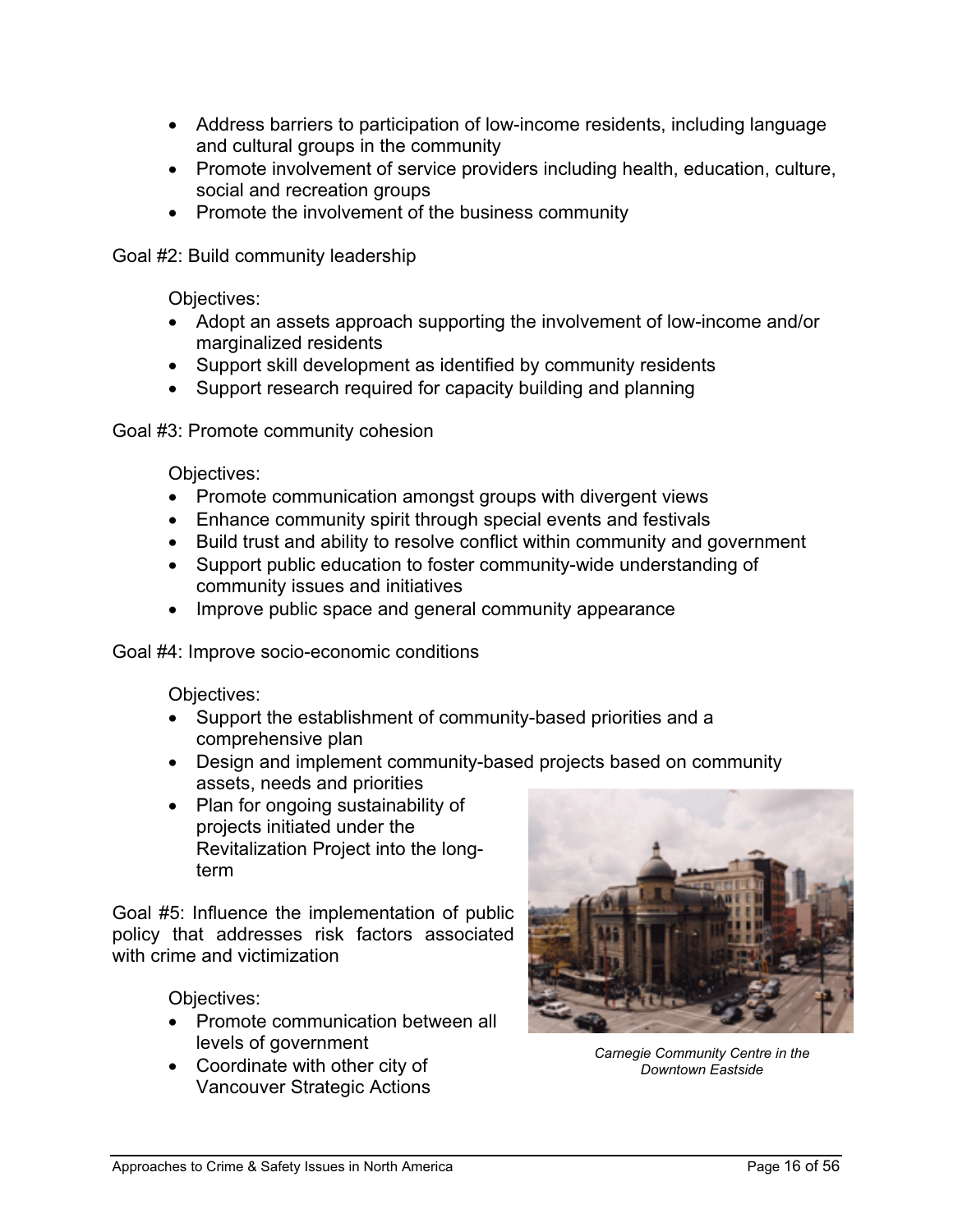• Promote community capacity building as an effective process for all levels of government

Goal #6 Promote, within the broader Vancouver community, the recognition of the strengths and capacities of the DTES low-income community.

Objectives:

• Foster communication strategies that promote positive images and highlight the attributes and community capacities of the DTES



*Downtown Eastside streetscape* 

- Develop a plan for broader community education about the DTES program
- Ensure process sustainability (City of Vancouver, 2004:19-25)

Evaluating the goals and objectives took place in a collaborative fashion with residents in Vancouver communities. It was felt by the City that many evaluation methods do not accurately reflect the true nature of the progress made by social initiatives, and staff concluded that including residents in the evaluation process would address this shortfall somewhat. The focus of the evaluation was also on qualitative results, rather than quantitative ones, as they felt that qualitative feedback would give participants and funders a much better understanding of the effect that the various projects have had on the community (City of Vancouver, 2005:11).

## **Approaches to the Issues**

## *Community Directions*

Community Directions was a project intended to mobilize and build leadership among low-income residents in the Downtown Eastside. The project was initiated from the bottom-up by various organizations in the community as a response to hearing about the City's desire to engage in a crime prevention initiative. As part of the planning process for the crime prevention project, various community members organized themselves into working groups for discussion purposes. Each group would identify the issues of the most concern to them and then develop solutions to those problems. Some of the results are listed below (City of Vancouver, 2004:4-6):

## *Alcohol and Drugs Group*

- Held harm reduction workshops in the community
- Learned to coordinate with Health Authority's work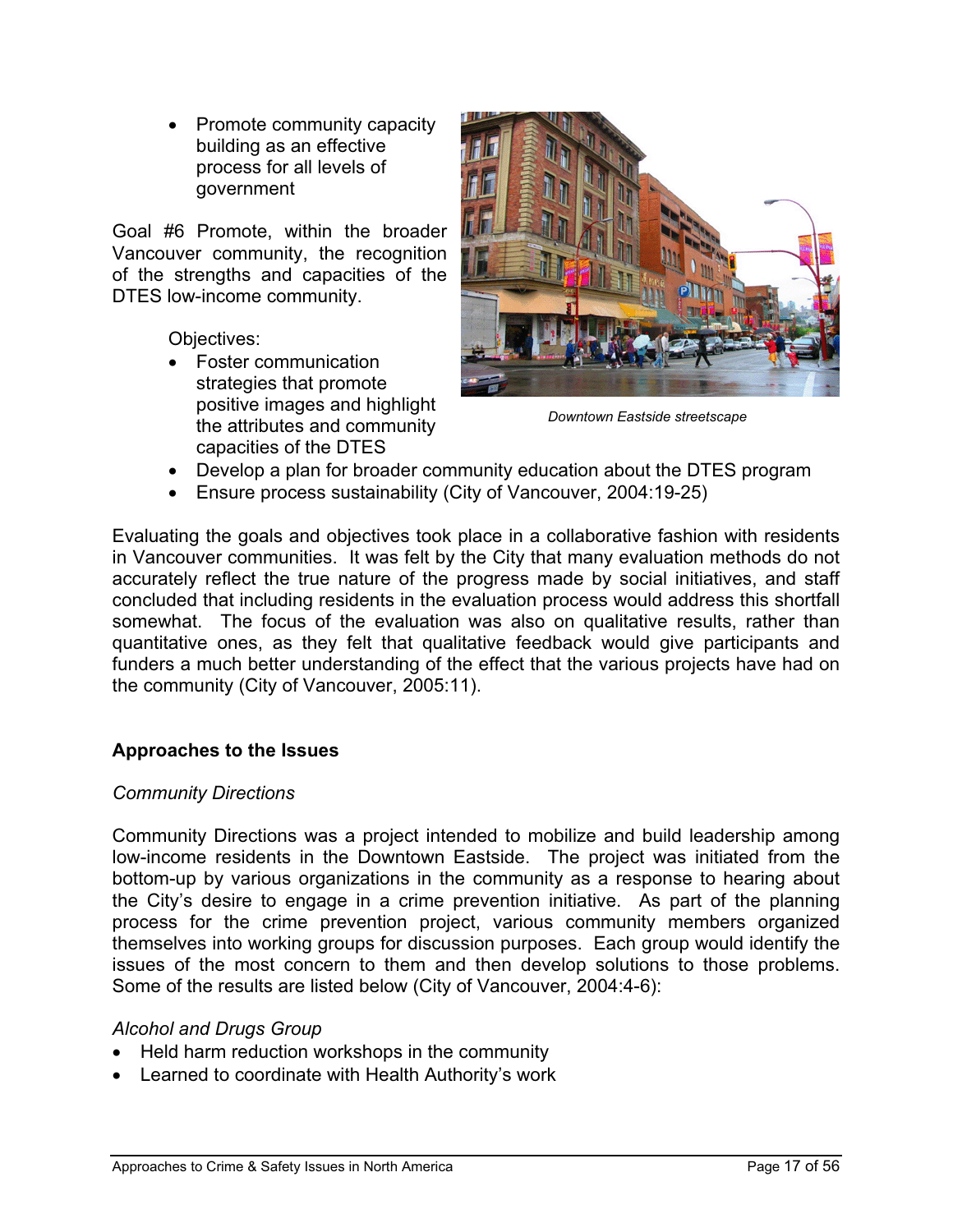## *Housing Group*

- Residents have organized a housing co-op
- Received project funding for various organizations, including the Canada Housing and Mortgage Corporation (CMHC)

## *First Nations Caucus*

- **•** Established the *Aboriginal Front Door* cultural and healing program and confirmed funding for operations
- Secured funding for an Aboriginal outreach worker to help reduce homelessness by bringing people to *Aboriginal Front Door*
- Partnerships with various Aboriginal agencies in Vancouver in the development of an Aboriginal strategy for the Downtown Eastside

## *Latinos En Accion*

- Formed the Latin-American Society in Action
- Created "Centro Communal" program at local drop-in centre with Union Gospel Mission
- Developed leadership building manual in Spanish
- Held several festivals throughout the neighbourhood

## *Child, Youth and Family Group*

• Established Community Alert Teams to help residents better understand and react more effectively to signs of child and youth prostitution in their communities



*Downtown Eastside with office towers nearby* 

## *Community Economic Development Group*

• Developed an economic development organization called East Side Movement for Business and Economic Renewal Society (EMBERS) that creates employment and self-employment opportunities for residents in the Downtown Eastside

## *Chinatown Revitalization Process*

The purpose of the Chinatown Revitalization Process was to engage with the business and community agencies to develop strategies that addressed crime and safety issues in that Downtown Eastside neighbourhood while encouraging people to return there (City of Vancouver, 2004:6).

The process resulted in the following outcomes (City of Vancouver, 2004:6,7):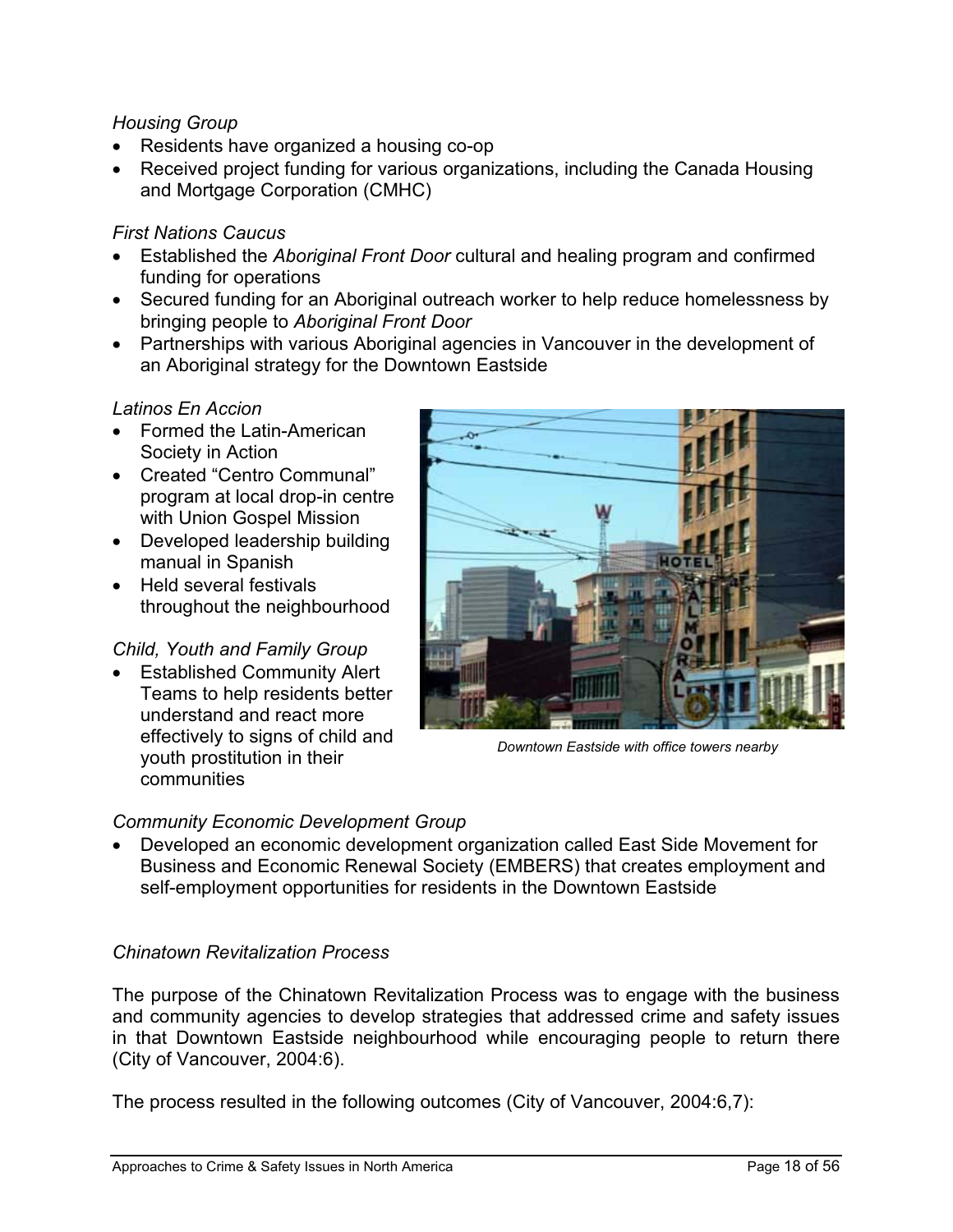- The development of a Chinatown vision that addressed physical environment improvements, economic development, social services and others
- Engaging in leadership skills building and engaging in new partnerships
- Initiating public education and communication initiatives for Chinatown residents to help them build capacity
- Developing a marketing strategy for Chinatown
- Incorporation of bilingual signage in local shops
- Coordinating community festivals in the neighbourhood to increase the number of pedestrians in the street and increasing vibrancy
- Completing various public amenity improvements, such as the Chinatown Millennium Gate and street lighting projects

These outcomes have resulted in an improved image of Chinatown and the area has seen new investment in recent years as these various projects



*Vancouver's Chinatown* 

have progressed. At the close of the initiative, the community found itself more capable to address various problems it faces and continues to work with the City of Vancouver today (City of Vancouver, 2004:7).

## *Youth Employment Training*

This program is actually a dedicated envelope of funding under the community development initiative that can go to all kinds of different programs for youth. One program that is funded under this envelope was MoreSports, a program that gets youth active in sports and the teamwork and leadership skills associated with it. Participants would learn about the administration side of sport and obtain valuable work skills (City of Vancouver, 2004:7).

Another program was operated by PEERS, which is an organization dedicated towards youth who had been involved in the sex trade. PEERS provides employment skills training to these youth as part of a larger exit strategy from the sex trade (City of Vancouver, 2004:7).

## **Contact Information**

Downtown Eastside Community Development Website: http://vancouver.ca/commsvcs/planning/dtes/index.htm Jessica Chen-Adams Downtown Eastside Revitalization Phone (604) 873-7754 E-mail: jessica.chen-adams@vancouver.ca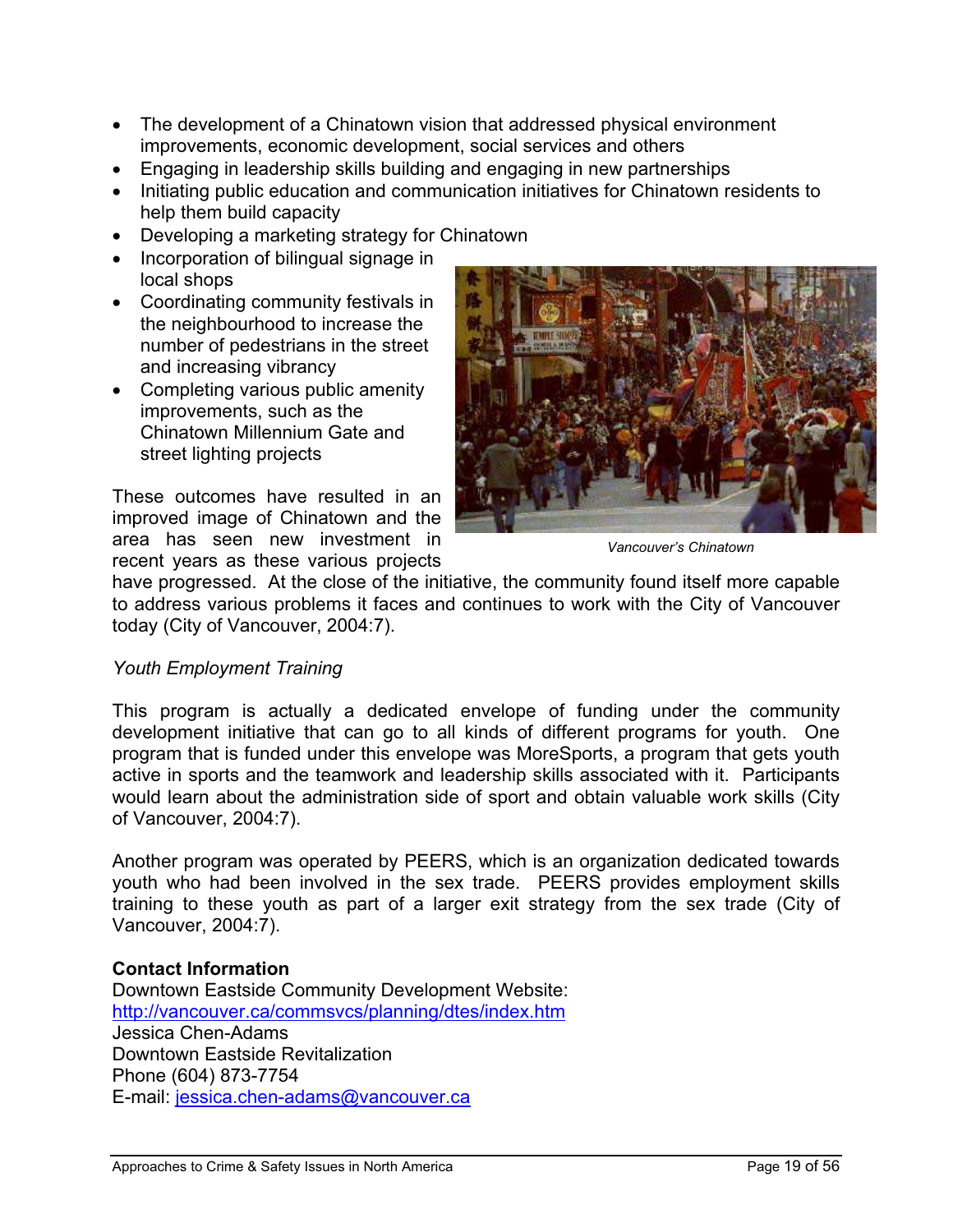# Edmonton, Alberta

## **The Safer Cities Initiative**

Edmonton has a population of about 850,000 people. Edmonton's approach to addressing crime and safety issues in that city has received recognition from the United Nations in its Global Best Practices 100 List as an example of good work being done in realm of crime and safety and community development (City of Edmonton, 2004:11).

Safer Cities is an umbrella initiative formed in 1990 that brings different groups of people together to deal with crime and safety issues, from community members to city staff to law enforcement agencies and use their collective knowledge to achieve more than they ever could alone (Gunn, 2005). Safer Cities also provides feedback to the City of Edmonton to build capacity within that organization. The initiatives that fall under Safer Cities are coordinated by the Safer Cities



*Edmonton Skyline* 

Advisory Committee, which is composed of representatives from Edmonton citizens, business revitalization areas, city staff, the Edmonton Police Service and Provincial government staff. The committee is charged with developing three-year strategic plans and overseeing initiatives, although the implementation of those initiatives is usually taken care of by others (Safer Cities Advisory Committee, 2003b:2,3).

## **Philosophy**

The Safer Cities Initiative is rooted in the premise that crime prevention is most effective when addressed through the building of strong, caring and connected communities. The philosophy that forms of the basis of Safer Cities is that of both crime prevention through social development (CPSD) and crime prevention through environmental design (CPTED) (Safer Cities Advisory Committee, 2003a:5), which forms a community mobilization approach that focuses on a residents response to crime. Safer Cities is based on three guiding principles:

- Collaboration: facilitating collaborative community initiatives and bringing together a cross-section of community stakeholders and civic departments around a common concern or emerging issue
- Community involvement and values: responding to gaps and emerging issues identified by the community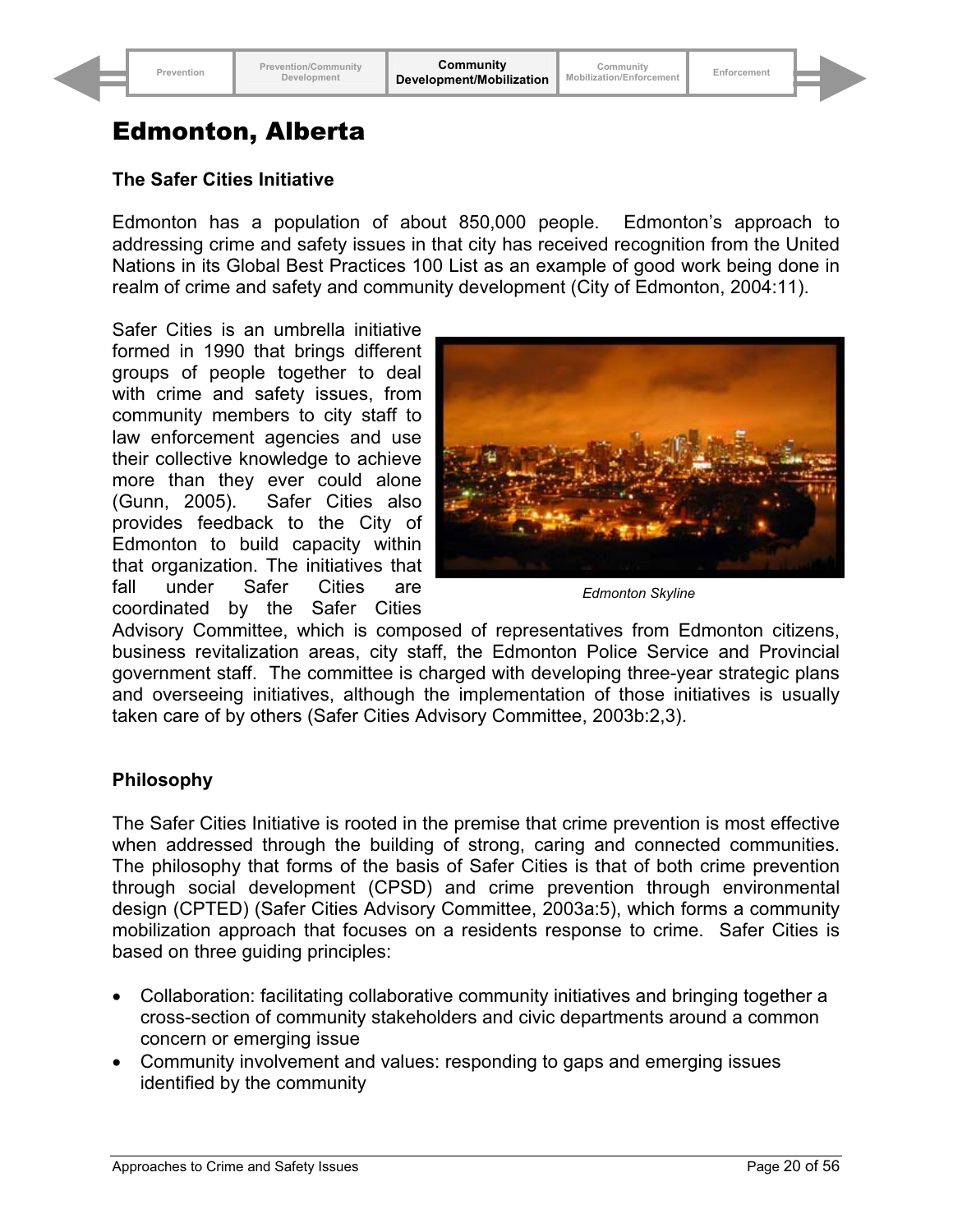• Strategic focus and priority action: working strategically to identify priorities which will see the most impact in crime prevention (City of Edmonton Community Services, 2004:3)

Safer Cities also functions on a *Progressive Model for Urban Safety*, which has four strategic objectives (City of Edmonton Community Services, 2004:5, Safer Cities Advisory Committee, 2003b:5):

- 1. Building a Caring Community: support community initiatives and facilitate activities that address the root causes of crime in Edmonton neighbourhoods. Issues addressed may include unemployment, sexual exploitation, poverty and violence.
- 2. Supporting Vulnerable Groups: Safer communities would be able to care for vulnerable groups, including victims of abuse and sexual exploitation, who will, in turn, be able to make valuable contributions to society.
- 3. Designing a Safe Environment: Using crime prevention through environmental design (CPTED), to create safe environments that discourage crime.
- 4. Sharing Success through Communications: Success will be communicated both to the



Edmonton public and to other communities, so that they can learn from the initiatives in Safer Cities. Public participation is also part of this objective.

These objectives are incorporated into every three-year plan that Safer Cities develops as a framework for developing specific actions.

## **Goal-setting**

## *Community Consultation and Goal-setting*

Safer Cities has the following vision:

 "A city where individuals, families organizations, communities, business and governments together build a working, caring, safe and clean community" (City of Edmonton Community Services, 2004). This vision not only applies to the programs delivered under Safer Cities, but also to the methods in which goals are established.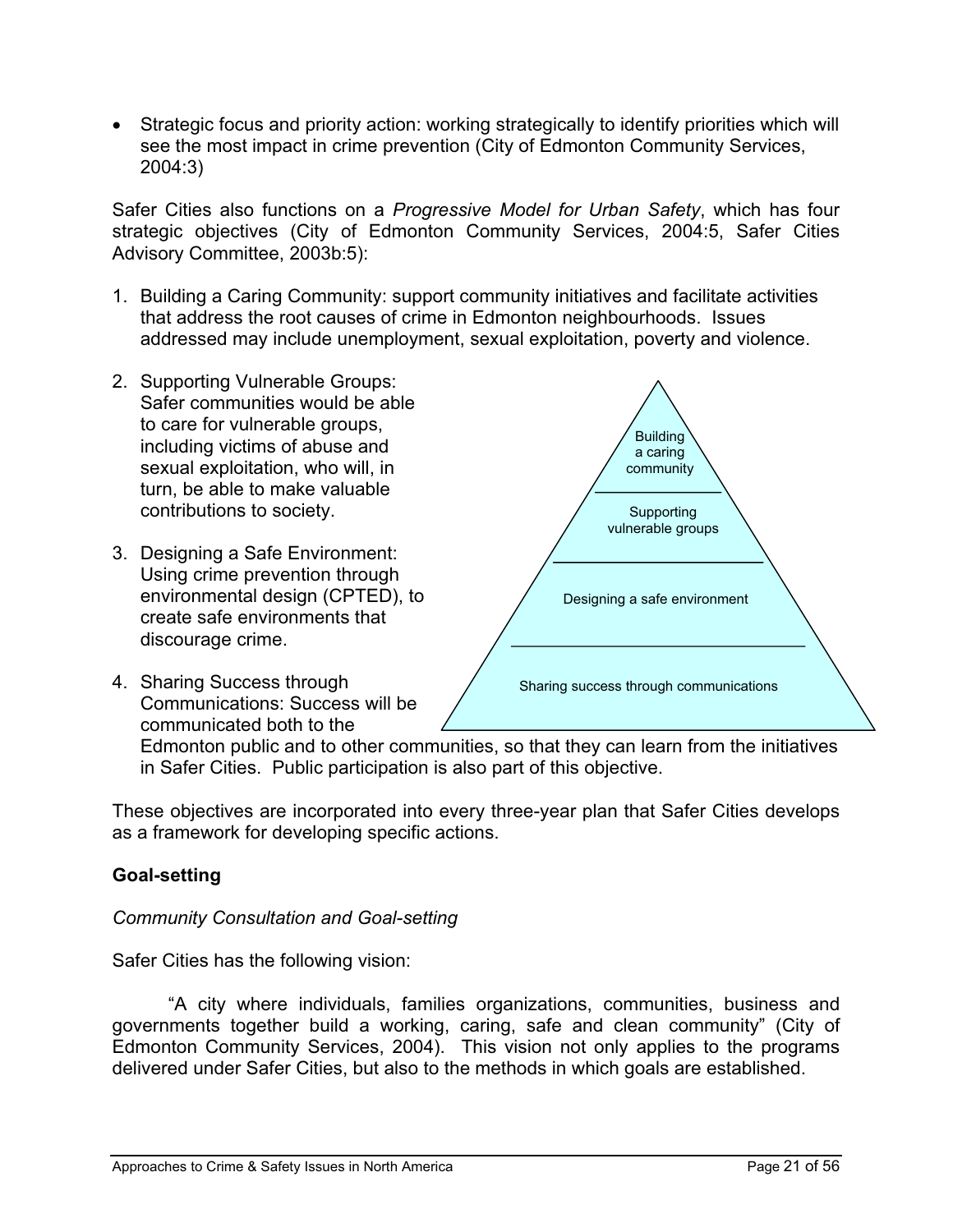

*A residential street in Edmonton* 

Safer Cities is responsible for a number of initiatives that contribute to an understanding of crime and safety issues in Edmonton and contribute greatly to the establishment of meaningful goals. These initiatives range from large-scale research projects carried out by experts to community-based activities that help identify crime and safety issues as they appear to the general public. Most fall somewhere in the middle. They also involve constant communication and information sharing with the public, with the

hopes that emerging issues will come to the attention of those involved in Safer Cities in a timelier manner.

In 2004, Safer Cities performed a telephone survey of 400 Edmontonians to discuss their perceptions on crime and safety issues and how they, as citizens, could contribute the addressing these issues in their communities (City of Edmonton Community Services, 2005:3). The results also contributed to the future goals and objectives.

In following with its focus on CPTED, Safer Cities regularly engages in safety audits with community members to help decision-makers take action on various crime and safety issues in Edmonton communities. A safety audit involves facilitated tours of neighbourhoods with community members, where the facilitator asks for thoughts from the participants as to how they feel in the area. Common topics for discussion are lighting issues, feelings of isolation, activities of people passing through the areas and ideas to make the neighbourhood safer. The result from safety audits can go along way in helping decision-makers develop goals and objectives with limited resources (City of Edmonton Community Services, 2004:8).

Using this vision and the four strategic objectives, the following targets were identified (Safer Cities Advisory Committee, 2003b:6-12):

- 1. Building a Caring Community
	- a. Violence Prevention Initiatives
	- b. Facilitate New Linkages and Partnerships
- 2. Supporting Vulnerable Groups
	- a. Victim Initiatives programs that help victims get the support they need
	- b. Offender Initiatives programs that prevent offenders from committing future crimes
	- c. Intervention Initiatives
	- d. Facilitate New Linkages and Partnerships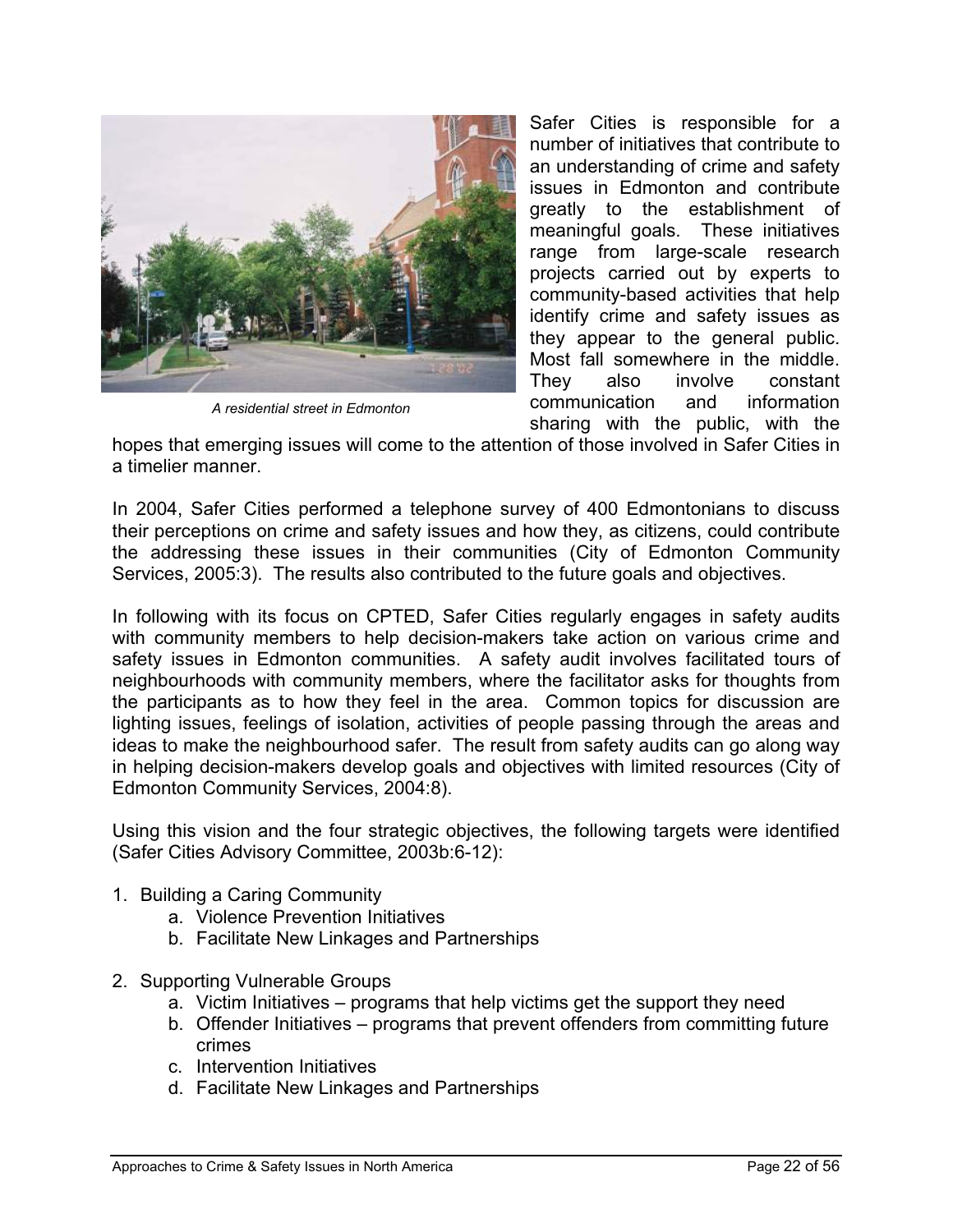- 3. Designing a Safe Environment
	- a. Crime Prevention through Environmental Design (CPTED) / General
	- b. CPTED / Public Spaces
	- c. CPTED / Corporate and Commercial Spaces
	- d. CPTED / Private Spaces
	- e. Pride of Place
- 4. Sharing Success through Communication
	- a. Communication
	- b. Education
	- c. Celebration/Recognition

## **Approaches to the Issues**

Safer Cities has resulted in, and works with, a number of programs in Edmonton that address crime and safety issues.

## *The Edmonton Community Drug Strategy*

Safer Cities managed the development of the collaborative Edmonton Community Drug Strategy, which was launched in September 2004. The drug strategy focuses on drug use among Edmonton youth, up to age 25. The strategy uses the same "four pillar" approach to drug use that is currently employed in Vancouver, that is: prevention, treatment, harm reduction, and enforcement (City of Edmonton Community Services, 2005:11).

## *The Safe Needle Disposal Unit Program*

The purpose of this program is to raise awareness about the safe disposal and handling of needles by users and members of the public. The program involves designated facilities for needle disposal in high-needs areas, which are maintained by Parks staff and emptied by the City's Fire Rescue Services (City of Edmonton Community Services, 2005:13). Awareness is raised through educational seminars held around the City and are aimed particularly towards to youth and City staff at risk of coming into contact with needles (City of Edmonton Community Services, 2004:12).

*The CPTED Working Group*



*Whyte Avenue*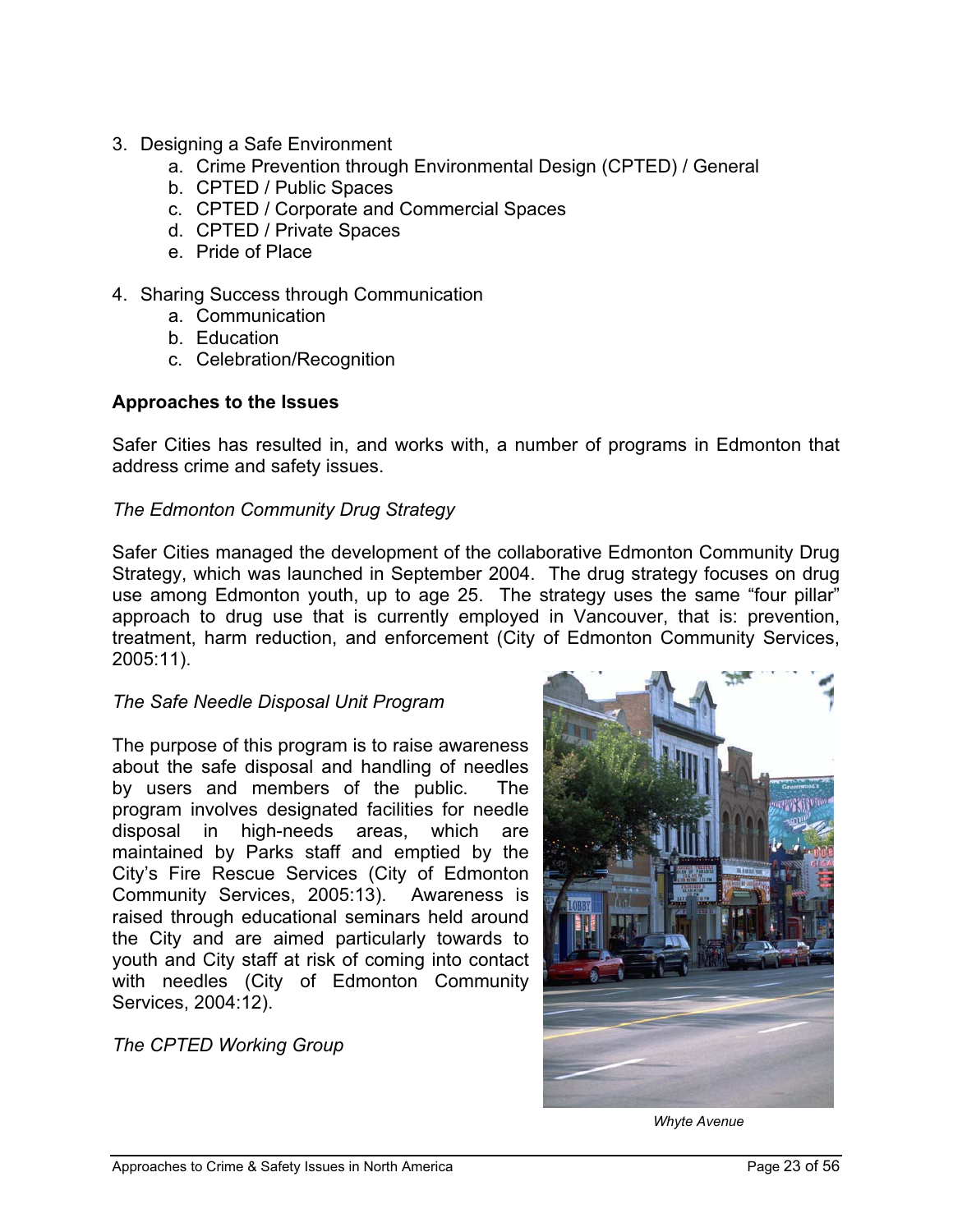The CPTED Working Group is an initiative the focuses on the design of the built environment in a manner that reduces crime and the fear of crime. The Working Groups involves many partners, including city representatives, Edmonton Police, community members and business owners. Among the activities that this Working Group has engaged in is the development of a CPTED Toolkit that is available to all members of the public for use in their community. This toolkit contains information about CPTED and provides a community safety audit for citizens to perform (City of Edmonton Community Services, 2005:8).

## *Research Initiatives*

More formal studies have included research on drug use, particularly the up-and-coming drug of choice, crystal meth. Before developing actions to that focused on this drug, the Social Development Working Group commissioned a study on crystal meth in 2003 entitled *A Community Stakeholder View of Crystal Meth in Edmonton* (Goldblatt, 2004).

## **Contact Information**

Safer Cities Website: http://www.edmonton.ca/portal/server.pt/gateway/PTARGS\_0\_2\_265\_210\_0\_43/http:// CMSServer/NR/exeres/056B17D1-0692-4CAB-8663-8AFD8D35C126

Kate Gunn Safer Cities Initiatives coordinator Phone: (780) 496-4889 Fax: (780) 496-4929 E-mail: SaferCities@edmonton.ca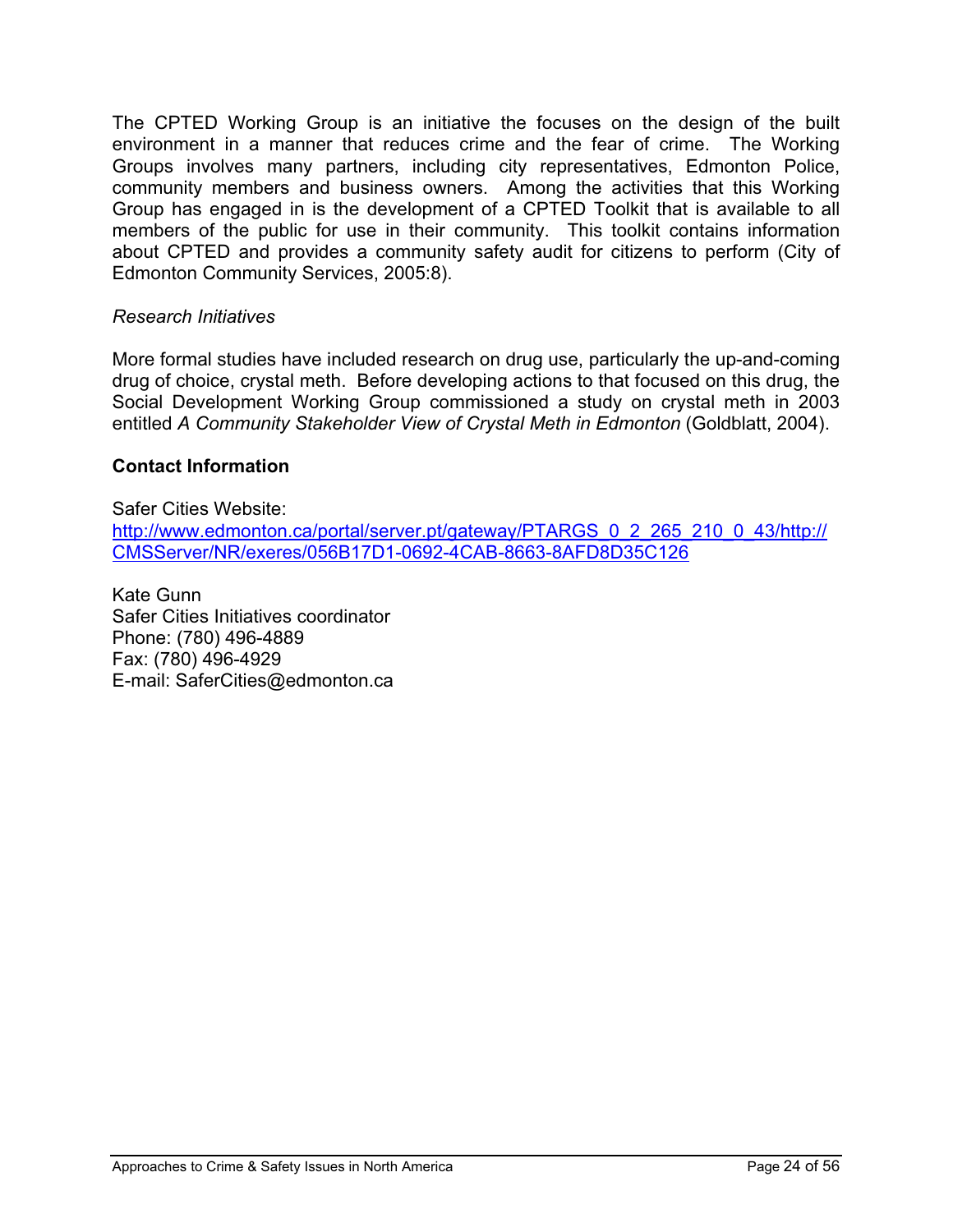# Denver, Colorado

## **The Downtown Denver Safety Advocacy Strategy**

Denver encompasses a metropolitan area of just over 2 million people that has grown rapidly in the last decade, seeing more than 30% growth since the early 1990's. Its downtown area is known as an unsafe place to be by Denver residents, despite the fact that it ranks as one of the safest



*Denver Skyline* 

neighbourhoods in the city. The perception appears to be linked to an image of general disorder and anti-social behavior downtown, which creates a fear of crime and feeling of unease in people who use the Downtown (Downtown Denver Partnership, 2002:1).

The Downtown Denver Partnership, a non-profit business organization that acts as the advocate for the downtown's business community and works to develop Downtown Denver as a vibrant and economically healthy urban area, has initiated a plan to address crime and safety issues in partnership with the City of Denver (Downtown Denver Partnership, 2005).

## **Philosophy**

The approach to crime prevention in Downtown involves many elements, but appears to focus more on enforcement and public education of the issues. There are, however, programs for offenders available as well. The strategy was based on eight safety and social service principles (Downtown Denver Partnership, 2003a:1,2):

- 1. *Downtown is for Everyone:* public spaces are for everyone, and a level of tolerance of others and expectations of civil behavior must be balanced so that Downtown is a safe and welcoming place for all
- 2. *The Broken Window Theory Applies:* a disorderly environment and disorderly behavior encourage more serious criminal activity. Downtown must be clean and properly maintained.
- 3. *A Uniformed Presence is Essential:* a visible police presence must be in place and must communicate and develop relationships with downtown stakeholders, private security and residents
- 4. *Perception of Safety is as Important is Reality:* isolated experiences with crime and media attention on crime in the Downtown can keep people from coming Downtown, hurting the Downtown economy and possibly making the situation worse if investment stops
- 5. *Safety is Everyone's Responsibility:* Downtown stakeholders must be partners with the Police for crime prevention to be effective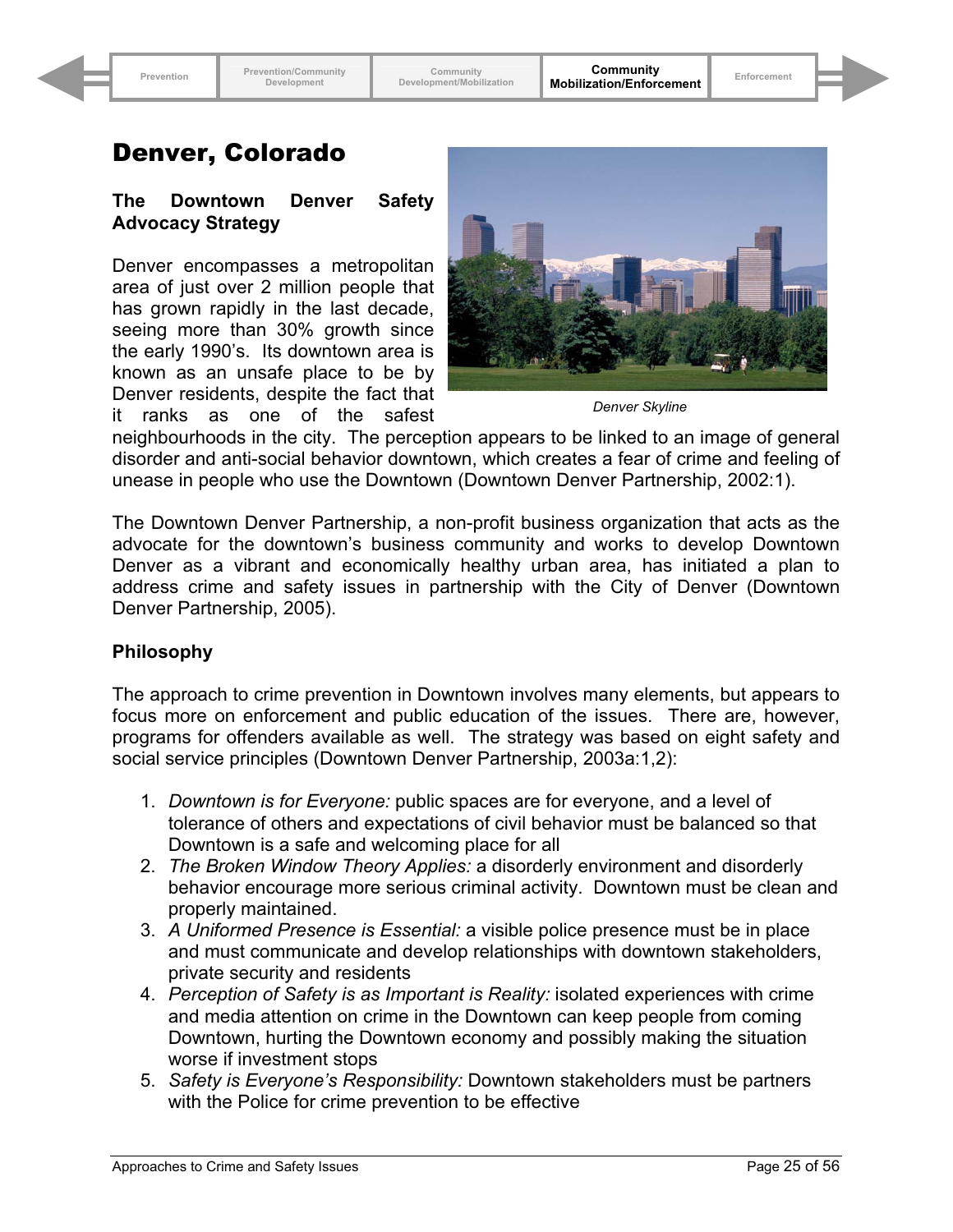- 6. *There Must be Both Incentives and Consequences:* People that are engaging in anti-social behavior, particularly the homeless, need to have social programs that can get them off the street, but must also be subject to consequences for continued anti-social behavior
- 7. *Businesses Must Participate in a Sustained and Collaborative Effort to Improve the Safety and Social Service Situation:* Given the very limited amount of financial resources due to the poor economy, business will have to provide some level of resources, be they financial or volunteer efforts, to initiatives that contribute to the social well-being of the Downtown
- 8. *Safety Must be Addressed Over Both the Short-term and the Long-term:* Seeing results will likely take time, so both short- and long-term initiatives are required

## **Goal-setting**

Determining what the issues were involved two stages, the first of which was an outreach initiative on behalf of the Downtown Denver Partnership. The purpose of the outreach initiative was to engage many of the businesses, business and neighbourhood associations, property owners and private security firms in the Downtown to try to determine what the more significant crime and safety issues were in the Downtown (Downtown Denver Partnerships, 2002:2).

In all, there are six key categories to the strategy, each of which covers certain issues identified by key stakeholders. These categories form the SECURE strategy, of which all are deemed critical to the success of the crime prevention effort (Downtown Denver Partnership, 2002:1-6):

- Social services
	- o Homelessness
	- o Chronically mentally-ill
	- o Substance abuse
	- o Street youth
- **Environment** 
	- o Graffiti
	- o Litter and trash
	- o Unsightly news boxes
	- o Poorly maintained buildings
- Community involvement and cooperation
	- $\circ$  Community policing approach
	- o Improved communication system for police and private security
	- o Public education
- Understanding
	- o Improved crime statistics
	- o Clarification of police role and priorities
	- o Relationship between homelessness *16th Avenue Pedestrian Mall*

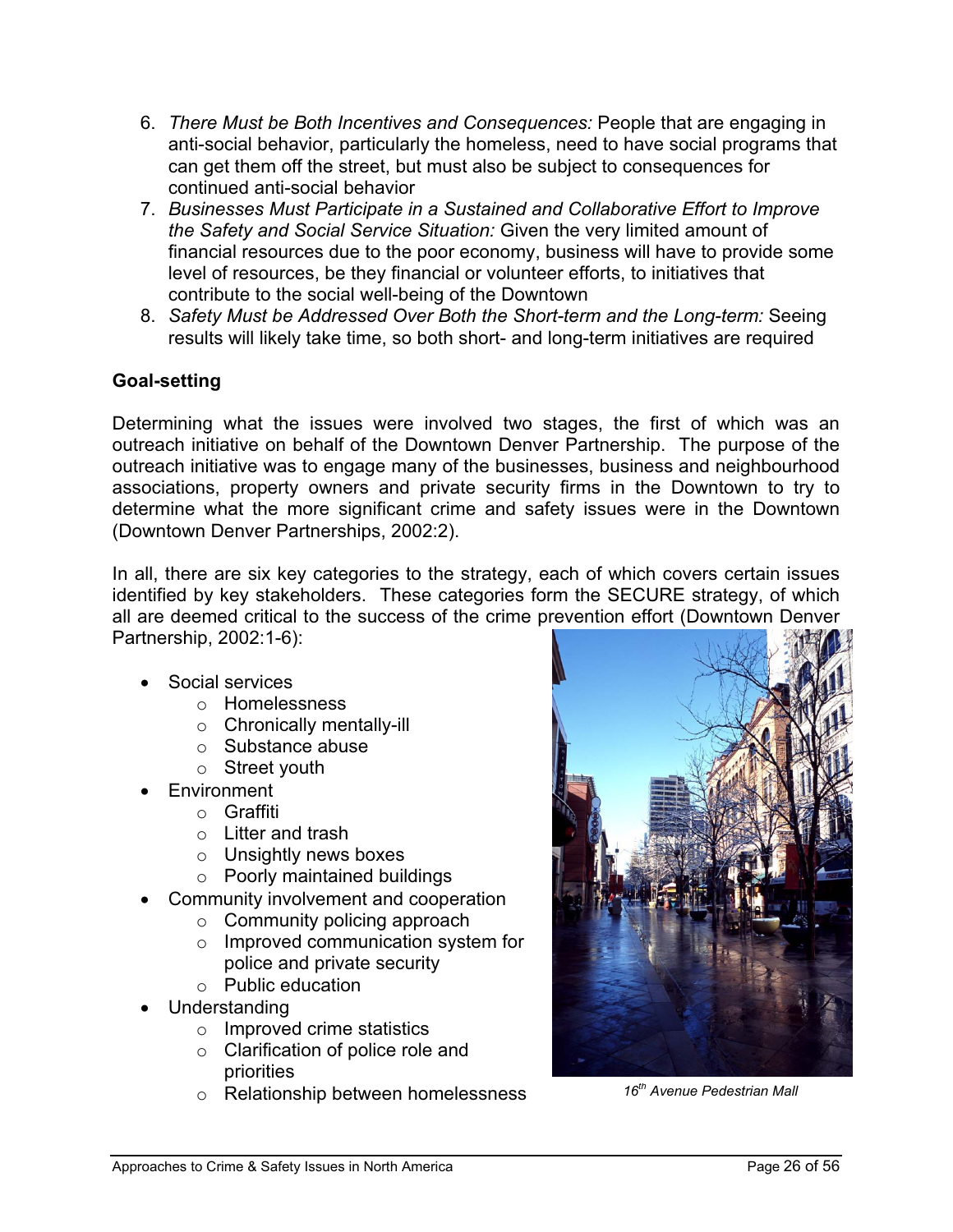and disorderly behavior

- o City Administration understanding of Downtown safety issues
- Relationships
	- o Strengthen relationships between Police, citizens, businesses and social service providers
- **Enforcement** 
	- o Establishment of Safety Committee
	- o Criminal justice system capacity
	- o Alternate approaches

The second stage was an in-depth research initiative that involved collaboration between the DDP and various City departments, the police department, various social service providers, and other key stakeholders. The DDP also worked closely with other major American cities. The purpose of this research was to determine the proper scope of the initiative, as well as to determine some possible approaches to the identified issues (Downtown Denver Partnerships, 2002: 2,3).

## **Approaches to the Issues**

The outreach and research initiatives ultimately resulted in a number of on-the-ground initiatives in Downtown Denver, which included, but were not limited to, the following examples.

## *Safety Ambassador / Homeless Outreach Program*

Initiated in May 2004, this program addresses both the perception of safety in Downtown and the needs of people suffering from the effects of homelessness. Five uniformed safety ambassadors, employed by the Downtown's Business Improvement District (BID), patrol high pedestrian traffic areas to help visitors to Downtown, locals and merchants with any problems that they may have, from directions, to arranging graffiti removal to complaints about anti-social behavior (Downtown Denver Partnership, 2003b:1).

The BID also partnered with a local day centre called St. Francis Centre to provide an



*Downtown Denver* 

outreach worker position. This outreach worker would connect homeless people, panhandlers and other people who may make other Downtown users uncomfortable with the appropriate social services that they may need (Downtown Denver Partnership, 2003b:1).

*Street Furniture Improvements and Maintenance*

The City and the DDP partnered to ensure that the streets of Downtown Denver were physically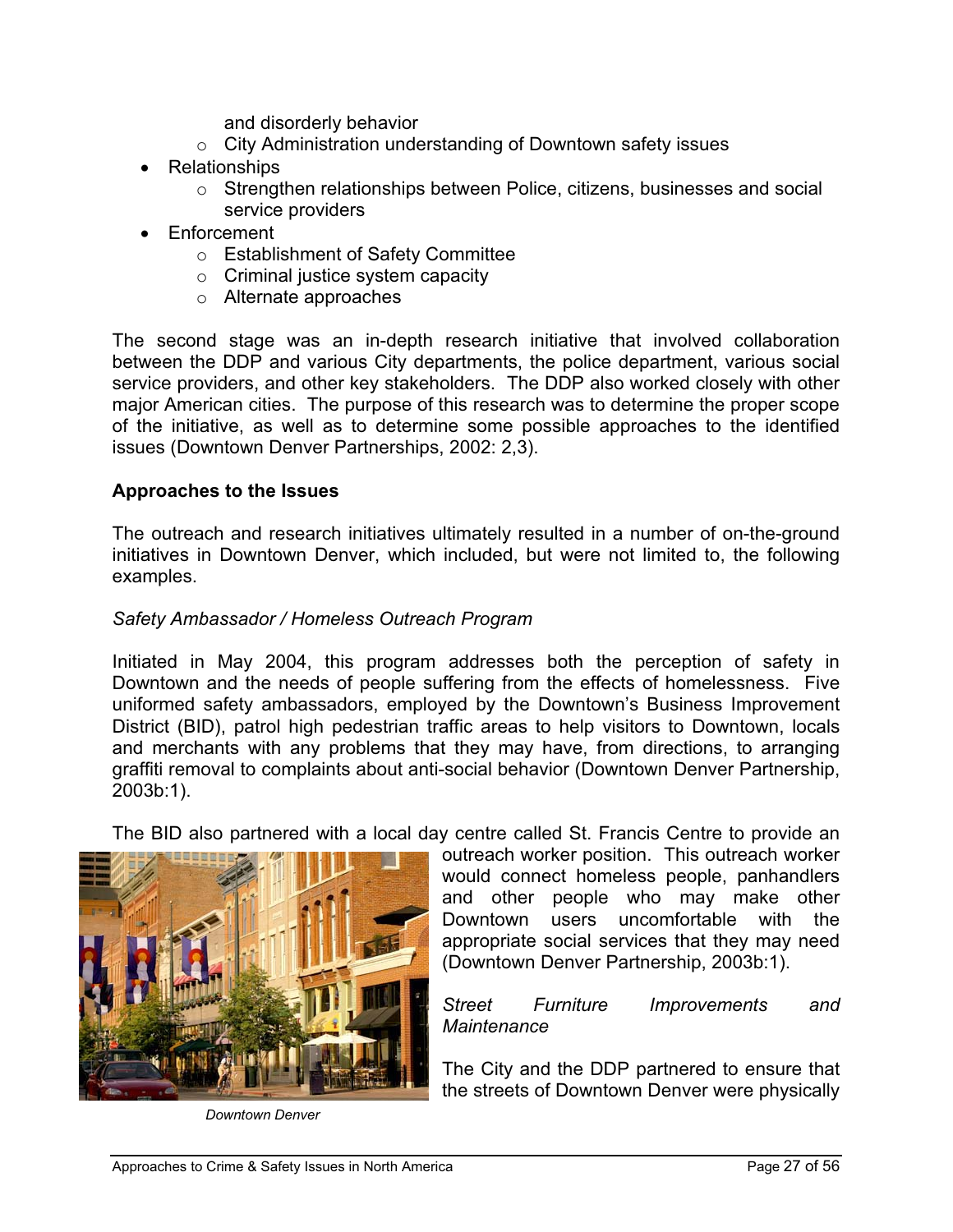inviting and pleasant. This involved more street cleaning, removal of graffiti from street furniture, new, more attractive street furniture and a new ordinance from the City requiring the news boxes be kept in better condition (Downtown Denver Partnership, 2002:4).

## *Public Education Initiatives*

The DDP has published a series of short guides for various users of the Downtown to provide them with information on how to address crime and safety issues in their community. There are currently three guides, each tailored to Downtown employees, retail merchants and property owners. Employees, for example are given information on how to contact the outreach program if they see someone who obviously needs assistance and who to report to if they witness suspicious activity (Downtown Denver Partnership and Downtown Denver Business Improvement District, 2005a), while retail merchants are asked to remove graffiti from their buildings as quickly as possible and be informed about how to be the "eyes and ears" of the Police (Downtown Denver Partnership and Downtown Denver Business Improvement District, 2005b). Property owners are encouraged to introduce any security staff they may have to the Police to encourage relationships, keep their property clean and other tasks (Downtown Denver Partnership and Downtown Denver Business Improvement District, 2005c).

## *Crisis Intervention Team*

The Denver Police have trained a number of their officers in dealing with emotionally disturbed people in the Downtown to better equip them with the skills to effectively address the issues that these people may have. Officers trained in this fashion form the *Crisis Intervention Team.* The Denver Police holds regular training classes for this initiative (Downtown Denver Partnership, 2002:3).

## **Contact Information**

Downtown Denver Partnership Safety Website: http://www.downtowndenver.com/bid/safety.htm

John Desmond Downtown Denver Partnership Phone (303) 534-6161 Fax (303) 534-2803 E-mail: info@downtowndenver.com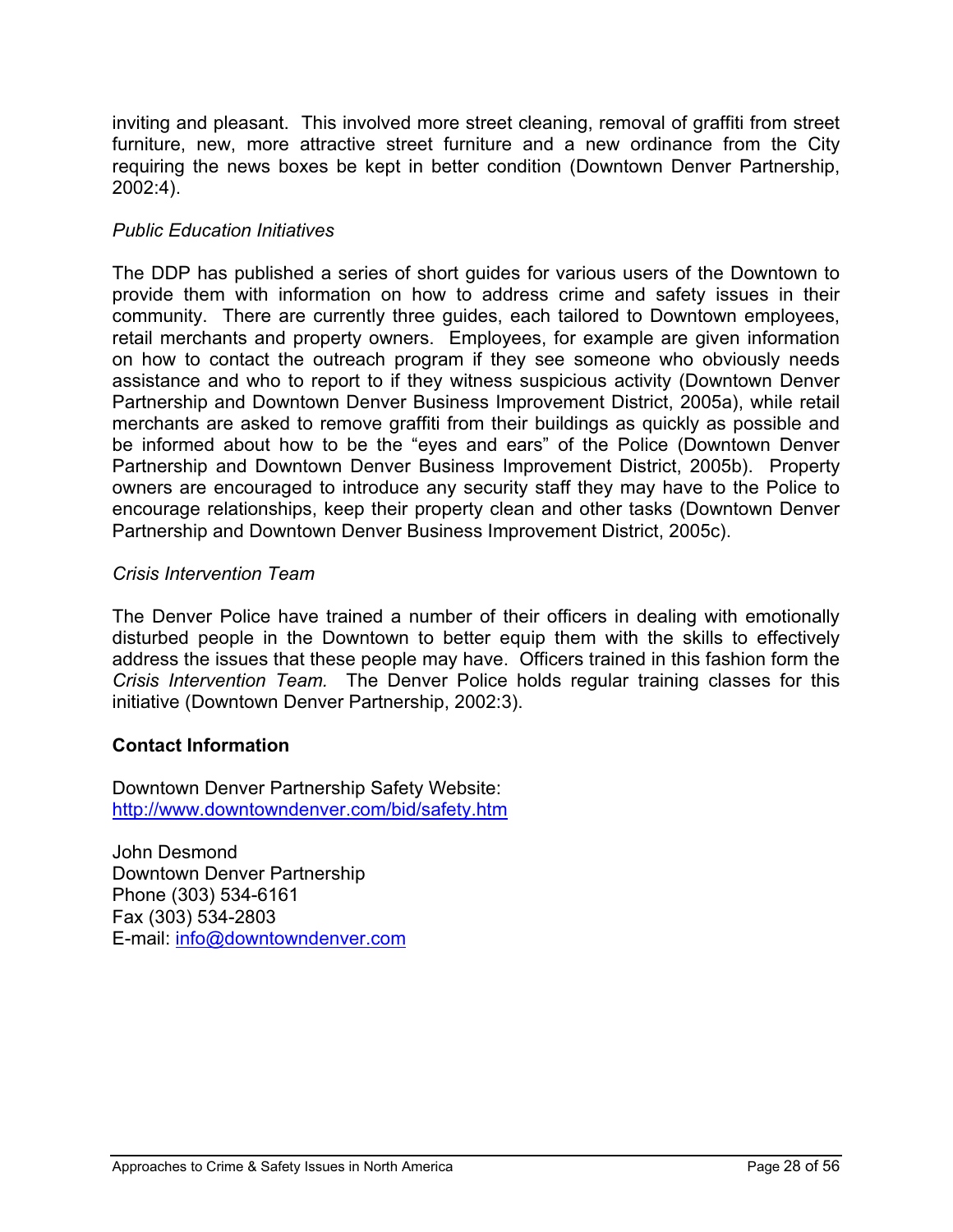**Community** 

## **The Safe Streets Act**

The Greater Toronto Area is made up of nearly five million residents, making the area Canada's largest city by a significant margin. Toronto has, in recent years, been struggling with crime and safety issues in its downtown, particularly with aggressive panhandling, "squeegee kids," and similar activities. To address this, Government of Ontario introduced the Safe Streets Act in 1999. The City of

Toronto had requested that Ontario work with them on crime and safety initiatives,

particularly the "squeegee kids" who wash car windshields for money. The Safe Streets Act has been very controversial, with a number of large protests

following its passing. There has also been a constitutional challenge to the Act, with the organizers of the challenge stating that it infringed on the Charter of Rights and Freedoms. This Act, however, was deemed constitutional in 2001 (Department of Justice Canada, 2005).

## **Philosophy**

The Safe Streets Act is rooted in the "broken windows" theory. The thinking behind "broken windows" is simply that small infractions of the law will lead to more serious infractions if left unchecked. The approach uses an example of a building with broken windows to illustrate this point: "If the first broken window in a building is not repaired, the people who like breaking windows will assume that no one cares about the building and more windows will be broken. Soon the building will have no windows." The solution, therefore is to address these smaller infractions before they lead to more serious crimes (Community Protective Services, 2003:1).

Broken Windows is based on three key assumptions (Community Protective Services, 2003:1):

- 1. The collective good takes precedence over personal liberties
- 2. Taking the homeless, the sick, etc. off the street is in the community's best interest
- 3. There is a causal effect between disorder and crime

In the Toronto context, the Toronto Police Department established this pyramid of crimes that erode from the bottom up (Community Protective Services, 2003:3):



*Downtown Toronto*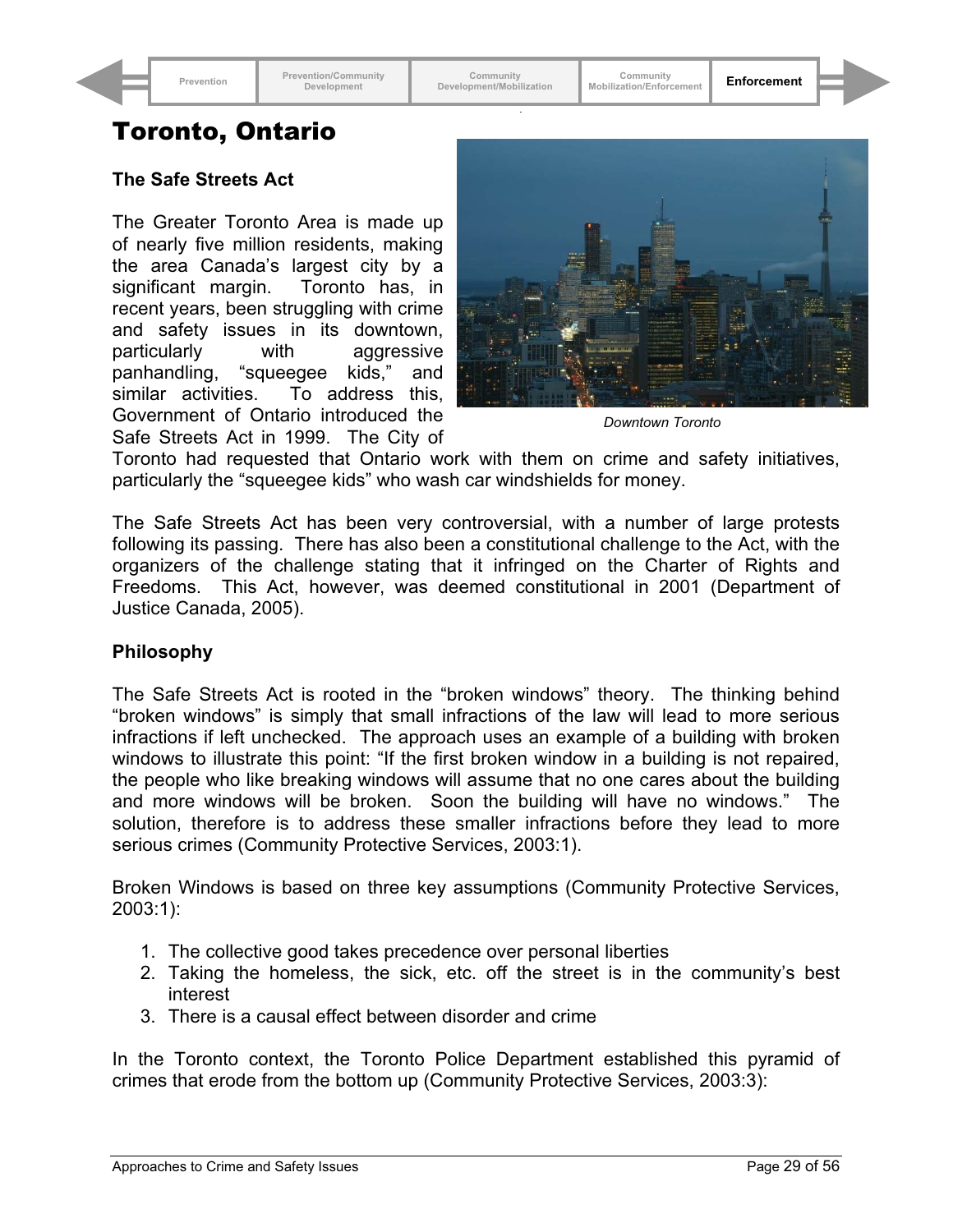Drug dealers

Drug users, prostitution

Thefts to support a drug habit

Problem addresses (frequented by the above)

Public intoxication, street assault, aggressive panhandling

Squeegee kids, loitering, traffic issues, graffiti, garbage bags

## **Goals**

No specific goals were set out under the Safe Streets Act, as it was a bill passed through the Ontario legislature, rather than a program in and of itself. There were, however, a number of programs that resulted from the Safe Streets Act that had their own measures of goal-setting.

## **Approaches to the Issues**

## *Enforcement Changes*

Under the Safe Streets Act (Government of Ontario, 1999):

- No person can solicit someone in an aggressive manner (threatening with physical harm, words, or gestures, obstructing someone's path or continued soliciting after the person has declined, for example) or while intoxicated
- No person can solicit a captive audience (people using ATMs, waiting for transit,
- public phones or toilets, getting in or out of their cars, or people that are stopped inside their cars, for example)
- No person can dispose of the following items in an outdoor public space:
	- o Used condoms
	- o New or used hypodermic needles or syringes
	- o Broken glass

Anyone who breaks any of these laws would be subject to a \$500 fine for their first offence. A second offence would result in a fine of no more than \$1000 or no more than six months in jail, or both *Toronto's Kensington Market neighbourhood* 

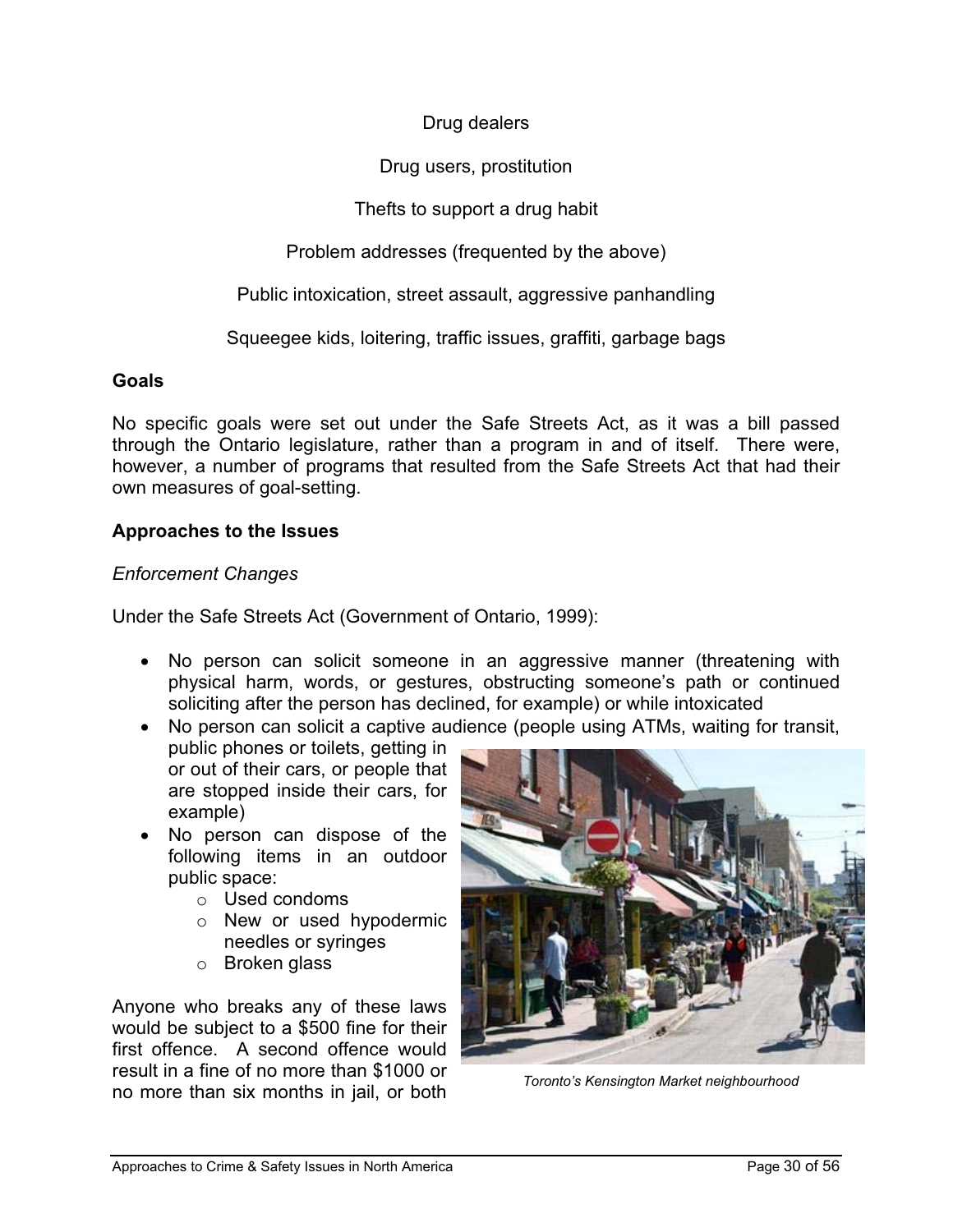## (Government of Ontario).

## *Squeegee Youth Working Mobilization*

To supplement the Provincial laws prohibiting roadway solicitation, the City of Toronto's Community and Neighbourhood Department initiated a program geared towards the "Squeegee Kids." This program involved the following (City of Toronto, 1999):

- $\bullet$  Provide a single point of access for youth;
- Create a new employment preparation program that would specifically targeted to address the unmet and complex needs of the youth and divert them from squeegeeing and panhandling activity; and
- Combine all of the existing and new program elements, including stabilization services, pre-employment assistance, and specialized employment initiatives into one overall program.

Different social service providers can manage the program, and each provider addresses the issue in a different way. For example, on agency focused their program on bicycle repair and maintenance, while another on computer skills and webpage design (City of Toronto, 1999).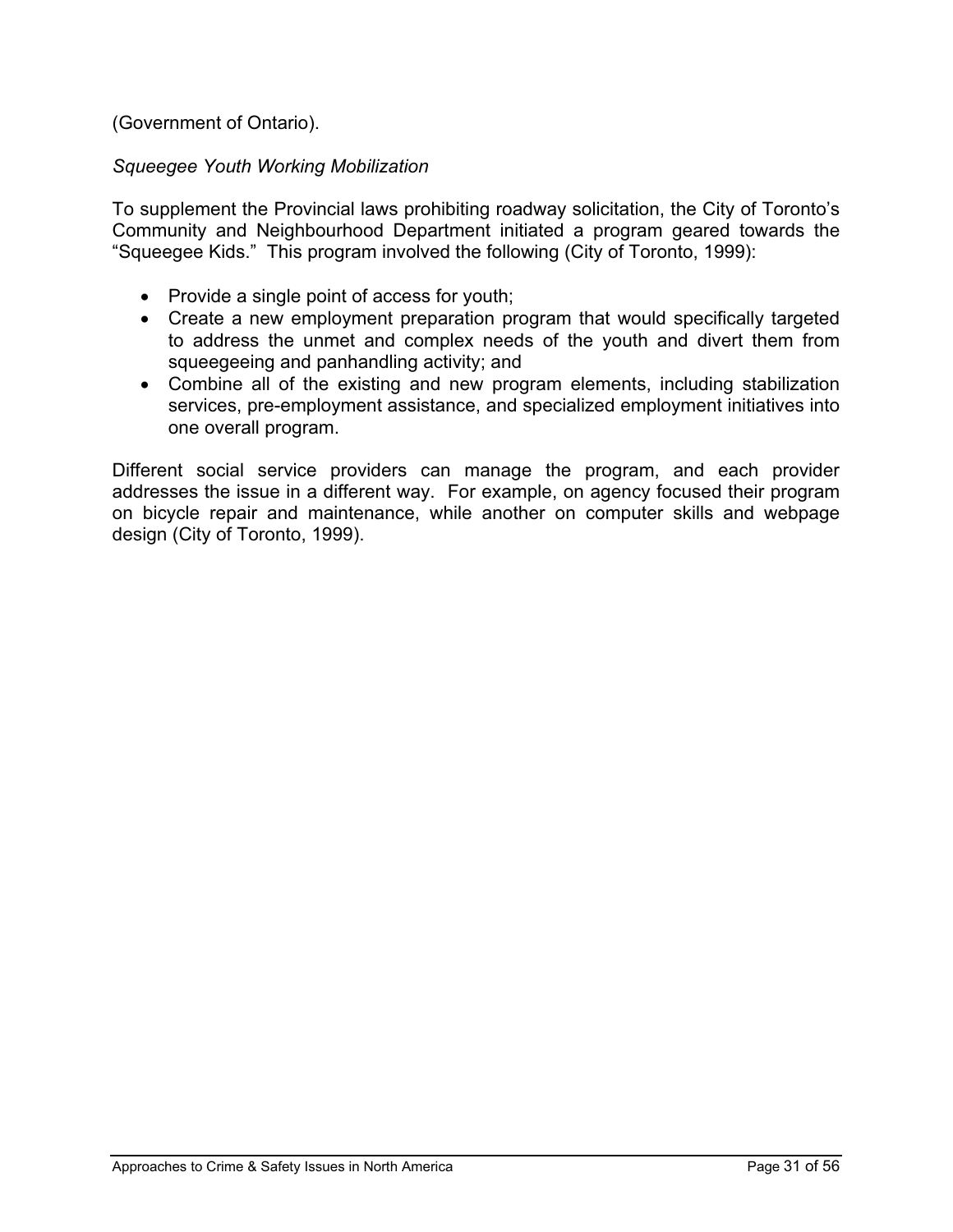# Conclusion / Next Steps

The cases presented in this study offer some insight into other programs that address crime and safety issues in North America. Each of the programs examined took place within the specific context of the city it served including its unique problems, resources and political climate, making it difficult to simply apply to Calgary's situation. It is critical that this report not simply be interpreted as an easy source of initiatives that can me copied exactly in Calgary, as Calgary's context is unique. What this report can do is provide examples of different viewpoints on crime and safety and examples of coordinated strategies that address a variety of issues.

Many of these cases had an in-depth understanding of the issues that they were facing and developed a plan that they felt best addressed those issues. It is difficult to determine, however, whether the general approach (for example, prevention vs. enforcement) was a result of this understanding or if it was a predetermined mindset that guided the process from the start. While some of these case studies may be considered successes, little evaluative information is available at this point, and further research is needed to identify which solutions would best apply to Calgary.

This research can be used as a starting point for a more comprehensive investigation into strategies for addressing crime and safety issues. Further research into these and other case studies, as well as more research into how they would apply to the Calgary context could take place given a suitable amount of time and resources to do so. Possible future directions for research may also include:

- Funding arrangements and/or partnerships for crime and safety issues
- Legal implications of crime and safety initiatives
- In-depth interviews/surveys with participants other stakeholders involved in case studies
- Research into the specific crime and safety issues of the downtown/inner-city
- Comprehensive evaluation strategies for crime and safety programs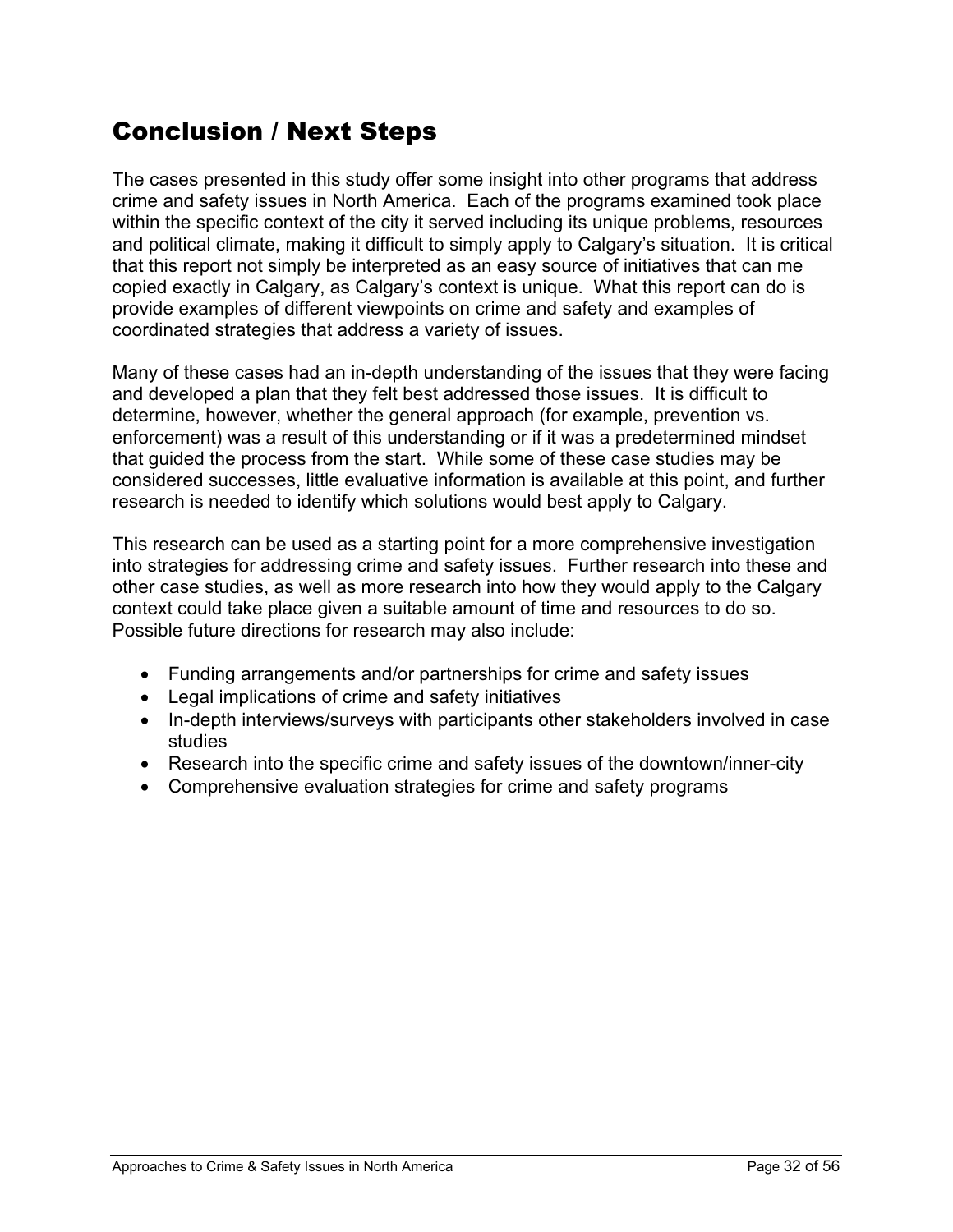## Works Cited

Bunge, Valerie Pottie, Holly Johnson and Thierno A. Balde. 2005. *Exploring Crime Patterns in Canada.* Ottawa: Canadian Centre for Justice Statistics and Time Series Research and Analysis Centre – Statistics Canada.

Calgary Police Service. 2005. *Annual Statistical Report: Person and Property Crime 2000-2004.* Calgary: Calgary Police Service Centralized Analysis Unit, Research and Development Section.

City of Edmonton Community Services. 2004. *Annual Report – Building a Safe Community 2003: Edmonton's Safer Cities Initiatives.* Accessed Online. June 1, 2005. http://www.edmonton.ca/CityGov/CommServices/SaferCitiesAnnualReport.pdf

City of Edmonton Community Services. 2005. *Annual Report – Building a Safe Community 2004: Edmonton's Safer Cities Initiatives.* Accessed Online. July 8, 2005. http://www.edmonton.ca/CityGov/CommServices/SaferCitiesAnnualReport04.pdf

City of Toronto. 1999. *Update on the City of Toronto Squeegee Diversion Strategy.* Website. Accessed July 29, 2005.

City of Vancouver. 2004. *Administrative Report: Downtown Eastside Crime Prevention / Community Development Project.* Accessed Online. July 13, 2005.

City of Vancouver. *DTES Revitalization: Community History.* Website. Accessed July 12, 2005. http://vancouver.ca/commsvcs/planning/dtes/communityhistory.htm

Community Protective Services. 2003. *Background: What is Broken Windows Theory? (CPS2003-67 Attachment).* City of Calgary.

Department of Justice Canada. *Talk About Justice – The Canadian Charter of Rights and Freedoms: Post Viewing Option #3 – The Boundaries of Equality.* Website. Accessed August 3, 2005. http://canada.justice.gc.ca/en/ps/sg/p2/ti/cssm.html

Downtown Denver Partnership. 2002. *Downtown Denver Safety Advocacy Strategy.* Denver: Downtown Denver Partnership. Received via e-mail July 26, 2005. (This document can also be accessed online, refer to: http://www.downtowndenver.com/misc/safety%20strategy.htm )

Downtown Denver Partnership. 2003a. *Safety and Social Service Principles.* Denver: Downtown Denver Partnership. Received via e-mail July 26, 2005.

Downtown Denver Partnership. 2003b. *Safety and Social Service Action Items.* Denver: Downtown Denver Partnership. Received via e-mail July 26, 2005.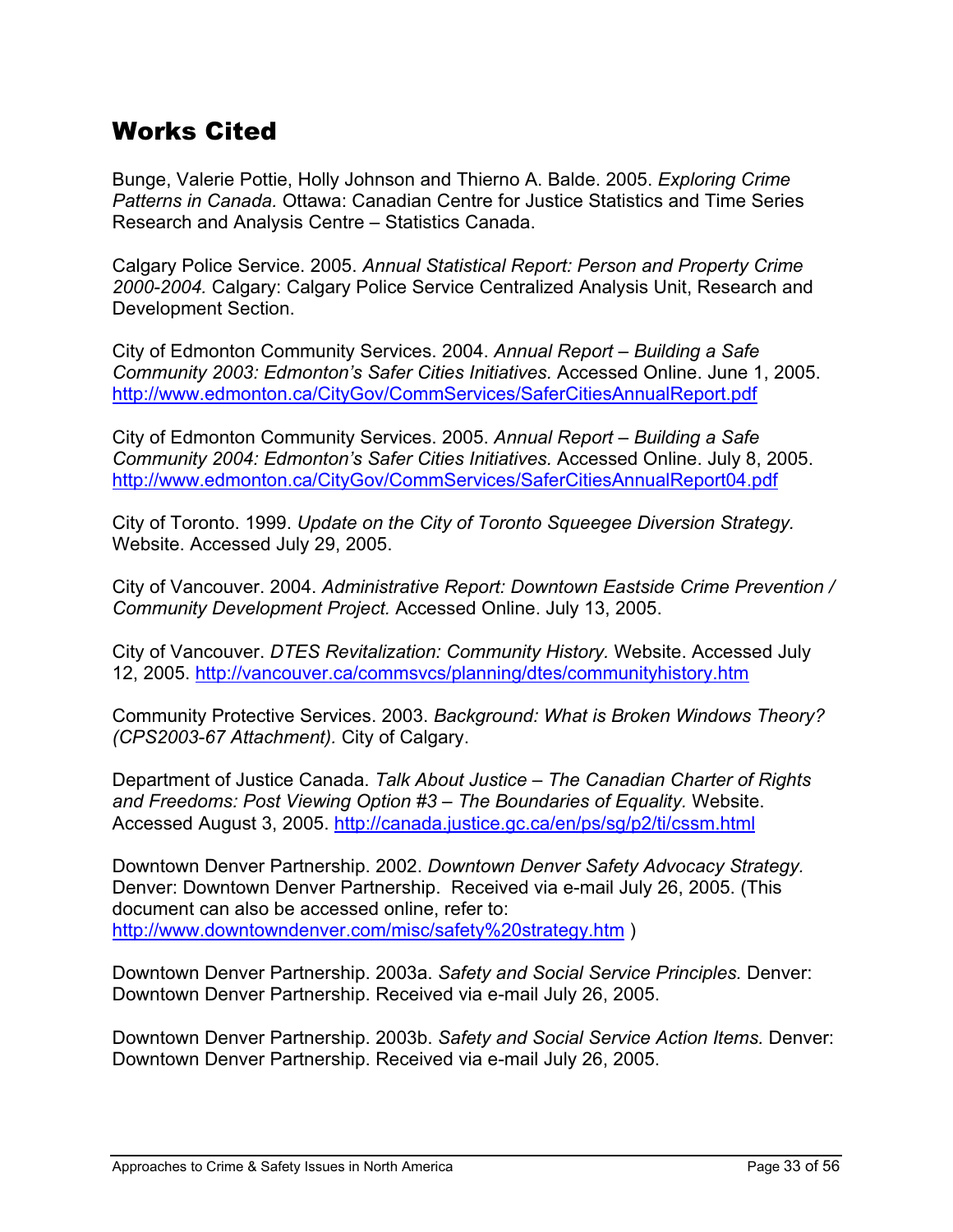Downtown Denver Partnership. *About Us: Overview.* Website. Accessed July 25, 2005. http://www.downtowndenver.com/about/index.htm

Downtown Denver Partnership and Downtown Denver Business Improvement District. *5 Things Employees Can Do to Improve Downtown Safety.* Accessed Online. July 25, 2005a. http://www.downtowndenver.com/pdfs/5ThingsDTEmployees.pdf

Downtown Denver Partnership and Downtown Denver Business Improvement District. *5 Things Retail Merchants Can Do to Improve Downtown Safety.* Accessed Online. July 25, 2005b. http://www.downtowndenver.com/pdfs/5ThingsDTRetailers.pdf

Downtown Denver Partnership and Downtown Denver Business Improvement District. *5 Things Property Owners Can Do to Improve Downtown Safety.* Accessed Online. July 25, 2005c. http://www.downtowndenver.com/pdfs/5ThingsDTPropOwn.pdf

Goldblatt, Ann. 2004. *A Community Stakeholder View of Crystal Meth in Edmonton.* City of Edmonton. Accessed Online. July 5, 2005.

http://www.edmonton.ca/CityGov/CommServices/SaferCitiesReportOnCrystalMethFebr uary04.pdf

Government of Ontario. 1999. *Safe Streets Act.* Website. Accessed July 29, 2005. http://www.ontla.on.ca/library/bills/8371.htm

Gunn, Kate. Safer Cities Initiatives Coordinator, City of Edmonton. E-mail. Received July 15, 2005.

Lyons Venini and Associates, 2005. *Community Support Officers: Applying the Concept in Calgary, Alberta.* Calgary: Community Life Improvement Council.

Panel for Community Crime Prevention. 2004. *Community Crime Prevention: Investing for a Safer Ottawa.* Ottawa: City of Ottawa.

Poon, Candy and Joanne Yee. *Crime Prevention Investment Plan 2005 Funding Mid-Project Report January 1 – June 30, 2005: Chinatown Safety Project.* Calgary: Family & Community Support Services.

Safer Cities Advisory Committee. 2003a. *Building a Safe Community 2003-2005 Action Plan.* Accessed Online. June 1, 2005. http://www.edmonton.ca/CityGov/CommServices/SCACPlanForCpted.pdf

Safer Cities Advisory Committee. 2003b. *Building a Safe Community: Strategic Plan 2003-2005.* Accessed Online. July 11, 2005. http://www.edmonton.ca/CityGov/CommServices/SaferCitiesStrategicPlan.pdf

Stroick, Sharon M. 2005. *Action on Crime Prevention: A Multimedia Profile on NCPC Pilot Projects.* Ottawa: Canadian Policy Research Networks.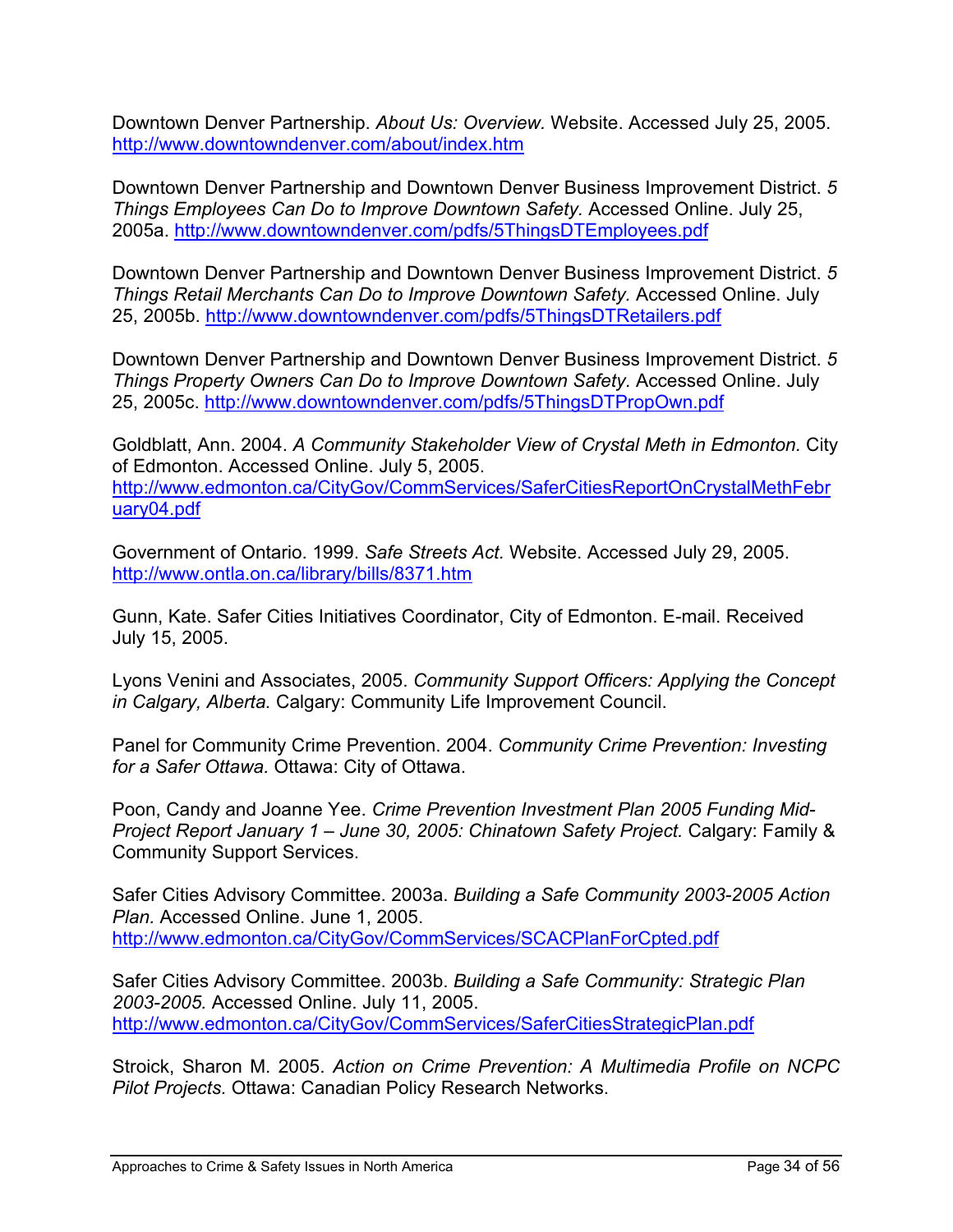## **Summary Chart of Case Studies and Strategies to Prevent Crime**

The summary chart below identifies key issues and strategies relating to each of the cases studied.

| <b>Type of Approach</b>                               | Case      | Context                         | <b>Issues</b>                                                                                                                                                                                                                            | <b>Strategies</b>                                                                                                                                                                                                                                                                                                                                                                                                                                                                                                                                                                                                                                                                                                                   |
|-------------------------------------------------------|-----------|---------------------------------|------------------------------------------------------------------------------------------------------------------------------------------------------------------------------------------------------------------------------------------|-------------------------------------------------------------------------------------------------------------------------------------------------------------------------------------------------------------------------------------------------------------------------------------------------------------------------------------------------------------------------------------------------------------------------------------------------------------------------------------------------------------------------------------------------------------------------------------------------------------------------------------------------------------------------------------------------------------------------------------|
| Prevention                                            | Ottawa    | million people, capital<br>city | Rising crime rate overall<br>$\bullet$<br>Lack of coordination between service<br>providers                                                                                                                                              | Investing in a Safer Ottawa<br>Creation of single coordination body for all crime prevention<br>initiatives in city (Crime Prevention Centre)<br>Will address root causes of crime, such as "poverty, lack of<br>parental supervision, family violence, dropping out of school<br>early, poor urban design/surveillance"<br>Specific crime reduction objectives and targets<br>Board of Directors of Centre will have political and administrative<br>representatives from City, Police and School Board, plus health,<br>federal and provincial agencies, community groups, business<br>sector, housing, agencies, etc.<br>2 staff members assigned full-time from City's Community &<br>Protective Services Dept.                 |
| <b>Prevention/</b><br>Community<br><b>Development</b> | Vancouver | 2 million people, port city     | High crime rate overall<br>٠<br>Very high crime in Downtown<br>neighbourhood (DTES)<br>High rate of drug use, HIV/AIDS,<br>open, visible drug market<br>Lack of investment in downtown<br>٠<br>neighbourhood (DTES)<br>Prostitution<br>٠ | The Downtown Eastside Crime Prevention / Community Development<br>Project<br>Five year pilot project employing Crime Prevention through Social<br>Development<br>Community economic development initiatives (e.g. youth<br>employment training)<br>Programs to build community participation and leadership<br>development (e.g. community working groups address various<br>issues, e.g. prostitution, aboriginal healing)<br>Programs for businesses and community members (e.g. housing<br>co-op, marketing of community festivals, improved public<br>amenities)<br>Programs for people involved in the criminal behavior geared<br>towards prevention and breaking the cycle of their behavior (e.g.<br>addictions assistance) |

Approaches to Crime and Safety Issues **Page 35 of 56** Page 35 of 56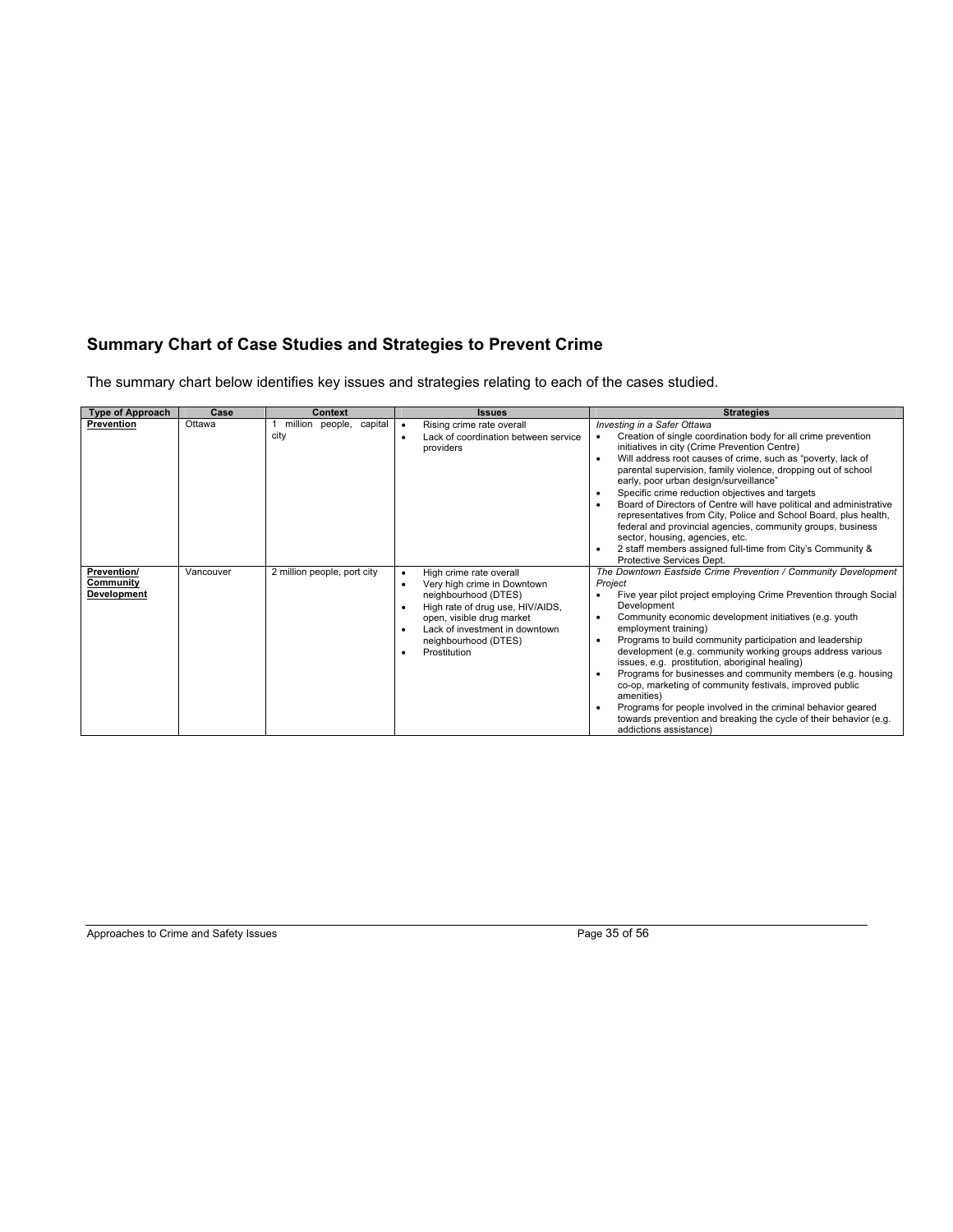#### Summary Chart (continued)

| Community<br><b>Development/</b><br><b>Mobilization</b> | Edmonton | 850,000 people, capital city            | $\bullet$<br>$\bullet$<br>٠ | High rate of drug use<br>Community perception of crime<br>Youth crime high                                                                                   | $\bullet$              | The Safer Cities Initiative<br>Coalition of City, Provincial, and Community groups<br>Crime prevention through environmental design (CPTED)<br>and crime prevention through social development (CPSD)<br>Four strategic objectives (1) Building a caring community<br>(activities to address root causes of crime (e.g.<br>unemployment, poverty, violence) (2) Supporting Vulnerable<br>Groups (e.g. victims of abuse, sexual exploitation) (3)<br>Designing a Safe Environment (using Crime Prevention<br>Through Environmental Design (4) Sharing Success Through<br>Communication (through public participation)<br>Specific initiatives include large scale research projects,<br>safety audits, and a comprehensive community drug strategy<br>encompassing prevention, treatment and enforcement |
|---------------------------------------------------------|----------|-----------------------------------------|-----------------------------|--------------------------------------------------------------------------------------------------------------------------------------------------------------|------------------------|---------------------------------------------------------------------------------------------------------------------------------------------------------------------------------------------------------------------------------------------------------------------------------------------------------------------------------------------------------------------------------------------------------------------------------------------------------------------------------------------------------------------------------------------------------------------------------------------------------------------------------------------------------------------------------------------------------------------------------------------------------------------------------------------------------|
| Community<br><b>Mobilization/</b><br>Enforcement        | Denver   | 2 million people, struggling<br>economy | $\bullet$                   | Downtown has image of being<br>unsafe, despite evidence to the<br>contrary<br>High degree of visibility of<br>homeless, mentally-ill people                  | $\bullet$<br>$\bullet$ | The Downtown Denver Safety Advocacy Strategy<br>Community mobilization/enforcement approach<br>Outreach initiative engaged businesses, community<br>associations and residents in identifying priority crime and<br>safety issues<br>Research phase followed, identifying approaches in other<br>cities<br>Specific initiatives included (1) Safety Ambassador Program,<br>to patrol and assist with street problems (2) Outreach<br>services (to connect homeless with appropriate social<br>services), (3) Information services for downtown users on<br>how to respond to crime (4) Special training for police<br>officers downtown                                                                                                                                                                 |
| Enforcement                                             | Toronto  | 5 million people, financial<br>centre   | $\bullet$<br>٠<br>٠         | Aggressive panhandling downtown<br>"Squeegee kids" in the downtown<br>areas<br>Unsafe disposal of hazardous<br>materials (used condoms, needles,<br>$etc.$ ) | $\bullet$              | The Safe Streets Act (Province of Ontario)<br>Enforcement Approach - Laws prohibiting aggressive<br>panhandling, soliciting captive audiences, disposal of used<br>condoms, needles, broken glass in public areas (Fines of<br>\$500 to \$1000 or 6 months in jail)<br>Toronto Community and Neighbourhood Department initiated<br>a limited program for targeted people (i.e. the "squeegee"<br>kids") to provide training and employment preparation<br>assistance<br>Overall, however, Act was criticized as an attack on the poor,<br>without doing enough to address root issues                                                                                                                                                                                                                   |

Approaches to Crime & Safety Issues in North America **Page 1986** of 56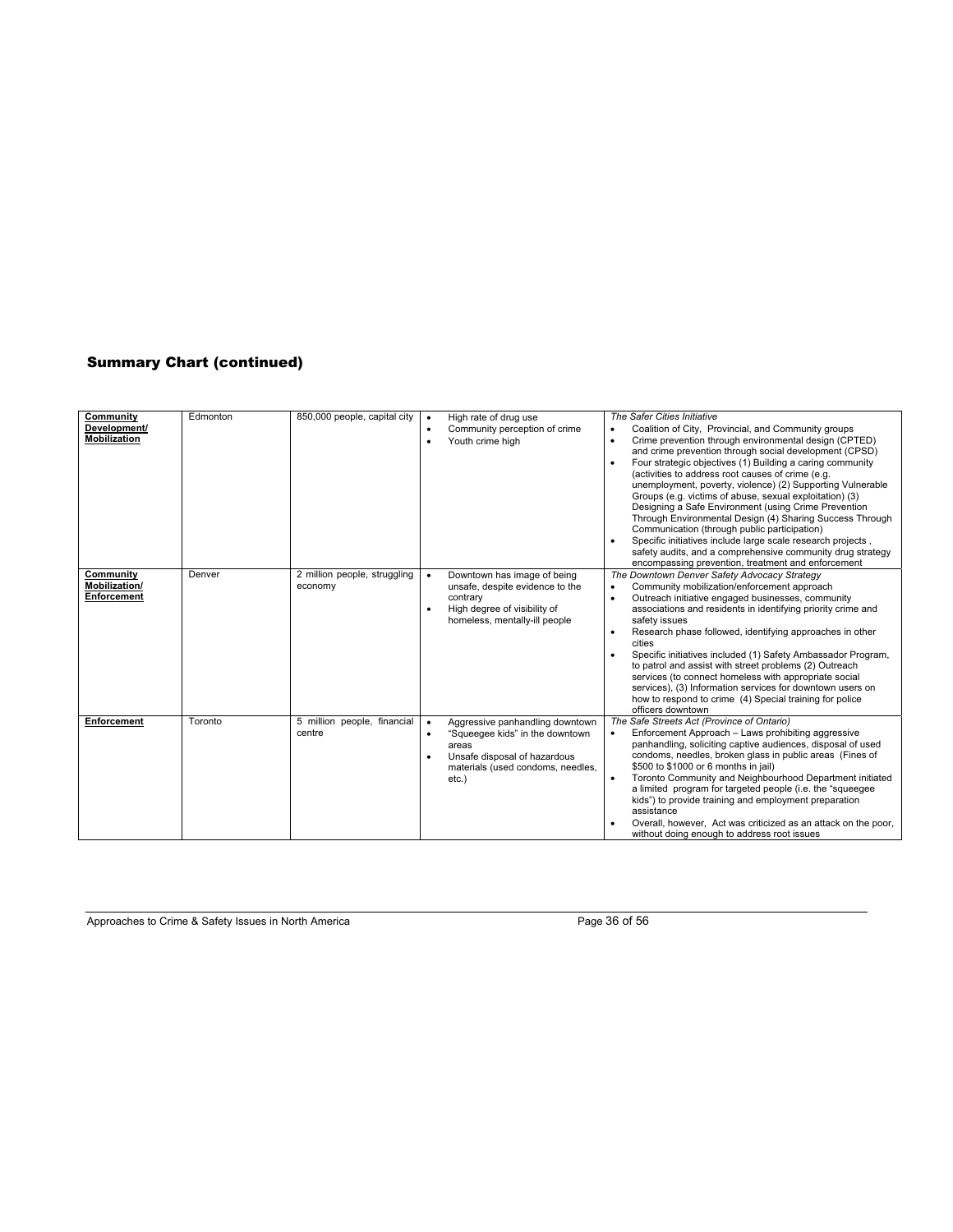*Appendix A* 

*Inventory of City of Calgary and Calgary Police Service Programs*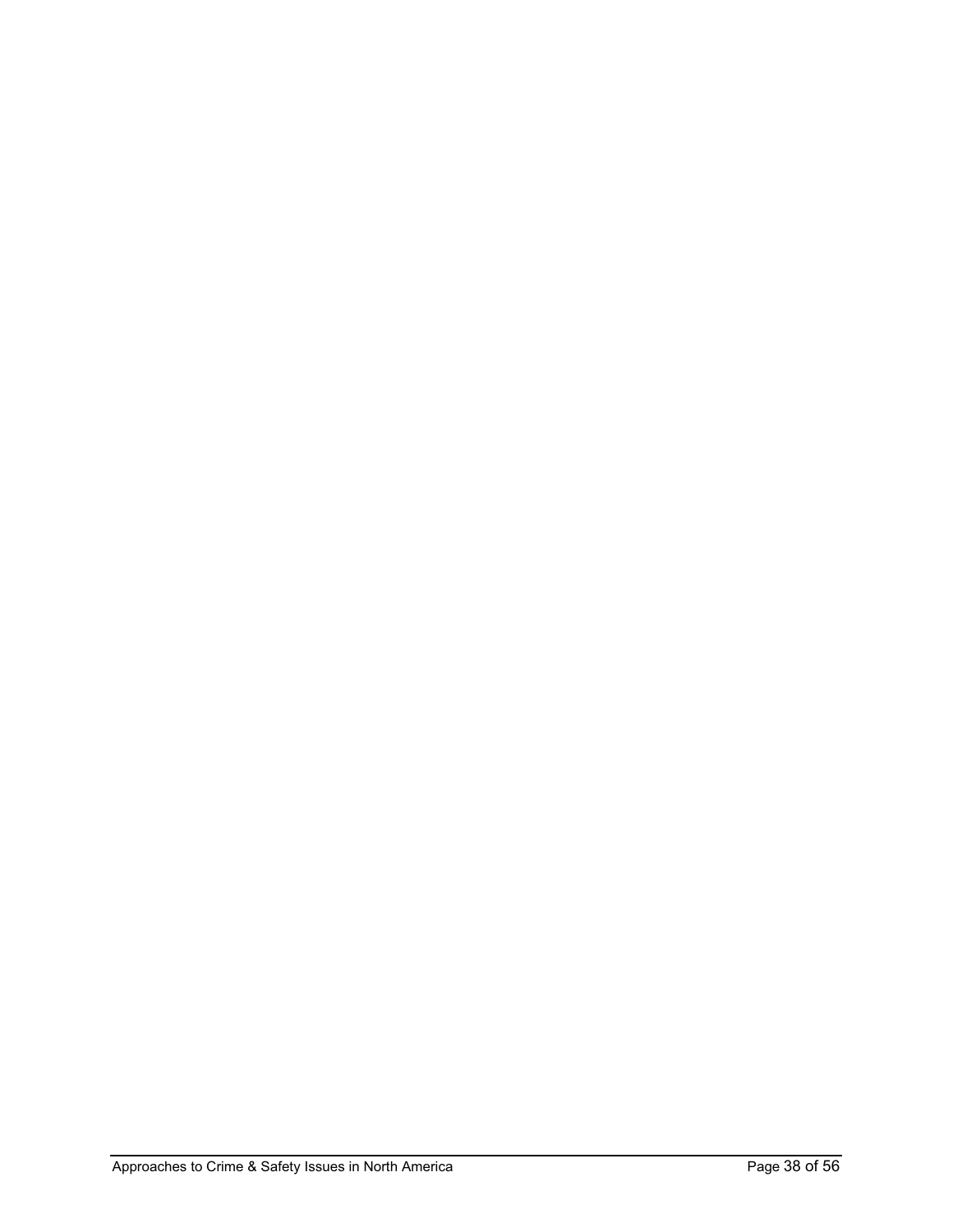## *INTERNAL CONSOLIDATED INVENTORY OF PROGRAMS OR SERVICES RELATED TO CRIME*

## *CALGARY TRANSIT*

| <b>CRIME</b>                 | <b>PROGRAM OR SERVICE</b>                                                                                                                                                                                                                                                                                                                                                                                                                                                                                                                                                                                                                                                                                                                                                                                                                                                                                                                                                                                                                                      |
|------------------------------|----------------------------------------------------------------------------------------------------------------------------------------------------------------------------------------------------------------------------------------------------------------------------------------------------------------------------------------------------------------------------------------------------------------------------------------------------------------------------------------------------------------------------------------------------------------------------------------------------------------------------------------------------------------------------------------------------------------------------------------------------------------------------------------------------------------------------------------------------------------------------------------------------------------------------------------------------------------------------------------------------------------------------------------------------------------|
| Prostitution                 | The Calgary Transit Protective Services Unit works in cooperation<br>with the Calgary Police Service vice unit to move this type of activity<br>from transit property.                                                                                                                                                                                                                                                                                                                                                                                                                                                                                                                                                                                                                                                                                                                                                                                                                                                                                         |
| Drug-Use<br>&<br>Trafficking | Protective Services Unit works closely with the police to target<br>areas of concern or complaints from the public. The Unit<br>investigates these complaints through both plainclothes and<br>uniform operations.<br>All reported needles are picked up and placed into containers,<br>which are then taken to the Fire Department for proper<br>destruction.                                                                                                                                                                                                                                                                                                                                                                                                                                                                                                                                                                                                                                                                                                 |
| Graffiti                     | Calgary Transit works closely with Crime Stoppers, the public, and<br>our employees to report any graffiti (or vandalism). The Protective<br>Services Unit officers are dispatched to document the graffiti by taking<br>photos prior to ensuring it is removed or replaced. The documentation<br>is then forwarded to the Calgary Police Service, to ensure<br>consistency of record and to assist them in their ongoing<br>investigations.                                                                                                                                                                                                                                                                                                                                                                                                                                                                                                                                                                                                                   |
| Vandalism                    | The following initiatives are in place to deter and report<br>vandalism (these items also increase the public's perception of<br>safety when using Calgary Transit.)<br>CRIMESTOPPERS & CPS - Calgary Transit has partnered with<br>Crimestoppers and Calgary Police Service to seek public<br>assistance aimed at reducing vandalism occurring on Calgary<br><b>Transit property</b><br>Vandalism Awareness Team (VAT) - patrols all the LRT parking<br>lots during the weekdays and is in direct contact with our<br>surveillance area to report any suspicious activity. Additionally,<br>employees are assigned to $7th$ Avenue to maintain cleanliness and<br>act as an ambassador.<br>Eyes on the Road $-$ Operators, maintenance staff $-$ who are all<br>connected by radio, report any suspicious activities or cases of<br>vandalism and graffiti.<br>Surveillance system on CTrain line - cameras, digital video, PA<br>System monitored 24x7 – employees in the surveillance area<br>respond to HELP phone calls, through monitoring can sometimes |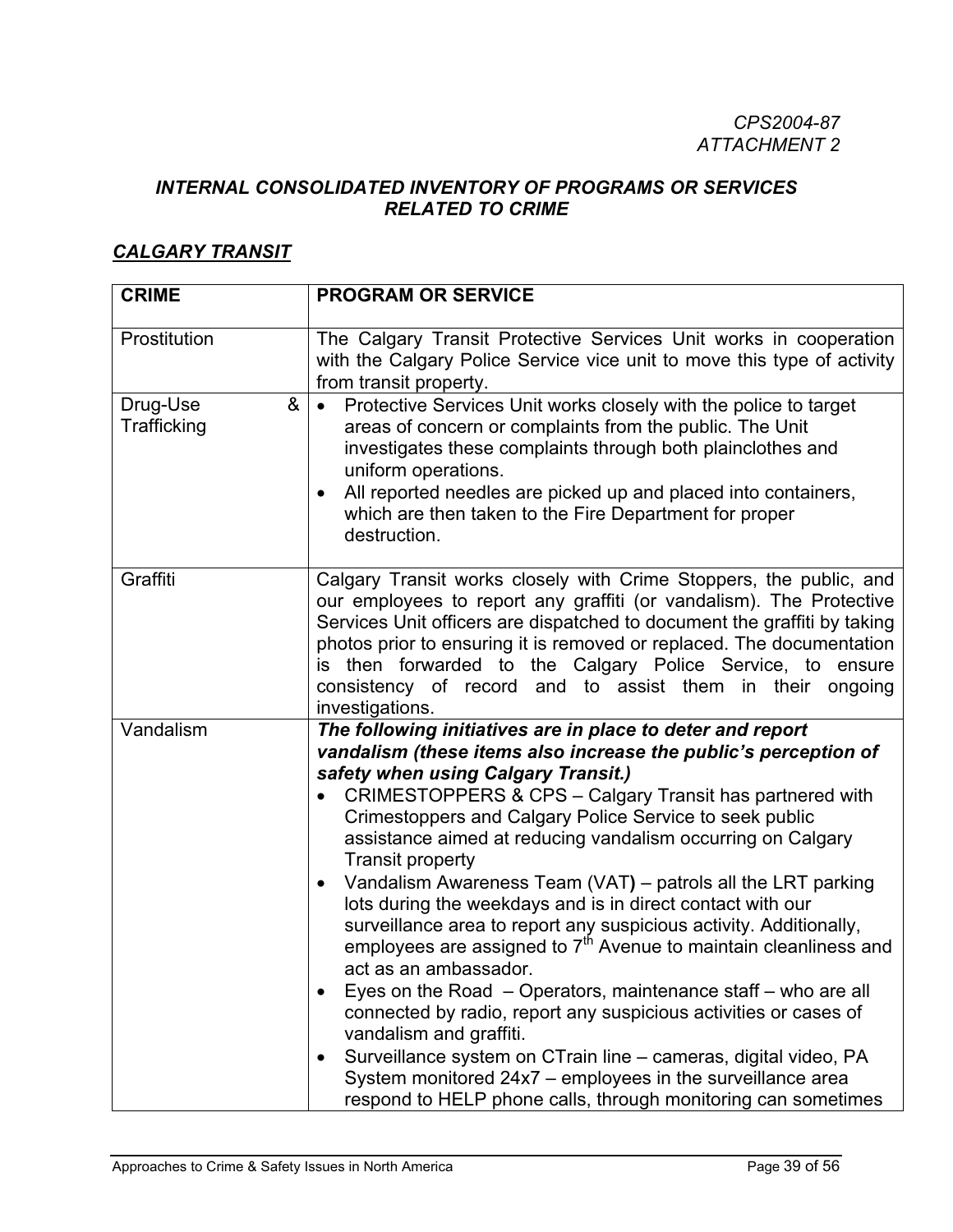|                             | identify and then report any suspicious activity, identify potential<br>situation, deter any loitering. Provides a tool for CPS them to<br>assist them in identifying suspects wanted for criminal activity and<br>behavioral issues. Offers a sense of security and a contact for<br>Calgary Transit customers and employees.<br>HELP Phones - located on all CTrains and in stations, for<br>$\bullet$<br>customers or employees use. Direct link to surveillance area. Can<br>be used to report suspicious activity or report vandalism or graffiti.<br>PS Officers – Response to calls for assistance and providing<br>$\bullet$<br>deterrence on transit property.<br>Stop Request - in the evening, customers can request to be<br>dropped off at locations closer to their home than bus zones. |
|-----------------------------|--------------------------------------------------------------------------------------------------------------------------------------------------------------------------------------------------------------------------------------------------------------------------------------------------------------------------------------------------------------------------------------------------------------------------------------------------------------------------------------------------------------------------------------------------------------------------------------------------------------------------------------------------------------------------------------------------------------------------------------------------------------------------------------------------------|
| <b>Related Street Crime</b> | <b>Stolen Vehicles</b>                                                                                                                                                                                                                                                                                                                                                                                                                                                                                                                                                                                                                                                                                                                                                                                 |
|                             | <b>Vandalism Awareness Team (VAT)</b> – patrols all the LRT parking                                                                                                                                                                                                                                                                                                                                                                                                                                                                                                                                                                                                                                                                                                                                    |
|                             | lots during the weekdays, direct contact with surveillance area to                                                                                                                                                                                                                                                                                                                                                                                                                                                                                                                                                                                                                                                                                                                                     |
|                             | report any suspicious activity.                                                                                                                                                                                                                                                                                                                                                                                                                                                                                                                                                                                                                                                                                                                                                                        |
|                             | Sting operations with the Calgary Police Service, increase VAT                                                                                                                                                                                                                                                                                                                                                                                                                                                                                                                                                                                                                                                                                                                                         |
|                             | presence in the higher targeted areas etc.                                                                                                                                                                                                                                                                                                                                                                                                                                                                                                                                                                                                                                                                                                                                                             |
|                             | Homeless - When encountering the homeless on Calgary Transit<br>Property, they are often referred to the Drop-In Centre, Alpha House,<br>and the Single Men's Hostel. If they are causing a disturbance, they<br>may be turned over to CPS.                                                                                                                                                                                                                                                                                                                                                                                                                                                                                                                                                            |
|                             | Panhandling - The Calgary Transit Bylaw makes panhandling an<br>offence while on transit property, which includes vehicles, stations<br>and any property owned by CT.                                                                                                                                                                                                                                                                                                                                                                                                                                                                                                                                                                                                                                  |
|                             | Missing Persons- Calgary Transit works closely different agencies.<br>The agencies contact 262-1000 to report a missing/wanted/lost<br>person, this information is recorded, then passed on to the Bus and<br>CTrain Controllers who put it out over the air. The multiple 'eyes' on<br>the road are very successful at recovering these people. Protective<br>Services regularly returns persons that have left medical treatment<br>programs. In addition, if the person displaying actions that are unsafe<br>to themselves or others, they may be referred to medical assistance.                                                                                                                                                                                                                  |

## **FIRE**

| <b>CRIME</b>                    | <b>PROGRAM OR SERVICE</b>                                                                                                                                                                               |
|---------------------------------|---------------------------------------------------------------------------------------------------------------------------------------------------------------------------------------------------------|
| Prostitution                    | Needle/Condom Pick-up. Dispatch of CFD resources to pick-up<br>discarded needles and condoms as called in by citizens<br>Strategically placed drop-off boxes in areas experiencing high<br>prostitution |
| &<br>Drug<br>Use<br>Trafficking | Needle/Condom Pick-up. Dispatch of CFD resources to pick-up<br>discarded needles and condoms as called in by citizens.<br>Strategically placed drop-off boxes in areas experiencing high<br>drug-use    |
| <b>Drug Manufacturing</b>       | HazMat backup to CPS when taking down grow-operations and                                                                                                                                               |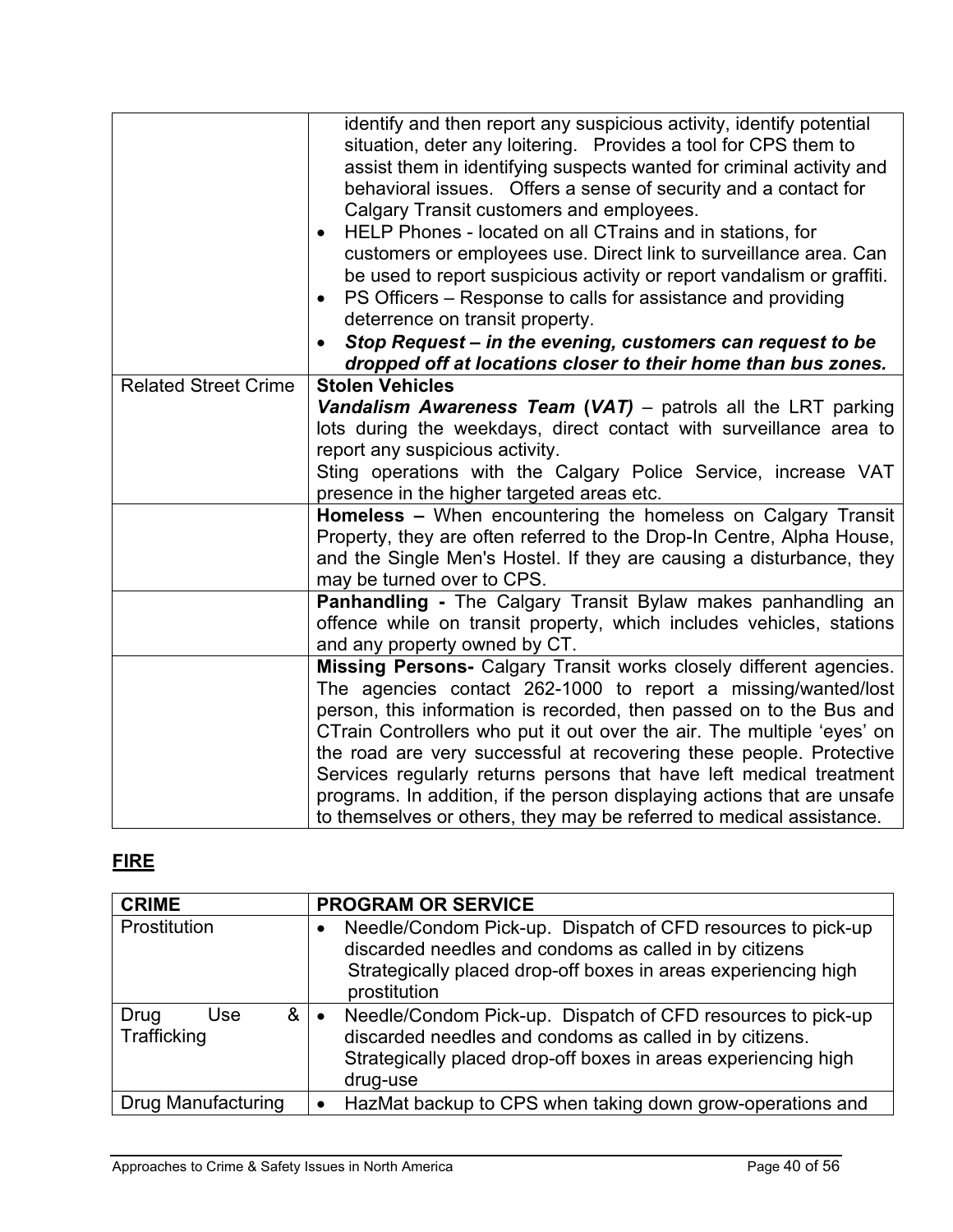|                                              | clandestine meth-labs.<br>Special support to the CPS Tac Team on takedowns of drug<br>operations due to the potential high levels of hazardous<br>substances |
|----------------------------------------------|--------------------------------------------------------------------------------------------------------------------------------------------------------------|
| <b>PLANNING DEVELOPMENT &amp; ASSESSMENT</b> |                                                                                                                                                              |

| <b>CRIME</b>                    | <b>PROGRAM OR SERVICE</b>                                                                                                                                                                                                                                                                                                                                      |
|---------------------------------|----------------------------------------------------------------------------------------------------------------------------------------------------------------------------------------------------------------------------------------------------------------------------------------------------------------------------------------------------------------|
| Prostitution                    | Work with various BRZ's (business revitalization zones) to<br>identify problem areas and coordinate meetings between BRZ's<br>and the appropriate community groups, in this case the<br>Community Life Improvement Council (CLIC)<br>Housing Policy (social housing, affordable housing)<br>$\bullet$<br>Social Policies in Municipal Development Plan or Area |
|                                 | Redevelopment Plans (general "quality of life" policies and<br>endorsing programs offered by Social Services department)<br>Business Licensing (linked to Land Use Bylaw and Zoning<br>$\bullet$<br>District)                                                                                                                                                  |
|                                 | Massage License Bylaw (51M97)<br>$\bullet$                                                                                                                                                                                                                                                                                                                     |
|                                 | Dating & Escort Services Bylaw (34M86)<br>$\bullet$                                                                                                                                                                                                                                                                                                            |
|                                 | Development Permits for Home Occupations: tied to Business<br>$\bullet$<br>Licensing (monitoring "uses" as defined in the Land Use Bylaw).<br>Hypothetically, if Criminal Code legalized prostitution, Land Use<br>Bylaw could identify the "red light district" as a land use "zone".                                                                         |
| Drug<br>Use<br>&<br>Trafficking | Facilitated a partnership between the BRZ and CLIC for<br>$\bullet$<br>coordination of a BEAT style program for the inner city.                                                                                                                                                                                                                                |
|                                 | May link to "derelict" buildings: issue Demolition Permits<br>$\bullet$<br>May interpret CPTED principles within Design Guidelines for a<br>$\bullet$<br>neighbourhood or develop an Area Redevelopment Plan (land<br>use policy: enhance pedestrian activity on public streets)                                                                               |
| Graffiti                        | Bylaw Services educated BRZ's to graffiti abatement programs<br>$\bullet$<br>(relationship building between City & BRZS)                                                                                                                                                                                                                                       |
|                                 | Issue linked to "derelict" properties/buildings: issue demolition<br>$\bullet$<br>permits where applicable                                                                                                                                                                                                                                                     |
| Vandalism                       | <b>Demolition Permits for derelict structures</b><br>$\bullet$                                                                                                                                                                                                                                                                                                 |
|                                 | Area Redevelopment Plans for neighbourhoods in decline (where<br>$\bullet$                                                                                                                                                                                                                                                                                     |
|                                 | buildings are in state of disrepair; no tenants, etc.)                                                                                                                                                                                                                                                                                                         |
| <b>Related Street Crime</b>     | Land Use Bylaw (regulate land use, e.g. liquor stores)<br>Development Permits: review lighting, landscaping, building footprint                                                                                                                                                                                                                                |
| Generally                       | for individual structures, which may enhance/detract criminal activity                                                                                                                                                                                                                                                                                         |
|                                 |                                                                                                                                                                                                                                                                                                                                                                |

## **ROADS**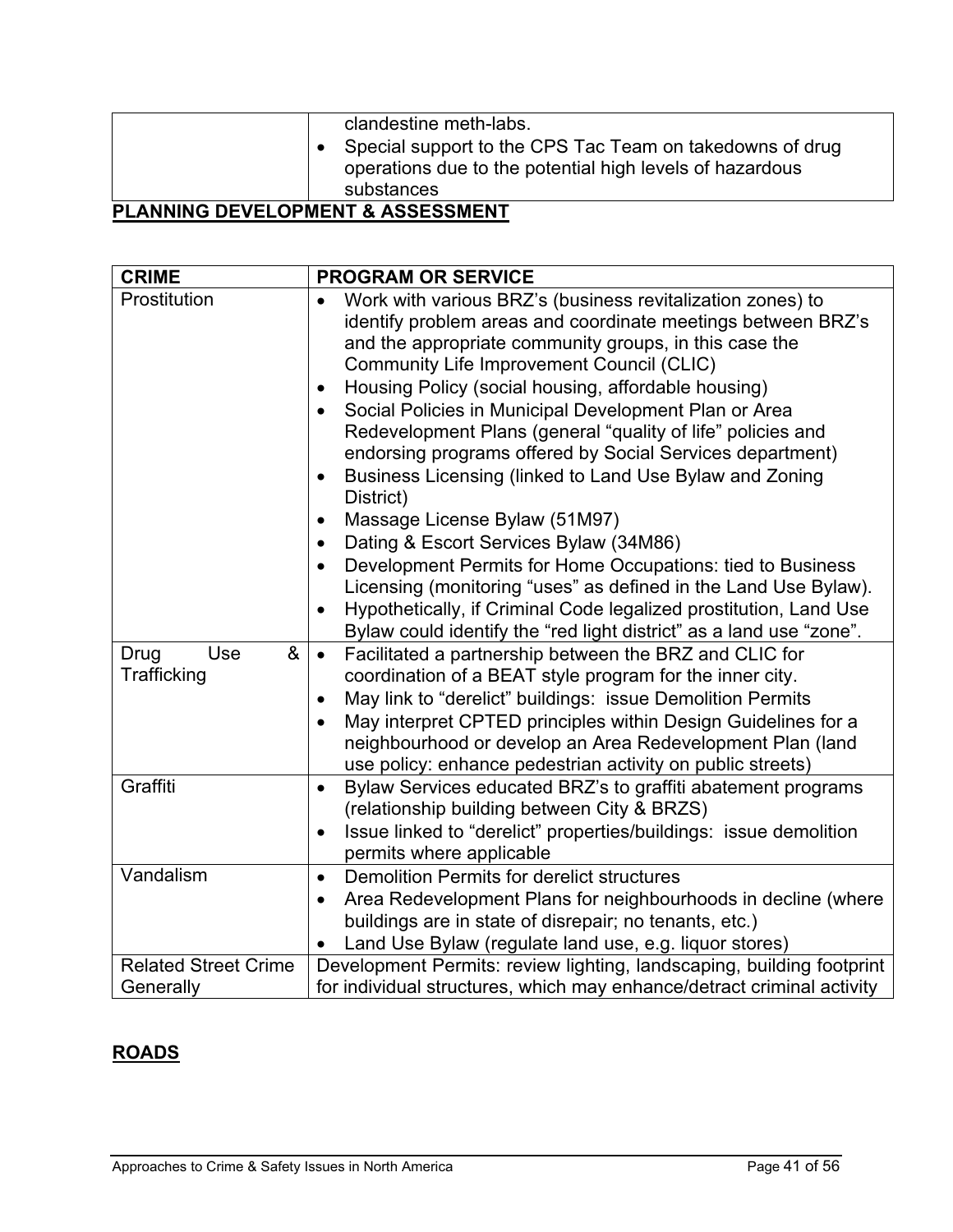| <b>CRIME</b>                | <b>PROGRAM OR SERVICE</b>                                                                                                                                                                                                                                                                                                                                                                                                                                                                                                                                                                                                                                                                                                                                                                                                                                                                                                         |
|-----------------------------|-----------------------------------------------------------------------------------------------------------------------------------------------------------------------------------------------------------------------------------------------------------------------------------------------------------------------------------------------------------------------------------------------------------------------------------------------------------------------------------------------------------------------------------------------------------------------------------------------------------------------------------------------------------------------------------------------------------------------------------------------------------------------------------------------------------------------------------------------------------------------------------------------------------------------------------|
| Prostitution                | Streetlight Section - improves streetlight to discourage<br>prostitution activities                                                                                                                                                                                                                                                                                                                                                                                                                                                                                                                                                                                                                                                                                                                                                                                                                                               |
| Drug Use<br>Trafficking     | Signals Division - LRT signal crews report to LRT Protective<br>$\bullet$<br>Services if they encounter any drug materials, who then take<br>responsibility for collection/removal                                                                                                                                                                                                                                                                                                                                                                                                                                                                                                                                                                                                                                                                                                                                                |
| Drug Manufacturing          | Bridge Maintenance – picks up and disposes of any needles and<br>$\bullet$<br>syringes that it finds around bridges during normal bridge service<br>checks.<br>Involved with CPS in the cleanup of drug related paraphernalia in<br>$\bullet$<br>the East Calgary section of downtown. "Sharps kits" are provided<br>to Roads personnel for the clean up of needles etc.                                                                                                                                                                                                                                                                                                                                                                                                                                                                                                                                                          |
| Graffiti                    | Sign Maintenance Program - Traffic Field Operations clean,<br>$\bullet$<br>remove or replace signs with graffiti<br>Signal Maintenance – remove graffiti on signal infrastructure<br>$\bullet$<br>Roads Maintenance - involves in graffiti cleanup and litter control<br>$\bullet$<br>(Whitewings Program)<br>Bridge Maintenance - removes graffiti on all bridge, subways<br>$\bullet$<br>and retaining wall structures by using pressure washers, when<br>necessary sandblasting is utilized.                                                                                                                                                                                                                                                                                                                                                                                                                                   |
| Vandalism                   | Sign Maintenance Program - Traffic Field operations remove or<br>$\bullet$<br>replace signs being vandalized, stolen or damaged                                                                                                                                                                                                                                                                                                                                                                                                                                                                                                                                                                                                                                                                                                                                                                                                   |
| <b>Related Street Crime</b> | Streetlight Section - improves streetlights to discourage criminal<br>$\bullet$<br>activities<br>Eyes on the Road - Roads inspectors, foremen, operators, who<br>are equipped with radio, cellular phones, report any suspicious<br>activities, prostitution and/or cases of vandalism and graffiti to the<br><b>CPS</b><br>Roads Maintenance<br>responsible for maintenance of street amenities such as<br>benches and waste receptacles<br>involved in Community Cleanups, Street Cleaning, and EVC<br>$\overline{\phantom{0}}$<br>(Environmental Control)<br>reports abandoned vehicles that are noted on major roads,<br>sometimes these vehicles have been identified as stolen.<br>Roads Maintenance - respond to Police and Bylaw requests for<br>$\bullet$<br>homeless cleanup and debris cleanup in lanes as well as tree<br>grate cleanup, sandbox maintenance, waste receptacle servicing<br>and environmental control |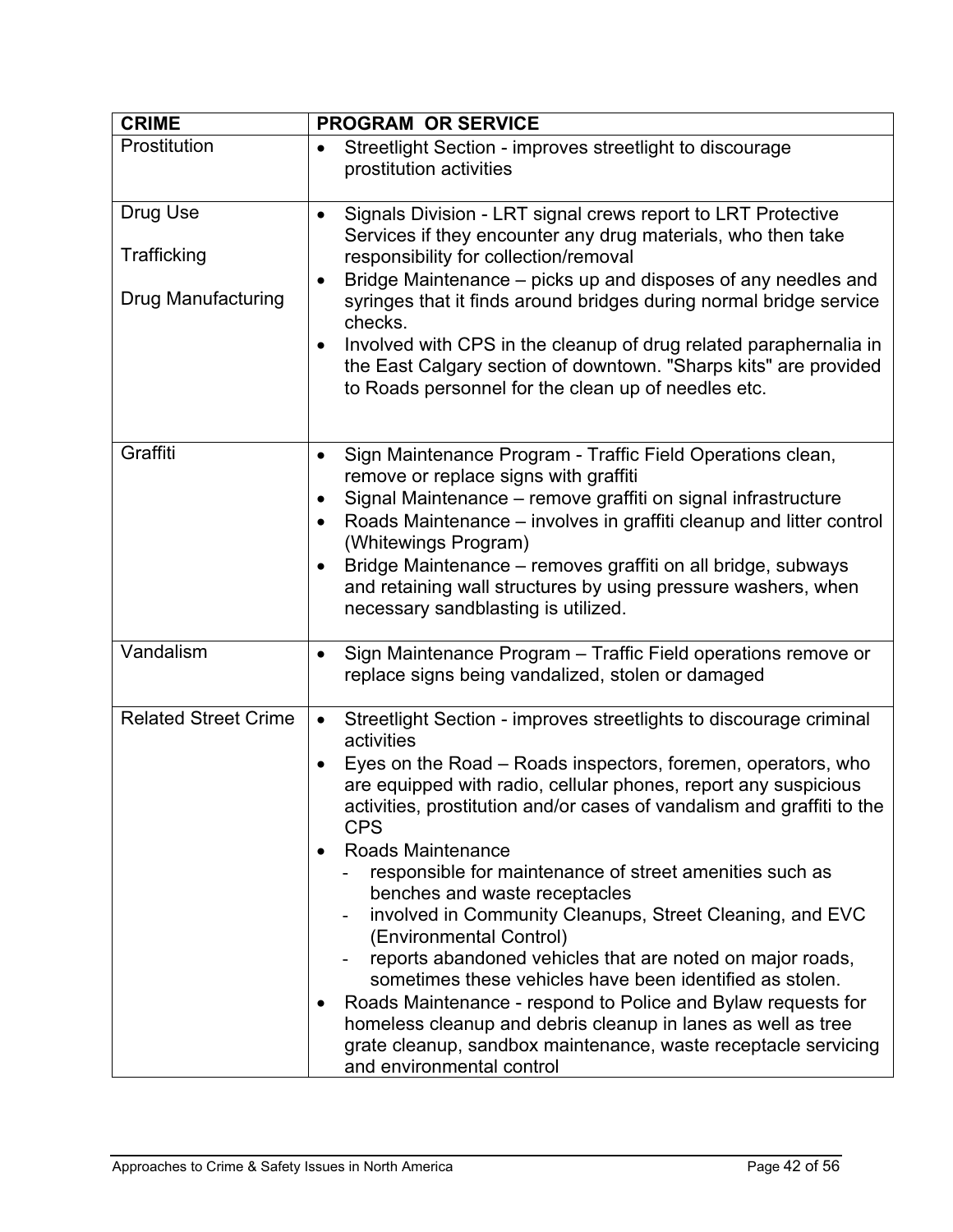## **EMS**

Calgary EMS has become part of a collaborative team of the 15 EMS services within the Calgary Health Region to develop a charter to formalize their team approach to communication and decision making in the event of a major disaster.

All EMS personnel doing Public Relation events are always keeping a watchful eye on what is occurring in the vicinity.

CISM ( Critical Incident Stress Management) is a peer based support team that provides assistance to caregivers after experiencing a traumatic or unusual event.

| <b>CRIME</b>                    | <b>PROGRAM OR SERVICE</b>                                                                                                                                                                                                                                                                                                               |
|---------------------------------|-----------------------------------------------------------------------------------------------------------------------------------------------------------------------------------------------------------------------------------------------------------------------------------------------------------------------------------------|
| Prostitution                    | EMS responds 24/7 to out of hospital medical emergencies and<br>co-operates fully with City Police Service Vice Unit. EMS has a                                                                                                                                                                                                         |
| &<br>Use<br>Drug<br>Trafficking | Tactical (TEMS) team that works with the CPS Tactical Team to<br>provide immediate assistance to injured people involved in grow                                                                                                                                                                                                        |
|                                 | operations.                                                                                                                                                                                                                                                                                                                             |
| <b>Drug Manufacturing</b>       | All EMS crews work together with Calgary Police Service and<br>Bylaw Officers to report any activities discovered.                                                                                                                                                                                                                      |
|                                 | EMS works with CPS in the medical assessment of prisoners as<br>$\bullet$<br>they are brought into the Arrest Processing Unit, 24 hrs per day<br>by an Advanced Life Support qualified Paramedic.                                                                                                                                       |
|                                 | Pastoral Service is available through Rev. John Hein EMT-<br>$\bullet$<br>PARAMEDIC.                                                                                                                                                                                                                                                    |
|                                 | All related infectious bio-hazard material would be collected and<br>disposed of appropriately.                                                                                                                                                                                                                                         |
| Graffiti &<br>Vandalism         | EMS utilises a "Flexible Deployment" model that has ambulances<br>$\bullet$<br>moving from original posting to an area of higher demand to<br>better respond to the next anticipated call. This provides an<br>opportunity for another set of eyes to watch for occurrences of<br>graffiti or vandalism and to take appropriate action. |
|                                 | Rapid Access Paramedics, RAP (on mountain bikes during<br>special events) are always on the lookout for these types of<br>situations.                                                                                                                                                                                                   |
|                                 | EMS has an ALL-Terrain Vehicle for quick Reponses into<br>$\bullet$<br>restricted access areas with an. Advanced Life Support qualified<br>Paramedic who would be watching for such activity.                                                                                                                                           |
| <b>Related Street Crime</b>     | Homelessness                                                                                                                                                                                                                                                                                                                            |
|                                 | EMS has participated in the yearly homeless count and is a<br>member of The Transitional Advisory Group of the Seniors<br>Connect which is identifying the at risk isolated senior and<br>aligning them with the appropriate agency for assistance                                                                                      |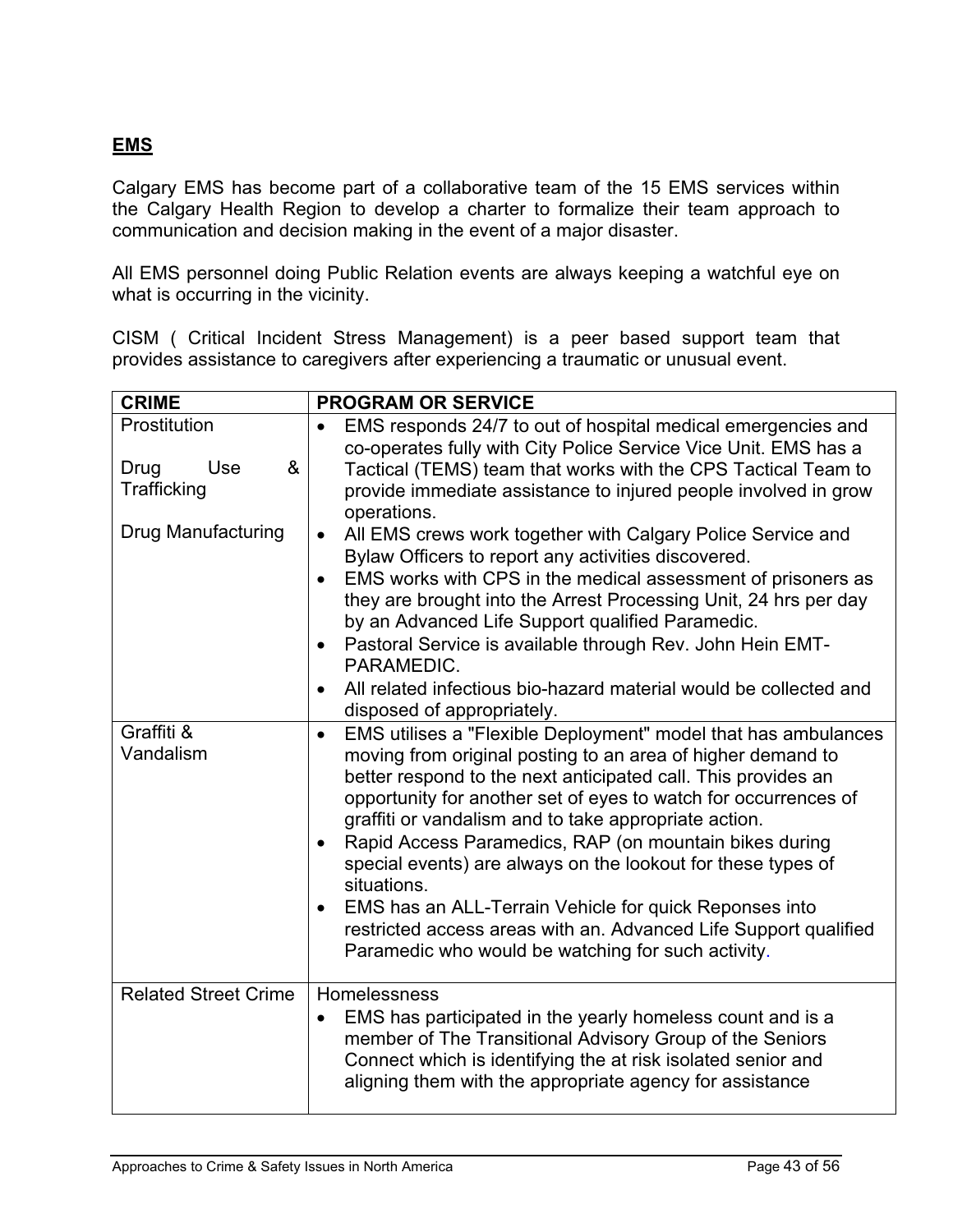| <b>High-risk Events</b>                                                                                                                                                                                                                                                                                                      |
|------------------------------------------------------------------------------------------------------------------------------------------------------------------------------------------------------------------------------------------------------------------------------------------------------------------------------|
| EMS has a Tactical (TEMS) team that works with the CPS<br>$\bullet$<br>Tactical Team to provide immediate assistance to injured people<br>involved in high -risk situations.<br>EMS has a Public Order Unit partnered with CPS to provide<br>medical support to responders in the event of large civil unrest or<br>protest. |

## **COMMUNITY STRATEGIES**

| <b>CRIME</b> | <b>PROGRAM OR SERVICE</b>                                                                                                                                                                                                                                                                                                                                                                                                                                                                                                                                                                                                                                                                                                                                                                                                                                                                                                                                                                                                                                                                                                                                                                                                                                                                                                                     |
|--------------|-----------------------------------------------------------------------------------------------------------------------------------------------------------------------------------------------------------------------------------------------------------------------------------------------------------------------------------------------------------------------------------------------------------------------------------------------------------------------------------------------------------------------------------------------------------------------------------------------------------------------------------------------------------------------------------------------------------------------------------------------------------------------------------------------------------------------------------------------------------------------------------------------------------------------------------------------------------------------------------------------------------------------------------------------------------------------------------------------------------------------------------------------------------------------------------------------------------------------------------------------------------------------------------------------------------------------------------------------|
| Prostitution | Prostitution Awareness Workshop November 2001<br>Community and Neighbourhood Services (CNS) and Community<br>Strategies (CS) hosted a Prostitution Awareness Workshop (PAW)<br>for internal and community stakeholders in response to numerous<br>concerns from the residents and business owners in Forest Lawn<br>and downtown Calgary. Resulted in the formation of an internal<br>working group, to reduce duplication of effort, promote information<br>sharing and coordinate responses at the community level.<br>Agreement that the Calgary Police Services Call Centre phone<br>number 266-1234 would be the main number published for calls<br>pertaining to prostitution                                                                                                                                                                                                                                                                                                                                                                                                                                                                                                                                                                                                                                                           |
|              | Creation of an Educational Liaison Position by Calgary Police<br>Service in 2002 January responsible for education / awareness<br>on prostitution issues to professional groups & public at large<br>In 2002 Fall a resolution was drafted, submitted and approved by<br>$\bullet$<br>the Family and Community Support Services Association of<br>Alberta Resolution (FCSSAA) endorsing Harvey Cenaiko's<br>Private Members Bill 206, entitled Traffic Safety (Seizure of<br>Vehicles in Prostitution Related Offences)<br>SPC Committee directed Administration to investigate and report<br>$\bullet$<br>to the 2003 July 2 meeting of the SPC on Community &<br>Protective Services on the Broken Window Policy as a<br>framework for how other jurisdictions have addressed this issue.<br>The City informally petitioned by Forest Lawn Residents to<br>$\bullet$<br>approve a bylaw banning prostitution in residential areas, July/<br>August 2003. Law Department representative cautioned<br>petitioning The City for a bylaw pertaining to prostitution as this<br>area is federal jurisdiction and such a bylaw would not hold up in<br>Court.<br>Safer Streets Task Force and Greater Forest Lawn<br>Enhancement Project October $7th$ , 2003 aimed at improving the<br>physical surroundings of the area in an attempt to reduce |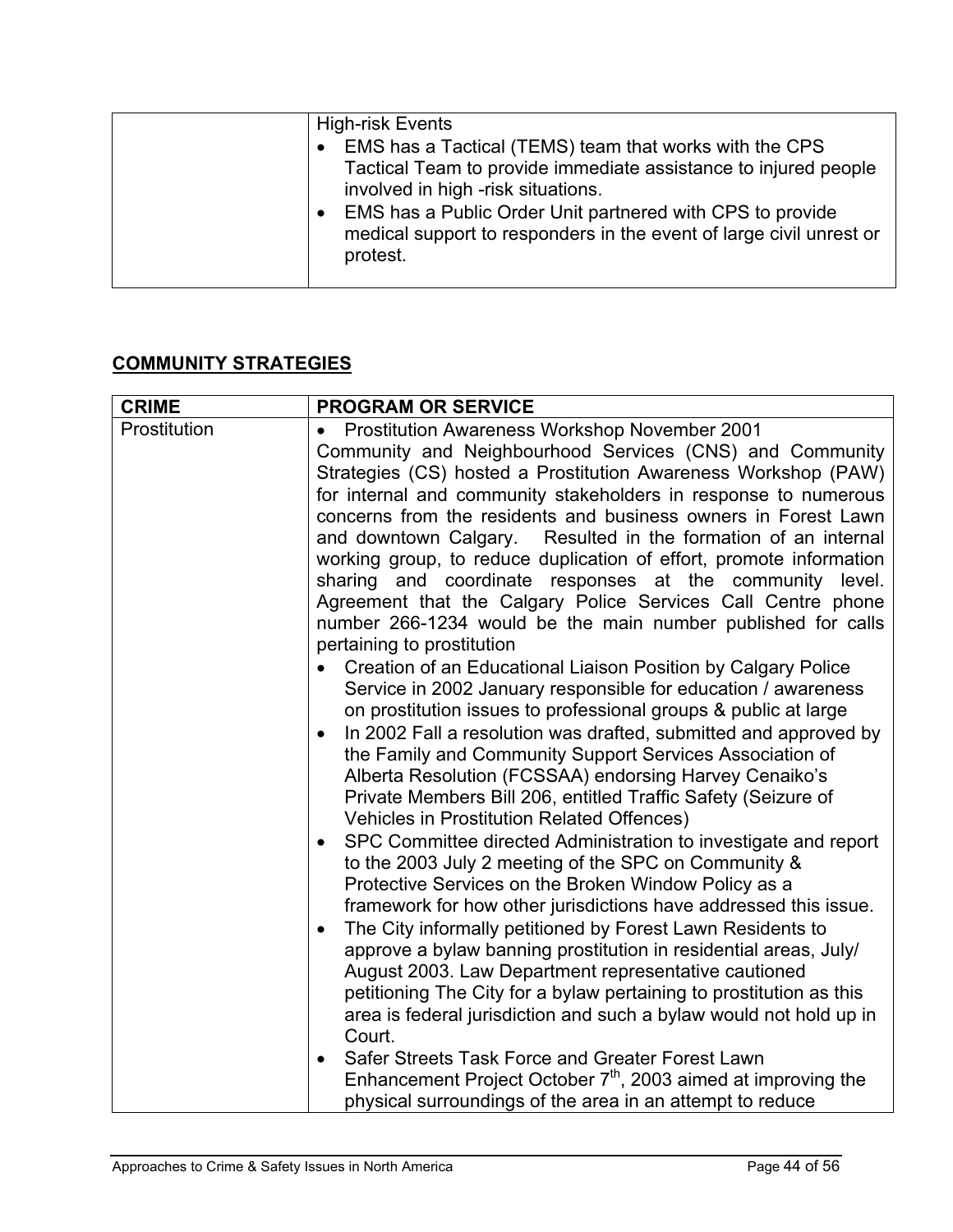|  | criminal activity.<br>Conference on Community Safety & Crime Prevention Through<br>Social Development held on November 6, 2003, CNS to<br>determine its role and resources to head up the formation of a<br><b>Crime Prevention Council</b> |
|--|---------------------------------------------------------------------------------------------------------------------------------------------------------------------------------------------------------------------------------------------|
|--|---------------------------------------------------------------------------------------------------------------------------------------------------------------------------------------------------------------------------------------------|

## **COMMUNITY & NEIGHBOURHOOD SERVICES**

Community and Neighbourhood Services (CNS) staff take a team approach to creating healthier communities which in turn leads to less criminal activity. Neighbourhoods and communities share responsibility to preserve the health and safety of the shared living environment and local initiatives are supported at many levels through CNS. Much of the work in this Business Unit reflects a preventive or proactive approach in dealing with prostitution, vandalism, drugs, and graffiti.

| <b>CRIME</b>  | <b>PROGRAM OR SERVICE</b>                                                                                                                                               |
|---------------|-------------------------------------------------------------------------------------------------------------------------------------------------------------------------|
| Prostitution, | Children and Youth Services - Division                                                                                                                                  |
| Drugs,        | Calgary Community Conferencing - seeks to resolve conflict in                                                                                                           |
| Vandalism     | high impact offences by bringing together victims of crime and                                                                                                          |
|               | offenders in a safe environment. Youth may be referred through the                                                                                                      |
|               | formal Justice System or directly through the Schools.                                                                                                                  |
|               | New Roads Project - works specifically to redirect children age                                                                                                         |
|               | 10 - 11 who are exhibiting behaviors which have brought them to<br>the attention of Calgary Police Services                                                             |
|               | Youth Probation works directly with youth and families who have<br>$\bullet$<br>come in conflict with the law. They provide support and                                 |
|               | education and take a collaborative approach with other agencies                                                                                                         |
|               | to ensure youth make better future choices.                                                                                                                             |
|               | Neighbourhood Services - supports individuals, families and<br>$\bullet$                                                                                                |
|               | communities in recreation, leisure and social development<br>opportunities.                                                                                             |
|               | Community Social Workers are involved at a community level in                                                                                                           |
|               | dealing with social concerns around drugs and prostitution. They<br>also provide support to Community Crime Prevention initiatives<br>such as Youth Justice Committees. |
|               | The Youth Employment Centre is a career development and<br>$\bullet$                                                                                                    |
|               | employment for youth between the ages of 15-24.                                                                                                                         |
|               | Many of the Community Social Workers, Recreation Coordinators<br>$\bullet$                                                                                              |
|               | and Youth Probation work with the communities that are                                                                                                                  |
|               | impacted by graffiti. If there is support in communities options                                                                                                        |
|               | such as a Mural are developed.                                                                                                                                          |
|               | Youth Probation and Community Social Workers worked<br>$\bullet$                                                                                                        |
|               | collaboratively with the community to establish the Urban Youth                                                                                                         |
|               | Worx Project - A diversion initiative that provides creative<br>opportunities for offending youth.                                                                      |
|               |                                                                                                                                                                         |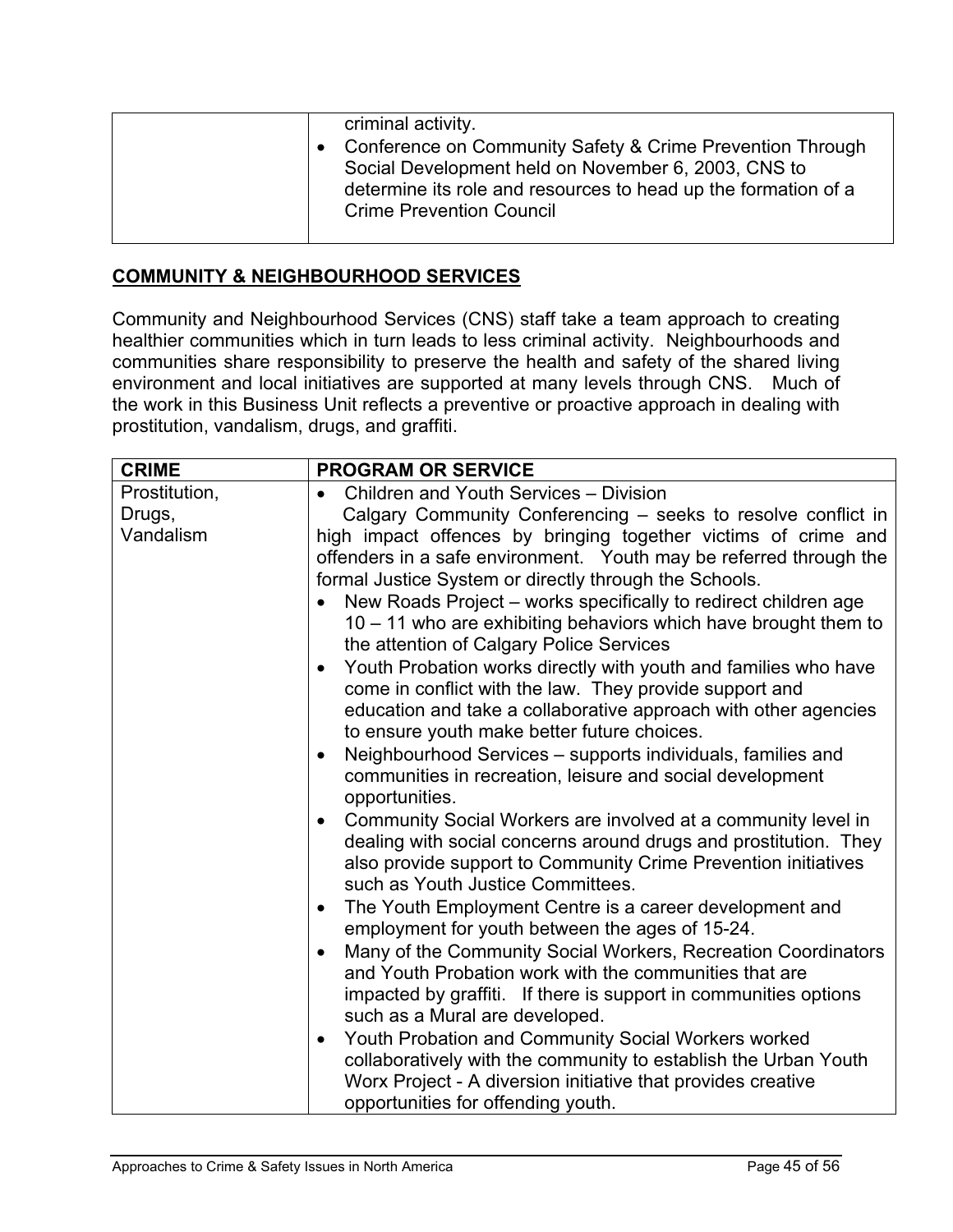## **BYLAW SERVICES**

| <b>CRIME</b>                     | <b>PROGRAM OR SERVICE</b>                                                                                                                                                                                                                                                                                                                                                                                                                                                                                                                                                                                                                                                                                                                                                                                                                                                                                                                                                                                                                                                                                                                                                                                                                                                                                                                                                                                                                                                                                                                                                                                                                                                                                                        |
|----------------------------------|----------------------------------------------------------------------------------------------------------------------------------------------------------------------------------------------------------------------------------------------------------------------------------------------------------------------------------------------------------------------------------------------------------------------------------------------------------------------------------------------------------------------------------------------------------------------------------------------------------------------------------------------------------------------------------------------------------------------------------------------------------------------------------------------------------------------------------------------------------------------------------------------------------------------------------------------------------------------------------------------------------------------------------------------------------------------------------------------------------------------------------------------------------------------------------------------------------------------------------------------------------------------------------------------------------------------------------------------------------------------------------------------------------------------------------------------------------------------------------------------------------------------------------------------------------------------------------------------------------------------------------------------------------------------------------------------------------------------------------|
| Graffiti in general              | If graffiti is left on a property, it will spread to the surrounding<br>$\bullet$<br>buildings and throughout the community. Graffiti attracts<br>vandalism and other crimes.<br>Statistics show that if graffiti is removed within 24-72 hrs of its<br>$\bullet$<br>appearance, reoccurrence will decrease and eventually stop.<br>The Graffiti Awareness & Abatement Program (G.A.A.P.) is a<br>$\bullet$<br>youth based program aimed to reduce graffiti through public<br>education and abatement activities. During the summer months<br>the program employs high school and post-secondary students<br>who are responsible for reporting incidents of graffiti, graffiti<br>abatement and conducting community presentations.<br>Free paint (Non-color matched latex paint in one or five gallon<br>$\bullet$<br>pails is available to victims of graffiti by calling 974-1099.<br>Educational presentations for concerned citizens, school classes,<br>$\bullet$<br>community groups, business owners and other audiences<br>regarding graffiti in Calgary is available at no cost by calling 974-<br>1099.<br>Volunteer opportunities are available to help control graffiti.<br>Volunteer groups or individuals can receive training, supplies and<br>supervision to help record, report and remove graffiti.<br>Goodbye Graffiti is the contractor for removal of graffiti from<br>$\bullet$<br>corporate property. The use of a contractor in this way is a new<br>approach for the City. This pilot project will be evaluated on an<br>on-going basis.<br>Bylaw Services has an information sharing protocol with the<br>$\bullet$<br>Calgary Police Service, so that graffiti is being tackled most<br>effectively. |
| Graffiti & Vandalism<br>in Parks | Bylaw Services enforces the Parks & Pathways Bylaw that<br>$\bullet$<br>specifically prohibits damage to pathways or park amenities.                                                                                                                                                                                                                                                                                                                                                                                                                                                                                                                                                                                                                                                                                                                                                                                                                                                                                                                                                                                                                                                                                                                                                                                                                                                                                                                                                                                                                                                                                                                                                                                             |

## *PARKS*

| <b>Activity</b>                                 | <b>PROGRAM OR SERVICE</b>                                                                                                                                                                                                                                                            |
|-------------------------------------------------|--------------------------------------------------------------------------------------------------------------------------------------------------------------------------------------------------------------------------------------------------------------------------------------|
| <b>Prostitution/Sexual</b><br>activity in Parks | Calgary Parks works in cooperation with the Calgary Police Service<br>community resource personnel, Bylaw Services and local community<br>associations to minimize this type of activity in parks. Specific<br>strategies and actions are developed for each individual site such as |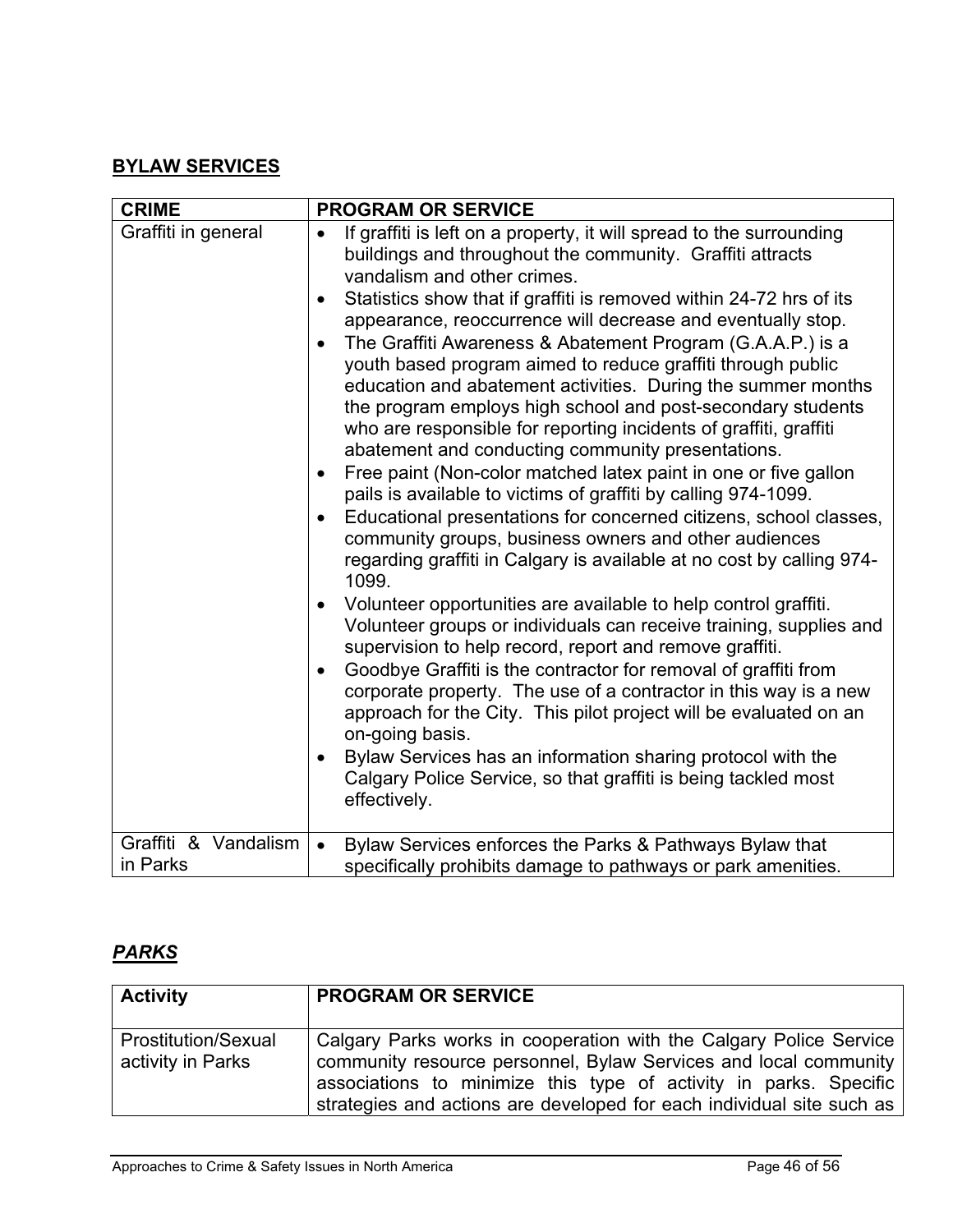|                                            | North Glenmore Park.                                                                                                                                                                                                                                                                                                                                                                                                                                                                                                                                                                                                                                                                                                                                                                                                                                                                                                                              |
|--------------------------------------------|---------------------------------------------------------------------------------------------------------------------------------------------------------------------------------------------------------------------------------------------------------------------------------------------------------------------------------------------------------------------------------------------------------------------------------------------------------------------------------------------------------------------------------------------------------------------------------------------------------------------------------------------------------------------------------------------------------------------------------------------------------------------------------------------------------------------------------------------------------------------------------------------------------------------------------------------------|
| Drug-Use<br>&<br>Trafficking               | <b>Needle Safety Project - A joint project with Calgary Fire, Parks</b><br>$\bullet$<br>maintains and installs needle boxes (35) in areas of severe needle<br>problems. Fire Hazmat unit empties and removes the needles on<br>a regular schedule.<br>All reported and discovered needles are picked up and placed into<br>$\bullet$<br>containers, which are then taken to the Fire Department for proper<br>destruction.                                                                                                                                                                                                                                                                                                                                                                                                                                                                                                                        |
| Graffiti                                   | City of Calgary Parks works closely with Bylaw services to target<br>areas of concern, photos of graffiti are taken prior to clean up. Known<br>graffiti is removed within 48 hours of acknowledgement, areas of high<br>occurrence in parks or pathways are contracted for continual graffiti<br>checks and removal. Photos and documentation is forwarded to the<br>Calgary Police Service, to ensure consistency of record and to assist<br>them in their ongoing investigations.                                                                                                                                                                                                                                                                                                                                                                                                                                                              |
| Vandalism,<br>illegal<br>behavior in Parks | The following initiatives are in place to deter and report<br>vandalism, and other illegal or inappropriate behavior in parks.<br>Adopt - A - Park - local volunteers have adopted<br>$\bullet$<br>approximately 850 City parks. In addition to light maintenance<br>work these volunteers serve as eyes on the park, report<br>vandalism, suspicious behavior, and or drug related activity.<br><b>Bike Theft Program - Parks supports the Calgary Police bike</b><br>$\bullet$<br>theft program through joint promotion with bike shops, pathway<br>literature and information programs at the Outdoor Resource<br>Centre. The program is geared to increasing stolen bike returns<br>and reducing incidents of bike theft.                                                                                                                                                                                                                     |
|                                            | <b>Volunteer Ranger Program</b> - The Parks & Pathway Volunteer<br>Ranger Program, in partnership with Animal & By-Law Services,<br>aims to increase the public's knowledge and understanding of<br>Parks & Pathway's rules and regulations. Local patrols of identified<br>volunteers equipped with cell phones, cameras, brochures and<br>certificates these volunteer rangers maintain a presence in the<br>park, serve as ambassadors and inform users of appropriate park<br>use. They provide a visible deterrent and are able to report on hot<br>issues and assist in resolving controversy.<br>Park and Pathway Ambassadors - a student led summer<br>$\bullet$<br>program in parks and pathways aimed at educating children and<br>youth in pathway safety, park and pathway etiquette, conservation<br>values and responsible use. Although primarily focused on<br>entertaining educational programs they are also on the lookout for |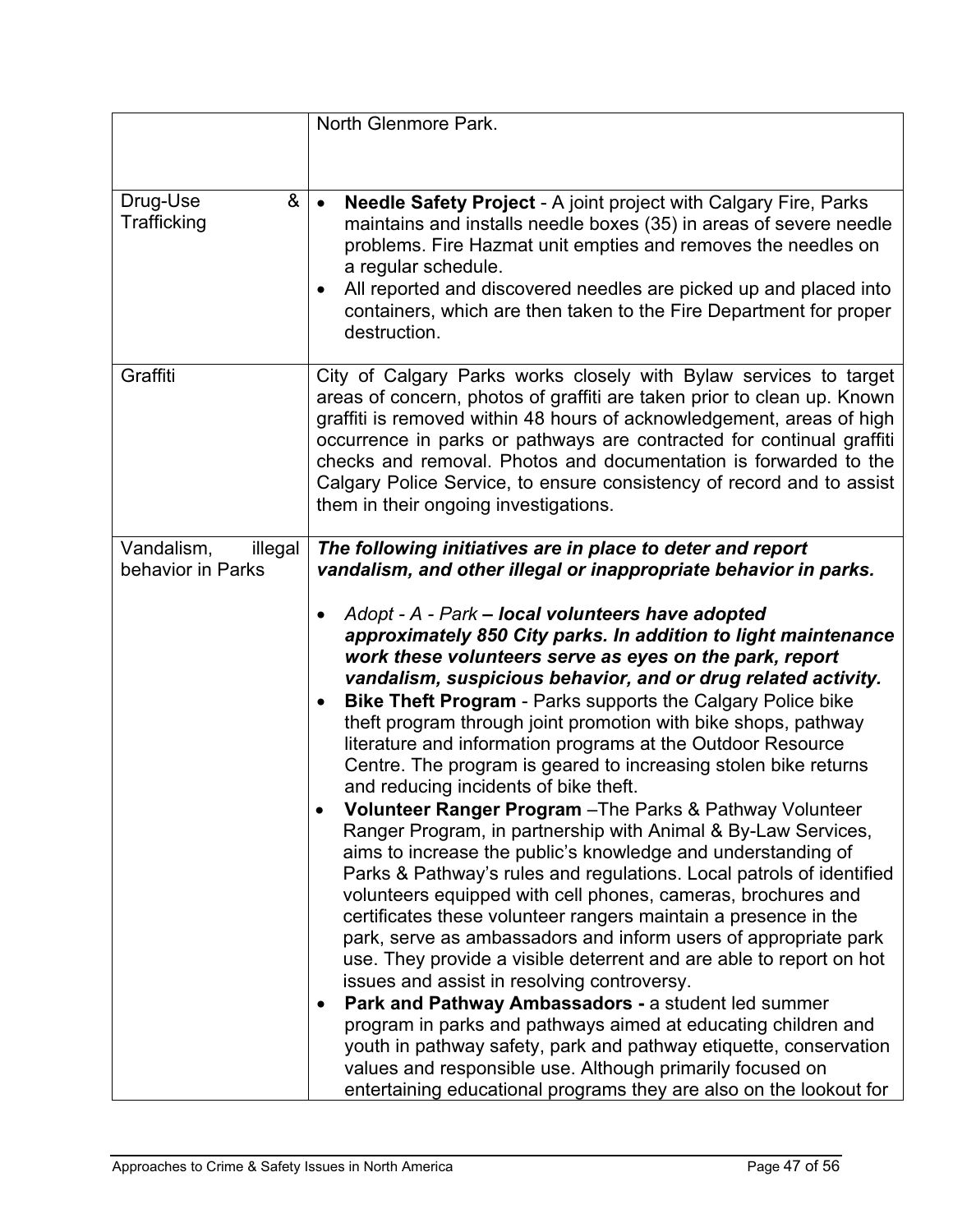|                           | vandalism, graffiti and safety concerns in the parks and pathways.<br>They monitor and report any suspicious activity, identify personal<br>safety situations, or accidents.<br>• Pathway and Pathway maintenance crews – Respond to calls<br>for assistance and provide information and deterrence to illegal<br>activity on park and pathway property.                                                                                                                                                                                                                       |
|---------------------------|--------------------------------------------------------------------------------------------------------------------------------------------------------------------------------------------------------------------------------------------------------------------------------------------------------------------------------------------------------------------------------------------------------------------------------------------------------------------------------------------------------------------------------------------------------------------------------|
| <b>Related Park Crime</b> | <b>Park camps and party sites – Illegal encampments on City</b><br>$\bullet$<br>property are common place during the summer. The CPS, By-law<br>Services and Parks conduct a joint sweep of high risk parks,<br>mapping sites, exposing illegal activity, moving illegal campers to<br>appropriate homes or drop in centres and develop proactive media<br>awareness.<br>Panhandling - In conjunction with Recreation, Parks has<br>$\bullet$<br>established several busker stations along Stephen Avenue<br>mall to assist in the control of street vending and solicitation. |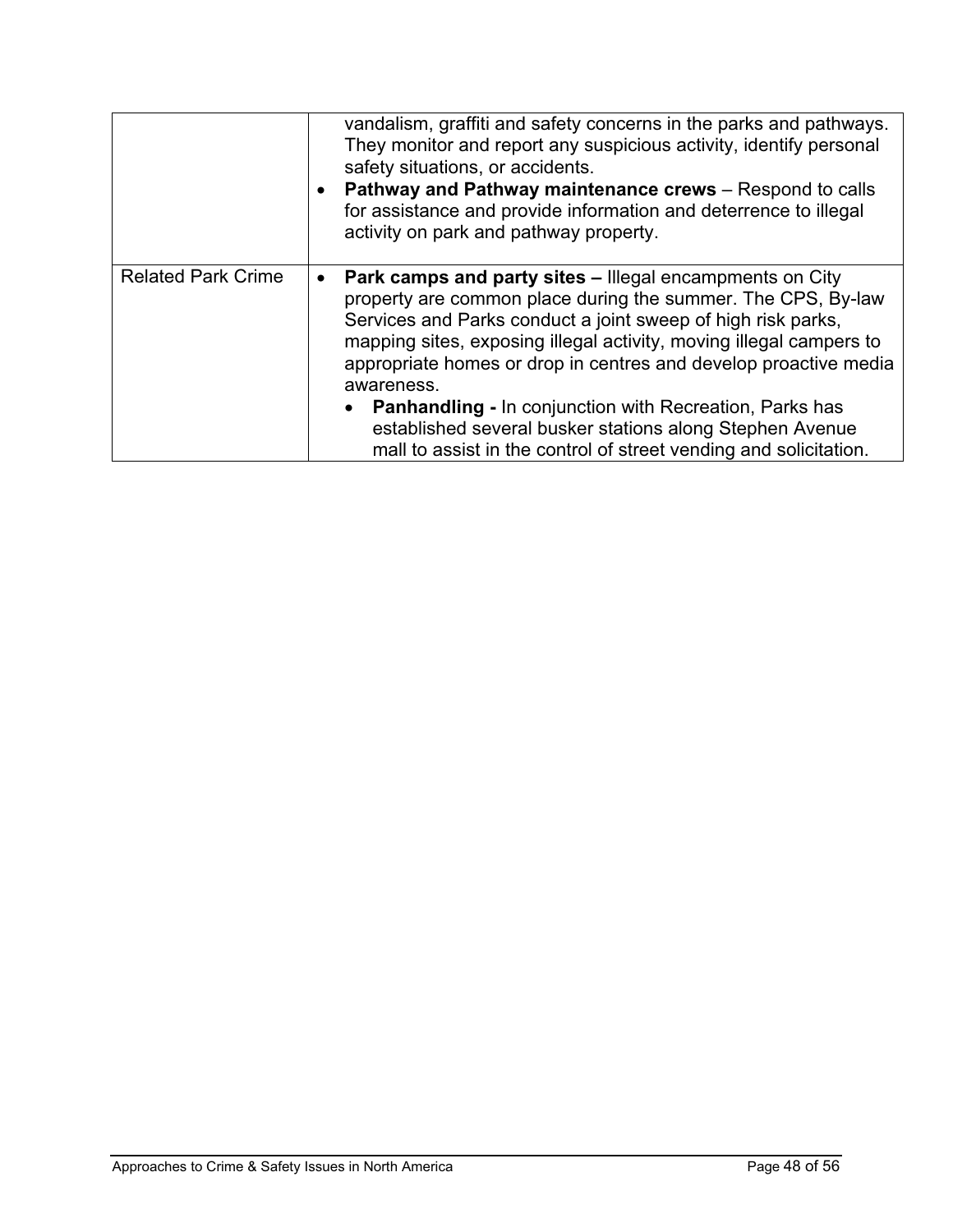*CPS2004-87 ATTACHMENT 3* 

#### **CALGARY POLICE SERVICE INVENTORY OF PROGRAMS AND SERVICES Prostitution, Drugs, Graffiti, Vandalism and Overall Crime**

*Compiled by: Lisa Schultz, Research & Development Section 2004 August 12*

*Table 1* Provides an overview of what actions the CPS has taken with respect to specific crimes.

*Table 2* examines overall crime and the initiatives taken by police in prevention, education, and community involvement, with respect to all crime.

*Table 1. Actions taken by the CPS in preventing prostitution, drug crime, graffiti, and vandalism, educating the public about these crimes, and involving the community in long-term prevention.* 

| <b>CRIME</b>        | <b>Preventative Action</b>                                                                                                                                                                         | <b>Education Component</b>                                                                                                                                                                                                            | <b>Community Involvement</b>                                                                                                                                                                                                                                                                                   |
|---------------------|----------------------------------------------------------------------------------------------------------------------------------------------------------------------------------------------------|---------------------------------------------------------------------------------------------------------------------------------------------------------------------------------------------------------------------------------------|----------------------------------------------------------------------------------------------------------------------------------------------------------------------------------------------------------------------------------------------------------------------------------------------------------------|
| <b>Prostitution</b> | CPS regularly conducts<br>$\checkmark$<br>"sting" operations, which<br>often result in charges<br>against both the sex trade<br>workers (prostitutes and<br>pimps) and the customers<br>or "johns" | Lectures, conducted by the CPS<br>✓<br>Vice Unit's Education Liaison<br>Officer, are provided to new<br>police recruits, various<br>community groups, and local<br>educational institutions<br>Frequent liaising with the media,<br>✓ | Close contact with community-based<br>$\checkmark$<br>organizations to address residents'<br>concerns and the underlying issues that<br>can lead to a life of prostitution<br>The Education Liaison Officer acts as a<br>✓<br>resource person for Calgary outreach<br>agencies involved with getting girls off |
|                     | $\checkmark$ The CPS Vice Unit was<br>actively involved in the<br>development of the<br>Protection of Children<br>Involved in Prostitution Act<br>(PCHIP), which recognizes                        | to keep the public informed<br>about ongoing CPS efforts in<br>reducing and preventing<br>prostitution, and to educate them<br>about reporting suspicious<br>activity and recognizing the signs                                       | the streets<br>The Street Level Education and<br>$\checkmark$<br>Resource Network (SLEARN) offers<br>regular seminars for police and other<br>agencies on a variety of topics,<br>including prostitution, gang violence,                                                                                       |

Approaches to Crime and Safety Issues **Page 49 of 56** Page 49 of 56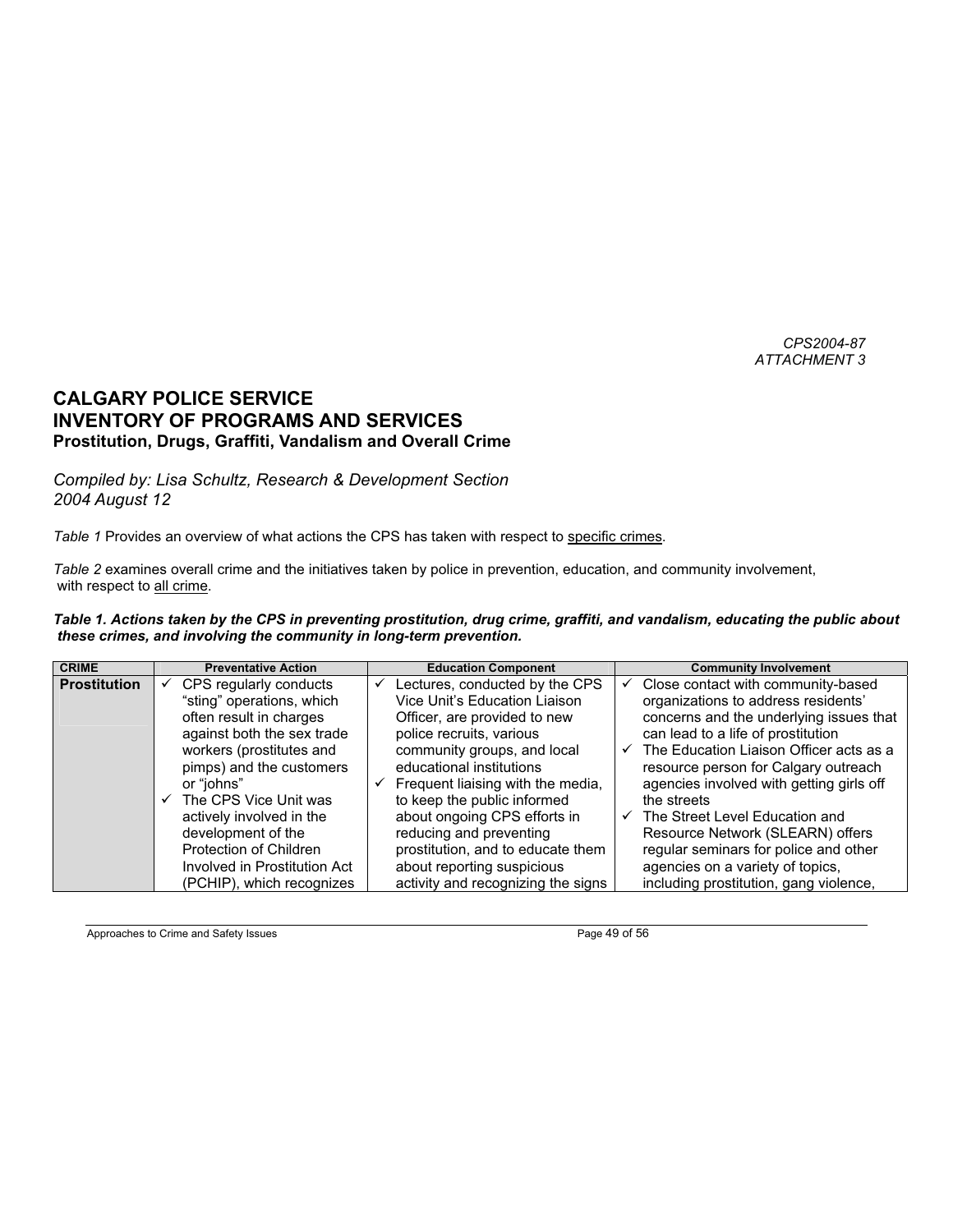| <b>CRIME</b> | <b>Preventative Action</b>                                    | <b>Education Component</b>      | <b>Community Involvement</b>                                            |
|--------------|---------------------------------------------------------------|---------------------------------|-------------------------------------------------------------------------|
|              | that children involved in<br>prostitution are victims of      | of prostitution in young people | and illegal drug use<br>In addition to community groups, the            |
|              | child abuse and in need of                                    |                                 | CPS partners with street-level support                                  |
|              | protection<br>$\checkmark$ Using a "circle of                 |                                 | agencies, the Alberta Crown<br>Prosecutor's Office, Calgary Probation   |
|              | resources" (including Exit                                    |                                 | and Community Corrections, and the                                      |
|              | Outreach, Avenue 15, etc.),                                   |                                 | City's licensing division to develop long-                              |
|              | the CPS seeks out child                                       |                                 | term innovative and strategic                                           |
|              | prostitutes and directs them                                  |                                 | prostitution enforcement approaches                                     |
|              | to the counseling and life                                    |                                 | (eg., PCHIP)                                                            |
|              | skills training they need to                                  |                                 | $\checkmark$ Vice Unit representatives sit on various                   |
|              | leave prostitution behind                                     |                                 | committees (i.e., Safe House and Exit                                   |
|              | $\checkmark$ Vice has developed a<br>program to prepare young |                                 | Outreach) involved in solving the<br>problem of prostitution (i.e., the |
|              | victims of prostitution for                                   |                                 | underlying causes)                                                      |
|              | court testimony, so that                                      |                                 |                                                                         |
|              | pimps and sex trade                                           |                                 |                                                                         |
|              | offenders ("johns") are                                       |                                 |                                                                         |
|              | convicted                                                     |                                 |                                                                         |
|              | $\checkmark$ The Vice Unit has executed                       |                                 |                                                                         |
|              | successful child                                              |                                 |                                                                         |
|              | pornography investigations<br>that have resulted in the       |                                 |                                                                         |
|              | seizure of child porn and                                     |                                 |                                                                         |
|              | the arrests of perpetrators                                   |                                 |                                                                         |
|              | of child sexual exploitation                                  |                                 |                                                                         |
|              | $\checkmark$ Vice works with the City to                      |                                 |                                                                         |
|              | ensure licensing criteria for                                 |                                 |                                                                         |
|              | escort agencies and                                           |                                 |                                                                         |
|              | massage parlours are met;                                     |                                 |                                                                         |
|              | detectives also regularly                                     |                                 |                                                                         |
|              | monitor these businesses                                      |                                 |                                                                         |

Approaches to Crime & Safety Issues in North America **Page 1986** Page 50 of 56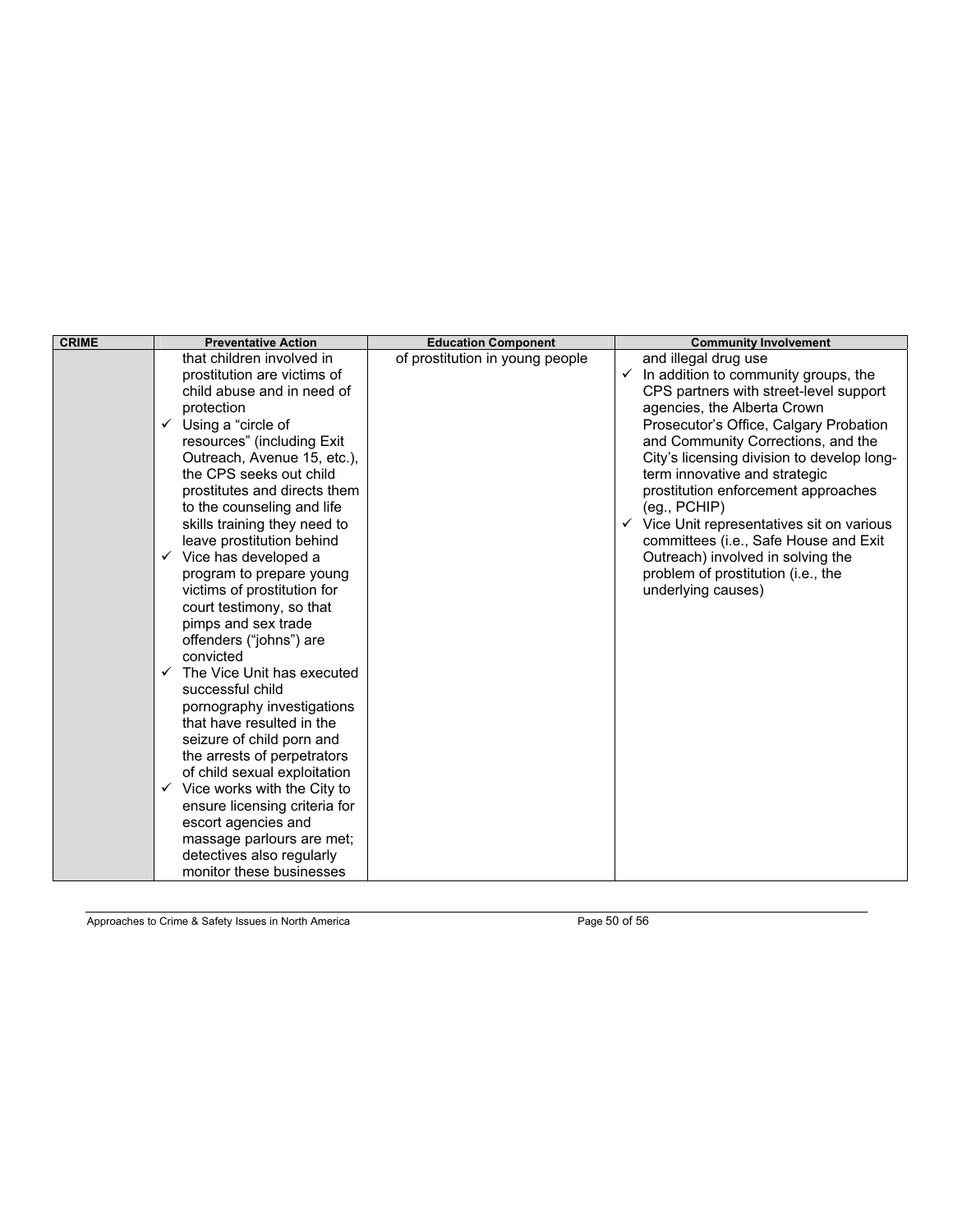| <b>CRIME</b> | <b>Preventative Action</b>                                                                                                                                                                                                                                                                                                                                                                                                                                                                                                                                                         | <b>Education Component</b>                                                                                                                                                                                                                                                                                                                                                                                                                                                                                                                                                     | <b>Community Involvement</b>                                                                                                                                                                                                                                                                                                                                                                                                                     |
|--------------|------------------------------------------------------------------------------------------------------------------------------------------------------------------------------------------------------------------------------------------------------------------------------------------------------------------------------------------------------------------------------------------------------------------------------------------------------------------------------------------------------------------------------------------------------------------------------------|--------------------------------------------------------------------------------------------------------------------------------------------------------------------------------------------------------------------------------------------------------------------------------------------------------------------------------------------------------------------------------------------------------------------------------------------------------------------------------------------------------------------------------------------------------------------------------|--------------------------------------------------------------------------------------------------------------------------------------------------------------------------------------------------------------------------------------------------------------------------------------------------------------------------------------------------------------------------------------------------------------------------------------------------|
|              | The CPS Vice Unit<br>partnered with the Fire<br>Department, and other city<br>departments and<br>community advocacy<br>groups to develop the<br>Needle Safety Project;<br>bright yellow boxes around<br>the city have allowed for<br>safe disposal of needles<br>used by drug abusers,<br>including sex trade workers                                                                                                                                                                                                                                                              |                                                                                                                                                                                                                                                                                                                                                                                                                                                                                                                                                                                |                                                                                                                                                                                                                                                                                                                                                                                                                                                  |
| <b>Drugs</b> | The CPS Drug Unit has two<br><b>DUST (Drug Undercover</b><br>Street Team) squads of<br>highly trained undercover<br>officers responsible for<br>investigating street-level<br>drug dealers operating in<br>"open air markets"; the<br>teams also target crack<br>houses and other drug use<br>locations<br>Drug Unit detectives focus<br>on long-term cross-<br>jurisdictional investigations<br>targeting wholesale drug<br>distribution networks<br>$\checkmark$ The CPS works, on a<br>regular basis, with various<br>provincial teams (including<br>the Integrated Response to | $\checkmark$ A full-time Drug Education<br>Officer delivers educational and<br>awareness programs to various<br>groups, including community<br>associations and healthcare<br>agencies<br>Drug Education Officer provides<br>in-service training for police<br>recruits and other officers on<br>issues involving illegal drugs<br>Drug Education Officer provides<br>specific training to community<br>stakeholders in the fight against<br>marihuana grow operations<br>including Calgary Real Estate<br>Board, Home Appraisers, Home<br>Inspectors, and mold<br>remediators | The Drug Unit regularly liaises with<br>Crime Stoppers, who collect information<br>regarding various drug activity in<br>Calgary; CPS drug investigators follow<br>up on approximately 100 tips each<br>month<br>$\checkmark$<br>Drug Education Officer is involved in<br>several community stakeholder<br>committees including the Salvation<br>Army Centre of Hope Committee and<br>the Calgary Opiate Dependency<br><b>Advisory Committee</b> |

Approaches to Crime & Safety Issues in North America **Page 19 and 20 and 20 and 20 and 20 and 20 and 20 and 20 and 20 and 20 and 20 and 20 and 20 and 20 and 20 and 20 and 20 and 20 and 20 and 20 and 20 and 20 and 20 and 20**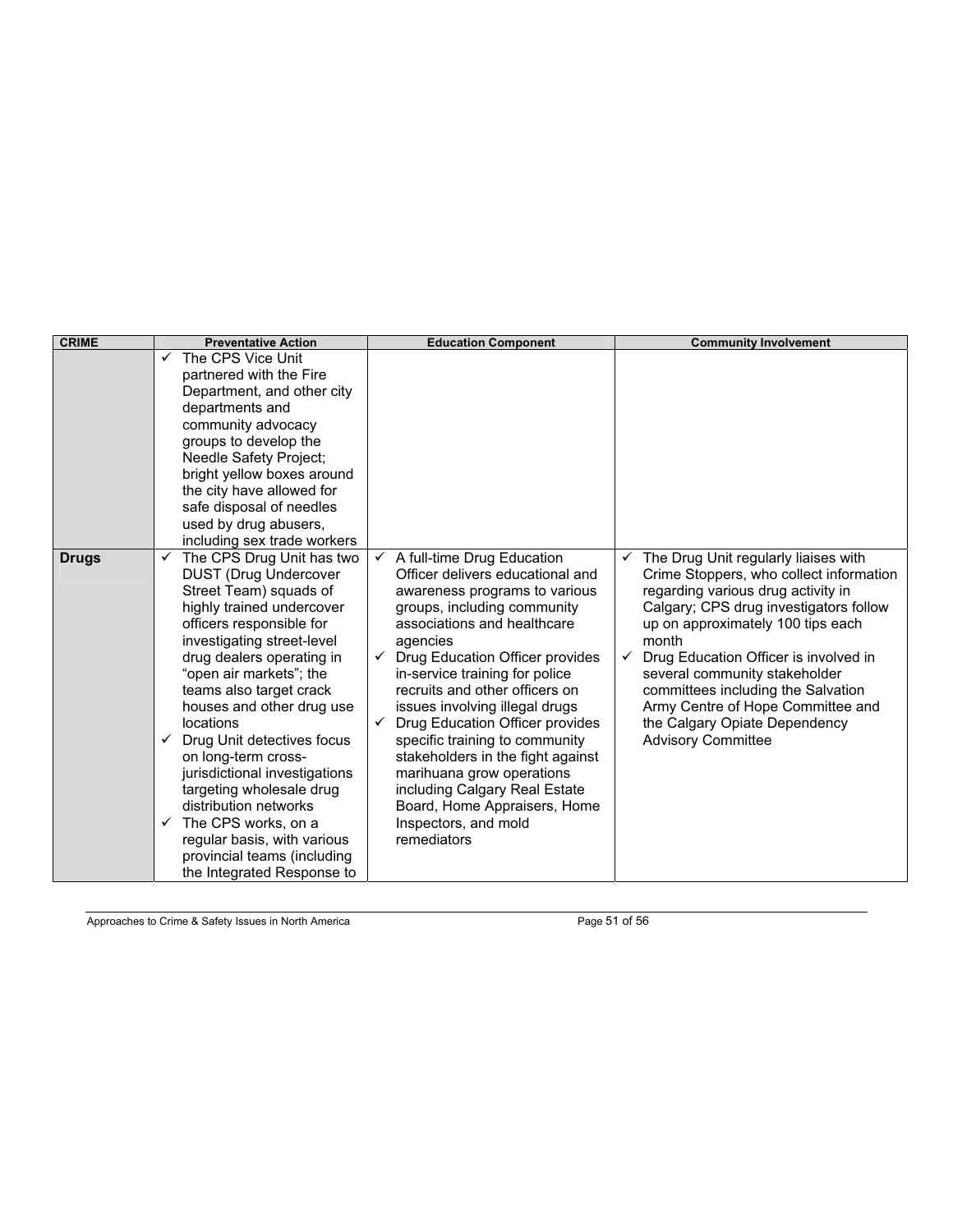| <b>CRIME</b> | <b>Preventative Action</b>         | <b>Education Component</b> | <b>Community Involvement</b> |
|--------------|------------------------------------|----------------------------|------------------------------|
|              | Organized Crime, or IROC)          |                            |                              |
|              | and joint task forces to           |                            |                              |
|              | gather intelligence and            |                            |                              |
|              | target organized crime             |                            |                              |
|              | offenders and groups               |                            |                              |
|              | $\checkmark$ The CPS "Green Team", |                            |                              |
|              | along with the Southern            |                            |                              |
|              | Alberta Marihuana                  |                            |                              |
|              | Investigative Team (SAMIT;         |                            |                              |
|              | consists of CPS and RCMP           |                            |                              |
|              | investigators), regularly          |                            |                              |
|              | dismantles residential             |                            |                              |
|              | marihuana growing                  |                            |                              |
|              | operations, laying the             |                            |                              |
|              | appropriate charges                |                            |                              |
|              | $\checkmark$ The Drug Unit employs |                            |                              |
|              | drug experts who can               |                            |                              |
|              | testify in court during            |                            |                              |
|              | criminal drug cases,               |                            |                              |
|              | thereby helping to                 |                            |                              |
|              | prosecute and imprison             |                            |                              |
|              | serious drug offenders; in         |                            |                              |
|              | 2001, these experts                |                            |                              |
|              | testified on over 580              |                            |                              |
|              | charges                            |                            |                              |
|              | $\checkmark$ A full-time Drug Unit |                            |                              |
|              | Analyst supports all unit          |                            |                              |
|              | operations by identifying          |                            |                              |
|              | trends, assisting in suspect       |                            |                              |
|              | identification, and                |                            |                              |
|              | managing intelligence              |                            |                              |
|              | information                        |                            |                              |

Approaches to Crime & Safety Issues in North America **Page 1946** Page 52 of 56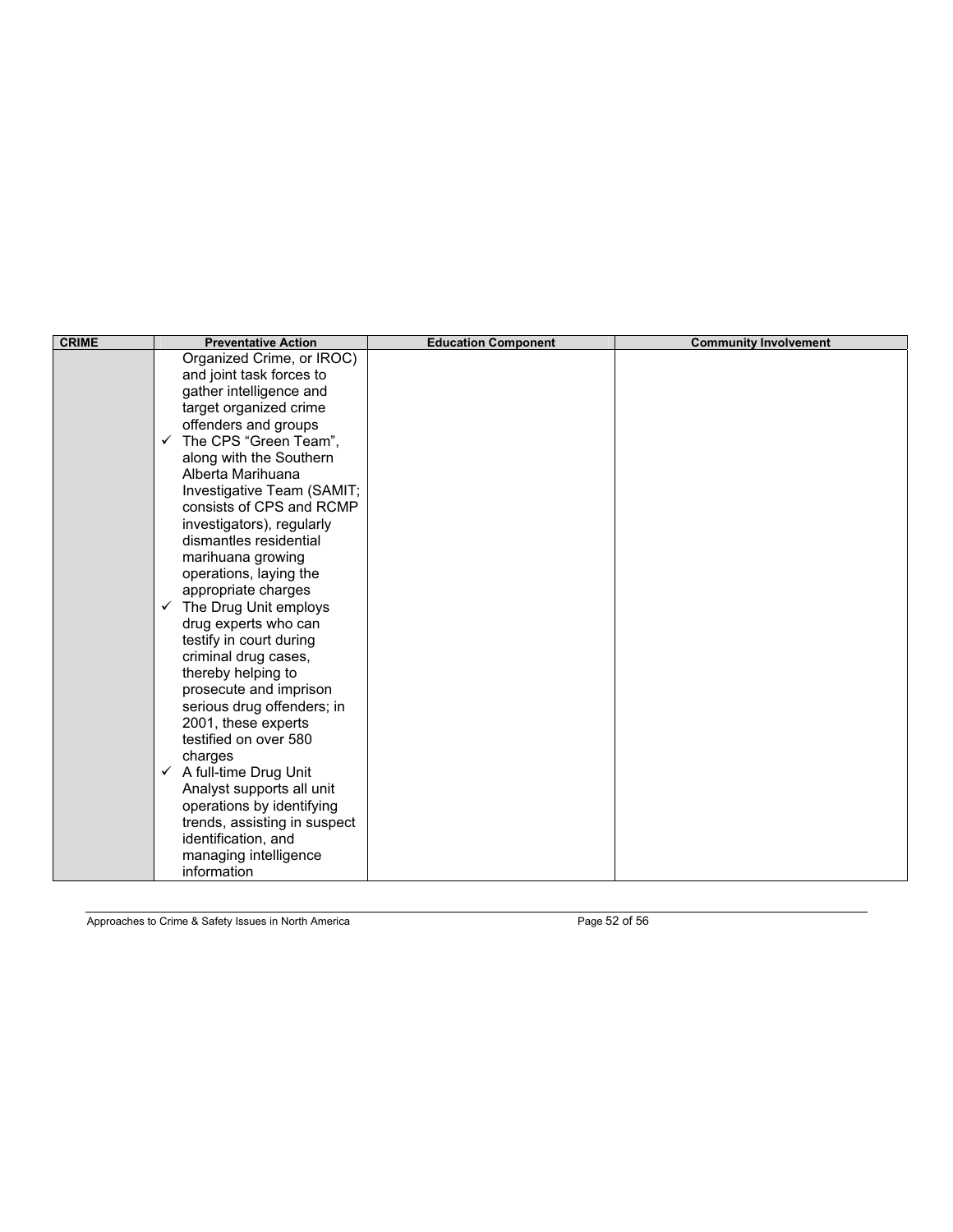| <b>CRIME</b>    | <b>Preventative Action</b>                                                                                                                                                                                                                                                                                                                                                                                                                                                                                              | <b>Education Component</b>                                                                                                                                                                                                                                                                                                                                                                                                                                                                                                            | <b>Community Involvement</b>                                                                                                                                                                                                                                                                                                                                                                                                                                                                                                                                                                                                |
|-----------------|-------------------------------------------------------------------------------------------------------------------------------------------------------------------------------------------------------------------------------------------------------------------------------------------------------------------------------------------------------------------------------------------------------------------------------------------------------------------------------------------------------------------------|---------------------------------------------------------------------------------------------------------------------------------------------------------------------------------------------------------------------------------------------------------------------------------------------------------------------------------------------------------------------------------------------------------------------------------------------------------------------------------------------------------------------------------------|-----------------------------------------------------------------------------------------------------------------------------------------------------------------------------------------------------------------------------------------------------------------------------------------------------------------------------------------------------------------------------------------------------------------------------------------------------------------------------------------------------------------------------------------------------------------------------------------------------------------------------|
|                 | <b>Operation Safe Streets</b>                                                                                                                                                                                                                                                                                                                                                                                                                                                                                           |                                                                                                                                                                                                                                                                                                                                                                                                                                                                                                                                       |                                                                                                                                                                                                                                                                                                                                                                                                                                                                                                                                                                                                                             |
|                 | targets all downtown hot                                                                                                                                                                                                                                                                                                                                                                                                                                                                                                |                                                                                                                                                                                                                                                                                                                                                                                                                                                                                                                                       |                                                                                                                                                                                                                                                                                                                                                                                                                                                                                                                                                                                                                             |
|                 |                                                                                                                                                                                                                                                                                                                                                                                                                                                                                                                         |                                                                                                                                                                                                                                                                                                                                                                                                                                                                                                                                       |                                                                                                                                                                                                                                                                                                                                                                                                                                                                                                                                                                                                                             |
| <b>Graffiti</b> | spots for various drug crime<br>Attendance at most graffiti<br>$\checkmark$<br>incidents/locations by CPS<br>Graffiti Response<br>Constable; this allows CPS<br>to prevent future graffiti<br>incidents by educating the<br>victim(s) about ways to<br>avoid becoming a repeat<br>victim<br>$\checkmark$ At a community member's<br>request, specially-trained<br>CPS members will conduct<br><b>CPTED (Crime Prevention</b><br><b>Through Environmental</b><br>Design) analyses and offer<br>crime/graffiti prevention | <b>Graffiti VW Beetle: Increases</b><br>✓<br>graffiti awareness and has led to<br>a 40% increase in graffiti<br>complaints<br>"School chats" (presentations to<br>✓<br>schoolchildren) conducted by<br><b>CPS Graffiti Response</b><br>Constable in conjunction with<br><b>Bylaw Enforcement Officer</b><br>Presentations to CPS members<br>✓<br>and other local/provincial law<br>enforcement officers regarding<br>graffiti intelligence,<br>patterns/trends, and<br>investigation; conducted by CPS<br>Graffiti Response Constable | CPS Community Liaison Officers (CLO)<br>✓<br>oversee various community programs,<br>including those committed to deterring<br>and preventing graffiti<br>The Graffiti Awareness and Abatement<br>✓<br>Program (GAAP) is a partnership<br>program involving the CPS and City of<br>Calgary Community Vitality and<br>Protection, and utilizes summer<br>students ("Summer Patrol") and<br>volunteers ("Clean Teams") who are<br>responsible for patrolling high-graffiti<br>areas on bicycles<br>CPS supports the "Record, Report, and<br>✓<br>Remove" initiative outlined on the CPS<br>website; citizens are encouraged to |
|                 | solutions to potential<br>victims<br>$\checkmark$ Quick removal of graffiti is<br>endorsed by the CPS, as it<br>has been proven that if<br>graffiti is consistently<br>removed from property<br>within 72 hours, the<br>chances of re-appearance<br>are greatly reduced<br>$\checkmark$ Graffiti database was<br>developed by the Graffiti<br>Unit to gather intelligence                                                                                                                                               | Attendance by Graffiti Constable<br>$\checkmark$<br>at most graffiti complaints to<br>educate victim(s) regarding<br>offenders (many victims feel all<br>graffiti must be gang-related,<br>when this is not typically true)<br>$\checkmark$ The CPS website<br>(www.calgarypolice.ca) outlines<br>the responsibilities of the Graffiti<br>Unit, offers possible ways<br>community members can help,<br>and provides contact information<br>if someone is interested in                                                                | photograph graffiti, send it to police via<br>district office or e-mail<br>(cpsgraffiti@calgarypolice.ca), and<br>clean up the graffiti as soon as possible<br>The CPS website lists information about<br>✓<br>the Paint Recycling Program, as well as<br>a contact number; this program offers<br>victims of graffiti discounts on paint, so<br>they can "remove" any sign of the crime,<br>thereby potentially preventing future<br>incidents<br>The CPS liaises with the City of Calgary<br>✓<br>to supply graffiti victims with free                                                                                    |

Approaches to Crime & Safety Issues in North America **Page 1986** Page 53 of 56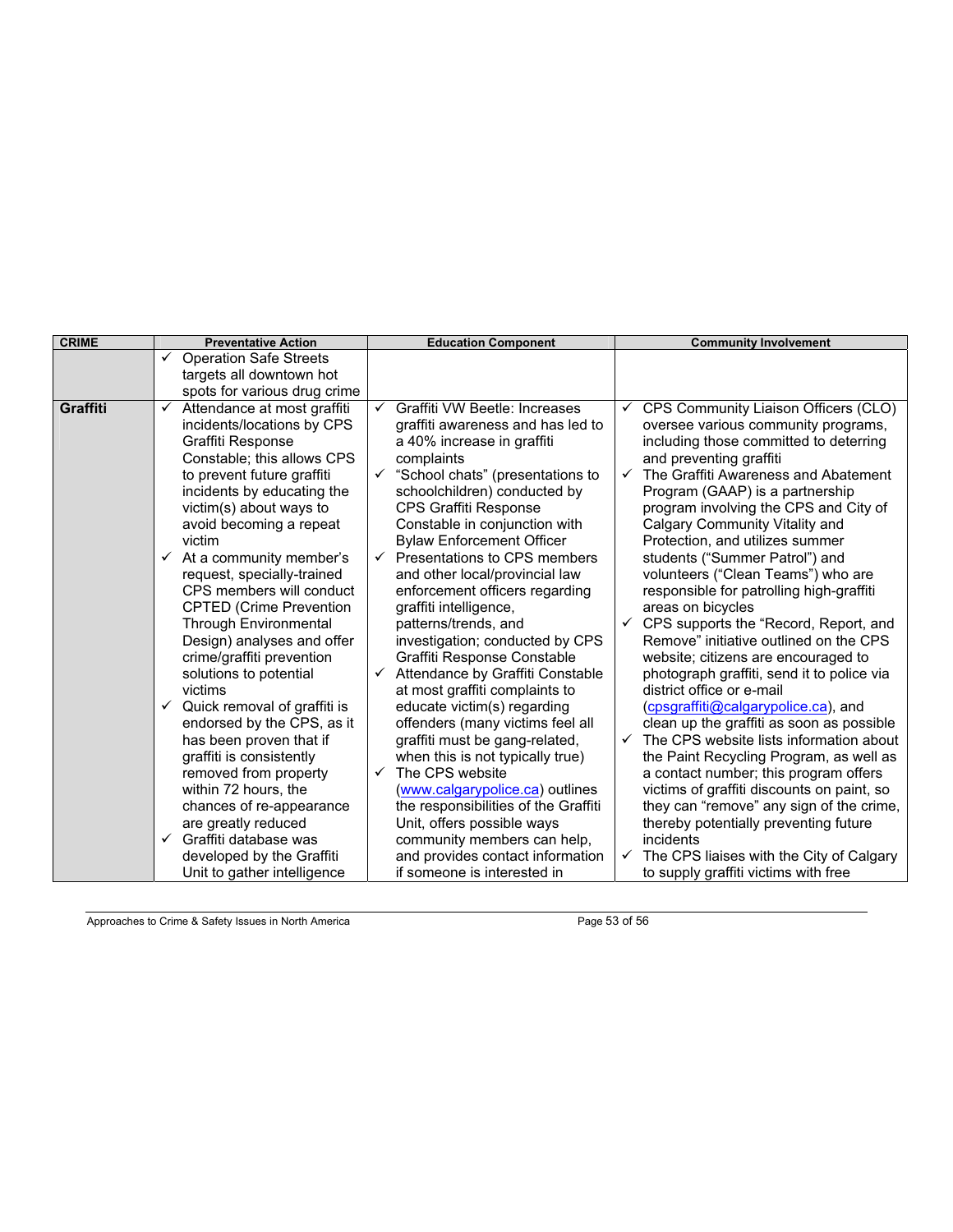| <b>CRIME</b> | <b>Preventative Action</b>                                                                                                                                                                                                                                                                                                                                                                                                                                                       | <b>Education Component</b>                                                                                                                                                                                                                                                                                                                                                                                                                                                                            | <b>Community Involvement</b>                                                                                                                                                                                                                                                                                     |
|--------------|----------------------------------------------------------------------------------------------------------------------------------------------------------------------------------------------------------------------------------------------------------------------------------------------------------------------------------------------------------------------------------------------------------------------------------------------------------------------------------|-------------------------------------------------------------------------------------------------------------------------------------------------------------------------------------------------------------------------------------------------------------------------------------------------------------------------------------------------------------------------------------------------------------------------------------------------------------------------------------------------------|------------------------------------------------------------------------------------------------------------------------------------------------------------------------------------------------------------------------------------------------------------------------------------------------------------------|
|              | on incidents and offenders<br>$\checkmark$ Close relationship exists<br>between the Graffiti Unit<br>and the Gang Action Unit,<br>as well as the City of<br>Calgary's Graffiti Control<br>Specialist<br>$\checkmark$ The CPS "Junior Constable<br>Program" introduces<br>children to the role of a<br>police officer and<br>addresses the issues of<br>graffiti and vandalism;<br>children take an oath to<br>keep their communities<br>clean and to respect others'<br>property | reporting graffiti                                                                                                                                                                                                                                                                                                                                                                                                                                                                                    | recycled paint<br>The CPS is liaising with Calgary Bylaw<br>Enforcement, to develop a central<br>reporting area for graffiti victims to<br>report graffiti without involving police<br>Citizens can report graffiti by calling<br>268-CITY (soon to change)                                                      |
| Vandalism    | $\checkmark$ 95% of reported vandalism<br>is graffiti-related, so all<br>information listed under<br>"Graffiti" applies here as<br>well<br>$\checkmark$ The CPS "Junior Constable<br>Program" (mentioned<br>above) teaches children to<br>respect property and not to<br>commit graffiti and<br>vandalism-related crimes                                                                                                                                                         | 95% of reported vandalism is<br>$\checkmark$<br>graffiti-related, so all information<br>listed under "Graffiti" applies<br>here as well<br>Incidents of vandalism are<br>reported on the CPS website on<br>a year-to-date basis, by<br>community<br>$\checkmark$ The CPS Cultural Resources<br>Unit works to raise awareness,<br>through education, of diverse<br>communities in Calgary; this<br>education can have an impact on<br>incidents or crimes motivated by<br>hate, including the crime of | 95% of reported vandalism is graffiti-<br>$\checkmark$<br>related, so all information listed under<br>"Graffiti" applies here as well<br>The CPS website lists a number of<br>ways for people to report hate/bias<br>crime, including incidents involving<br>graffiti or vandalism wherein the motive<br>is hate |

Approaches to Crime & Safety Issues in North America **Page 1941** Page 54 of 56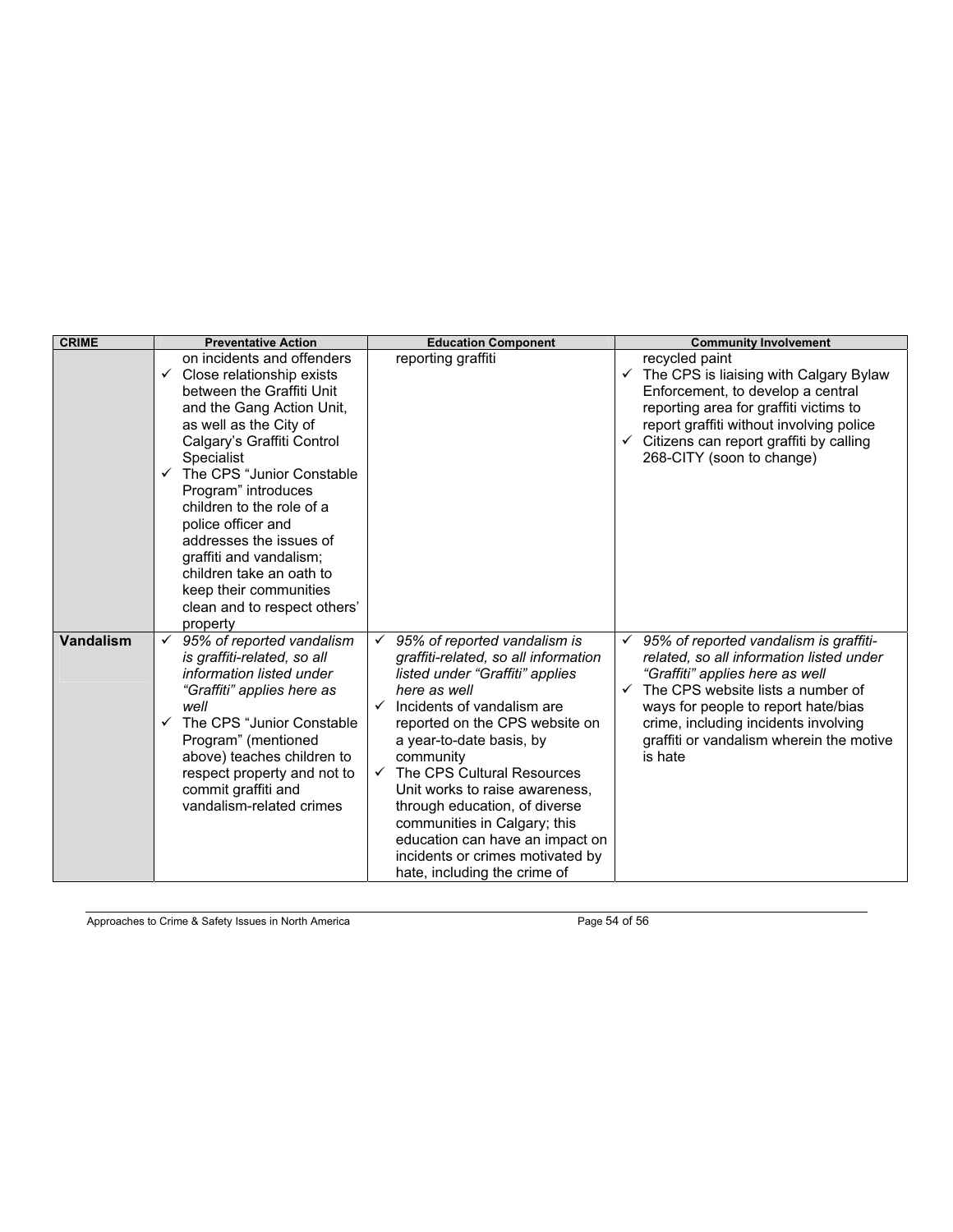| <b>CRIME</b> | Preventative Action I | Education Component | Community Involvement |
|--------------|-----------------------|---------------------|-----------------------|
|              |                       | vandalısm           |                       |

#### *Table 2. Actions taken by the CPS in preventing crime in general, educating the public, and involving the community in long-term prevention.*

| <b>CRIME</b>   | <b>Preventative Action</b>                                                                                                                                                                                                                                                                                                                                                                                                                                                                                                       | <b>Education Component</b>                                                                                                                                                                                                                                           | <b>Community Involvement</b>                                                                                                                                                                                                                                                                                                                                                                                                                                                                                                                                            |
|----------------|----------------------------------------------------------------------------------------------------------------------------------------------------------------------------------------------------------------------------------------------------------------------------------------------------------------------------------------------------------------------------------------------------------------------------------------------------------------------------------------------------------------------------------|----------------------------------------------------------------------------------------------------------------------------------------------------------------------------------------------------------------------------------------------------------------------|-------------------------------------------------------------------------------------------------------------------------------------------------------------------------------------------------------------------------------------------------------------------------------------------------------------------------------------------------------------------------------------------------------------------------------------------------------------------------------------------------------------------------------------------------------------------------|
| <b>Overall</b> | <b>Community Liaison Officers</b><br>(CLO) can assist in preventing<br>crime by performing CPTED<br>analysis on businesses and<br>residences, liaising with<br>various community groups to<br>develop strategies for reducing<br>crime, and relaying information<br>and intelligence about their<br>communities to special<br>investigative units<br>CLOs also liaise with city<br>departments and provincial<br>agencies in developing broader<br>policies for dealing with crime<br>CLOs communicate regularly<br>$\checkmark$ | Marketing policing services<br>through our Public Affairs/Media<br><b>Relations Section</b><br>Incidents of break and enter,<br>vandalism, vehicle theft, and car<br>prowlings are publicly reported on<br>a year-to-date basis, by<br>community, on the CPS website | The District One Inspector, CLOs,<br>and Business Liaison Officer (BLO)<br>attend regular meetings with<br>downtown bar managers to maintain<br>a positive working relationship with<br>these businesses; this facilitates<br>crime prevention and investigative<br>efforts<br>District One has initiated a joint<br>forces operation (JFO) with both the<br>Fire Department and the Alberta<br>Gaming and Liquor Commission<br>Problem-oriented policing through<br>involvement of other City<br>departments; for example, if a<br>rundown house is reported to police |
|                | with departments such as<br>Bylaw, Licensing, and<br>Planning, and can make<br>recommendations that lead to<br>reductions in crime (i.e.,<br>planning where new bars will<br>be; denying city licenses to<br>known offenders; etc.)<br>Operation Street Sweeper on<br>✓<br>First Street (targeting crime on                                                                                                                                                                                                                      |                                                                                                                                                                                                                                                                      | for suspicious activity, one option<br>police have is to liaise with various<br>City departments for their input (i.e.,<br><b>Bylaw Enforcement, Health</b><br>Services, Waste & Recycling, etc.)<br>District police officers liaise with<br>community groups, including<br><b>Community Lifestyles Improvement</b><br>Council, Calgary Downtown<br>Association, downtown Business                                                                                                                                                                                      |

Approaches to Crime & Safety Issues in North America **Page 1966** Page 55 of 56